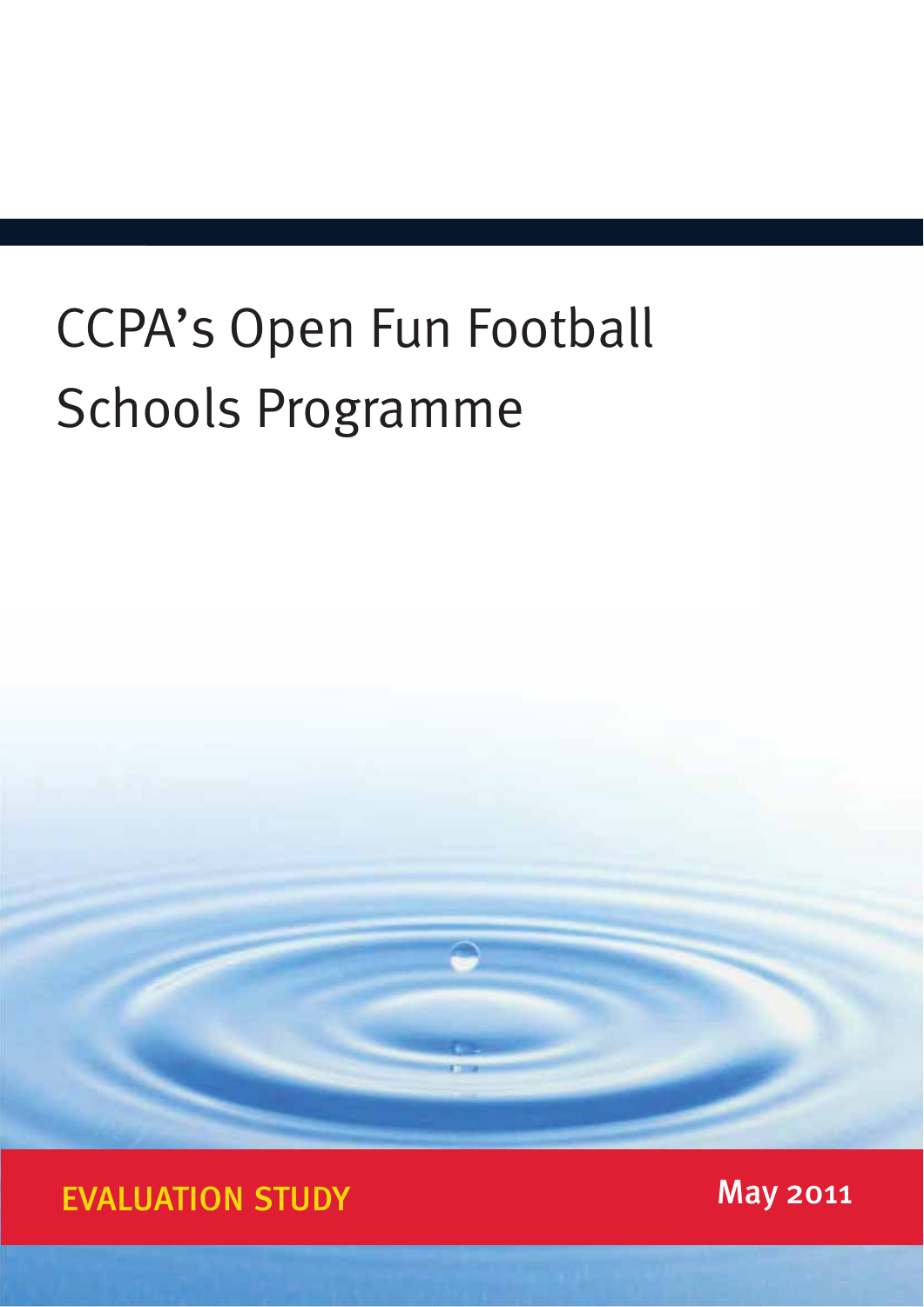## **Evaluation Study**

# **CCPA's Open Fun Football Schools Programme**

**April 2011** 

Lars Udsholt, team leader Bent Nicolajsen, consultant

capacitate a/s Klosterstræde 23, 1st floor, 1157 Copenhagen K, Denmark

--------------------------------------------------------------------------------------------------------

The views expressed are those of the authors and do not necessarily represent the views of Sida or the Ministry of Foreign Affairs of Denmark. Errors and omissions are the responsibility of the authors.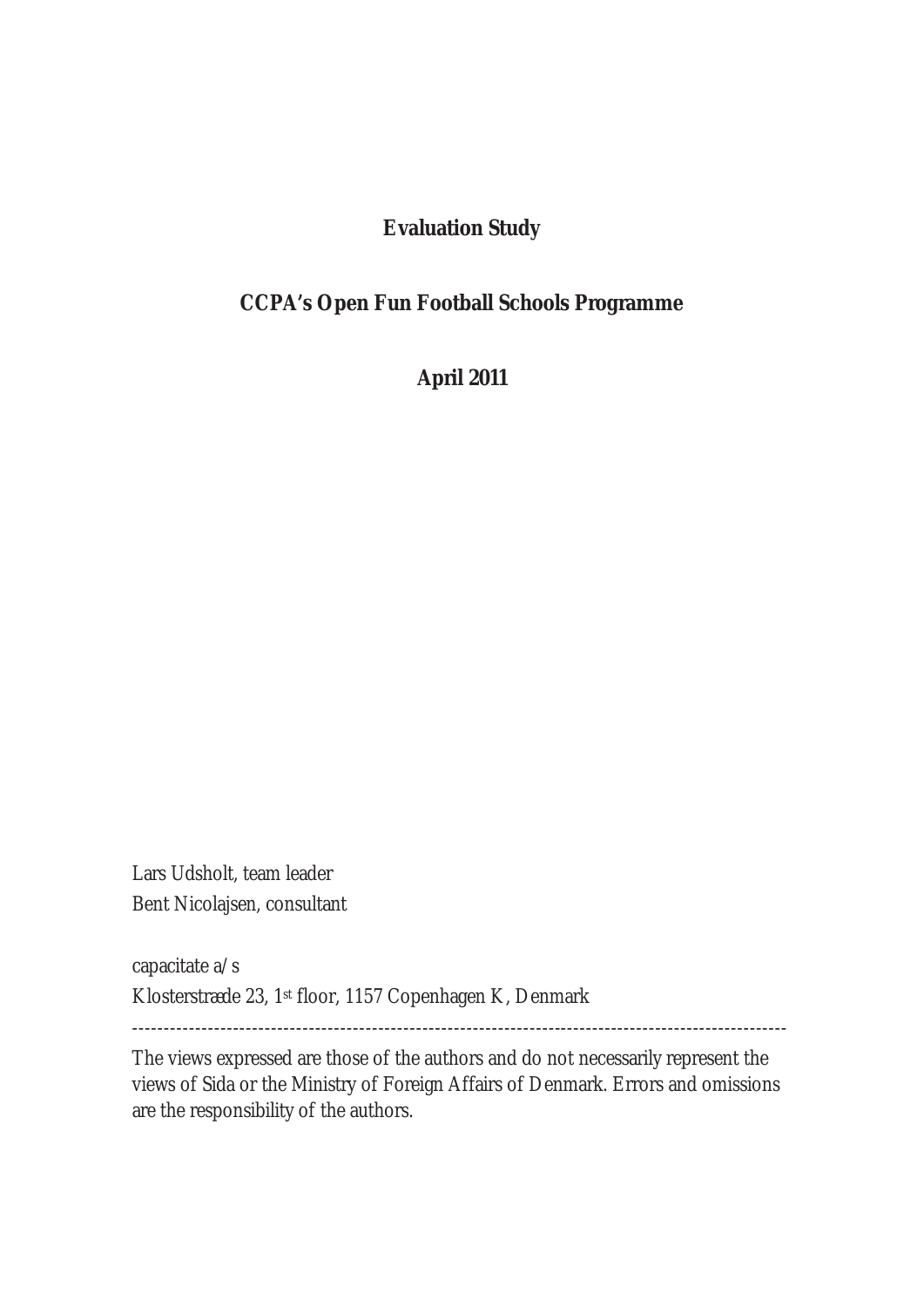# **Abbreviations**

| <b>CCPA</b>          | <b>Cross Cultures Project Association</b>                                                                                                                                                                         |
|----------------------|-------------------------------------------------------------------------------------------------------------------------------------------------------------------------------------------------------------------|
| CSO                  | Civil Society Organisation                                                                                                                                                                                        |
| <b>CEE</b>           | Central & Eastern Europe                                                                                                                                                                                          |
| <b>DAC</b>           | Development Assistance Committee of the Organisation for<br>Economic Co-operation and Development (OECD)                                                                                                          |
| <b>DBU</b>           | Danish Football Association                                                                                                                                                                                       |
| <b>DGI</b>           | Danish Gymnastics and Sports Associations                                                                                                                                                                         |
| DIF                  | The National Olympic Committee and Sports Confederation of<br>Denmark                                                                                                                                             |
| <b>FIFA</b>          | Fédération Internationale de Football Association                                                                                                                                                                 |
| <b>FRESTA</b>        | The Peace and Stability Fund under the Danish Ministry of<br>Foreign Affairs. It was replaced in 2004 by the current<br>neighbourhood programme.                                                                  |
| <b>NFF</b>           | Norwegian Football Federation                                                                                                                                                                                     |
| <b>NGO</b>           | Non-Governmental Organisation                                                                                                                                                                                     |
| <b>OFFS</b>          | Open Fun Football Schools                                                                                                                                                                                         |
| Sida                 | Swedish International Development Cooperation Agency                                                                                                                                                              |
| <b>SNG countries</b> | Countries that are part of the Commonwealth of Independent<br>States (CIS), an association of sovereign states formed in 1991 by<br>Russia and 11 other republics that were formerly part of the<br>Soviet Union. |
| <b>UEFA</b>          | Union des Associations Européennes de Football                                                                                                                                                                    |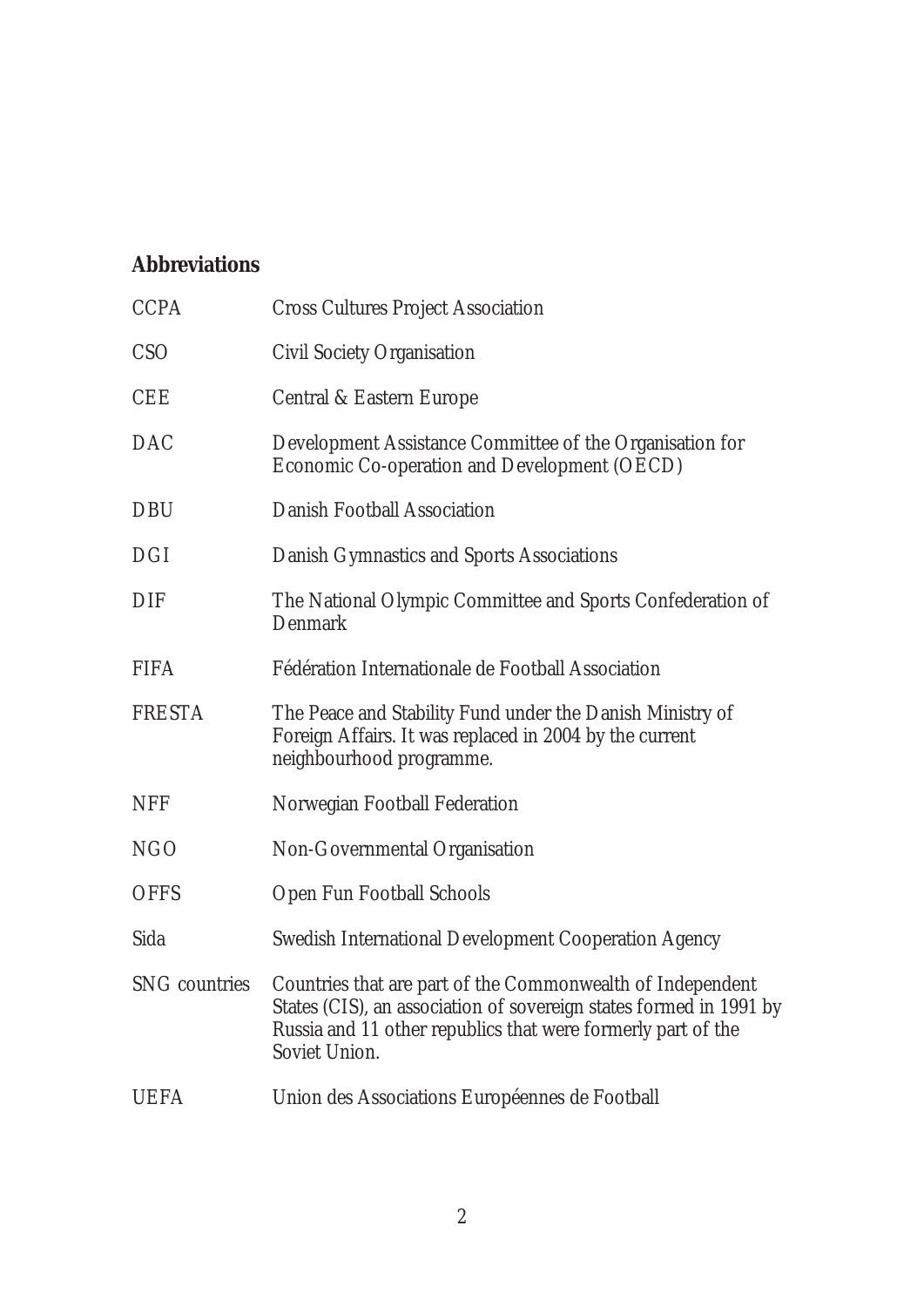# Table of contents

| $1_{\cdot}$ |  |
|-------------|--|
| 1.1.        |  |
| 1.2.        |  |
| 2.          |  |
| 2.1.        |  |
| 2.2.        |  |
|             |  |
| 3.1.        |  |
| 3.2.        |  |
|             |  |
| 4.1.        |  |
| 4.2.        |  |
| 4.3.        |  |
| 5.          |  |
| 5.1.        |  |
| 5.2.        |  |
| 5.3.        |  |
| 6.          |  |
| 6.1.        |  |
| 6.2.        |  |
| 6.3.        |  |
| 7.          |  |
| 7.1.        |  |
| 7.2.        |  |
| 7.3.        |  |
| 7.4.        |  |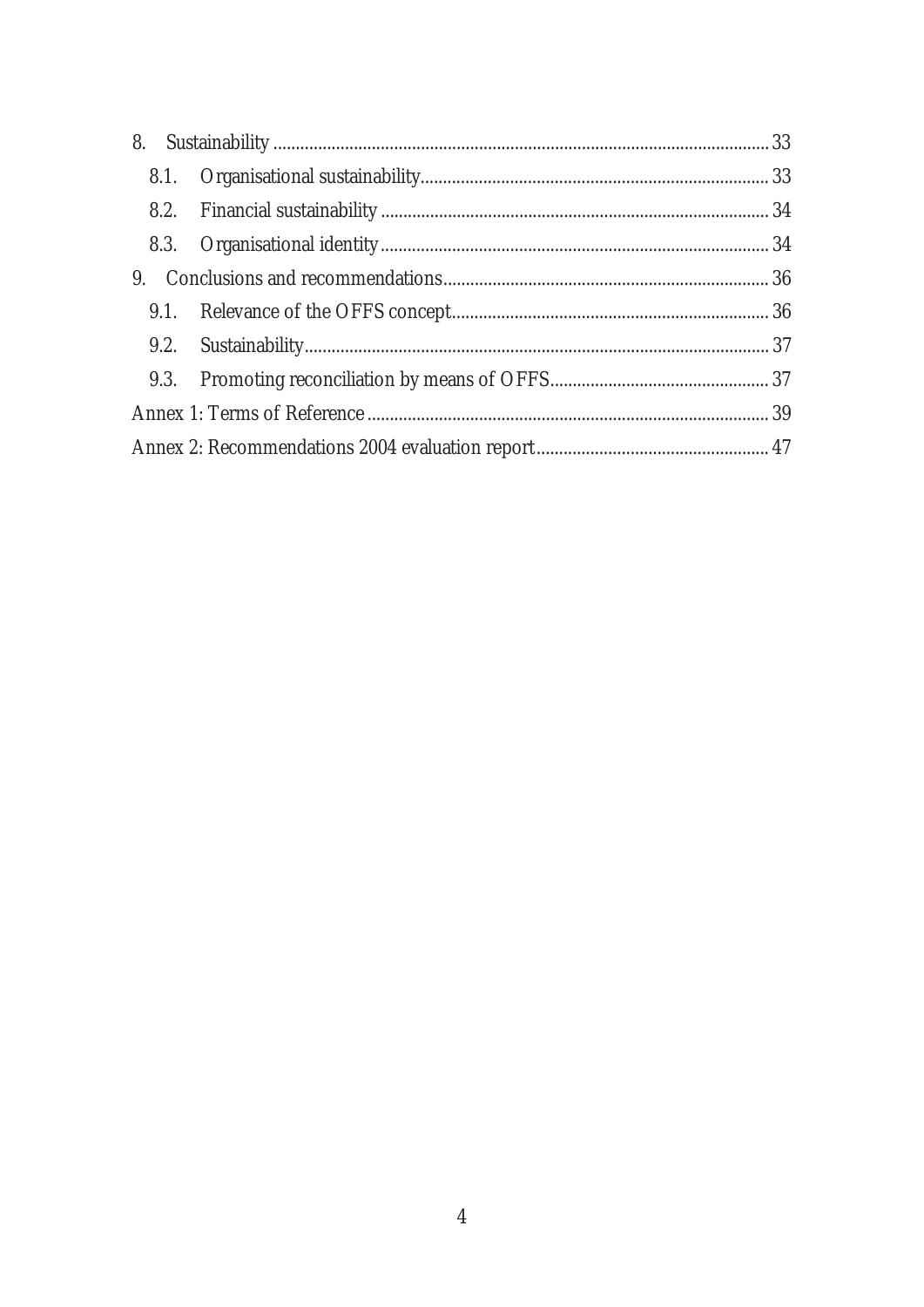## **1. Introduction**

#### **1.1. Background**

Cross Cultures Project Association (CCPA) started Open Fun Football Schools (OFFS) in post-war Bosnia & Herzegovina in 1998. Subsequently this evolved into a programme covering all the countries in former Yugoslavia. A regional OFFS programme for Caucasus/SNG countries was initiated in 2003. In the Middle East and Iraq CCPA has from 2005 carried out football schools. In total, activities have involved more than 250,000 children, 15,000 parents and 25,000 local volunteers, who have been trained as coaches and leaders on seminars of 3-5 days' duration<sup>1</sup>.

Usually, OFFS is a five-day event organised during the summer vacation. Each school will involve 200 children from the age of 7 to 11 years and the aim is that at least 25 % of the children should be girls. Participating children are coming from two different – often antagonistic communities – and OFFS is organised in collaboration with the involved municipalities and school authorities. During the five days children play a lot different games – mainly organised on a football pitch, where they circulate between the various activities. Some of the exercises involve training in football skills. Most of the exercises train cooperation skills of the participants or introduce them to the joy of physical exercise in a new way. In many places follow-up activities are organised for children to come once a week to engage in OFFS activities for an hour or so2.

Coaches involved with the actual activities with children undergo extensive training, focusing on how to conduct fun sports games with children and including elements on conflict resolution. Coaches are equipped with easy to use high quality manuals and the football schools are provided with footballs of a good quality and T-shirts etc. CCPA publications highlight how the organisation sees OFFS as an important opportunity for coaches and children to embrace democratic values and practices at community level.

 $\overline{a}$ 1 CCPA concept paper: Strengthening regional platforms for the open fun football schools' network. CCPA, October 2010.

<sup>2</sup>The team has been introduced to data on the frequency and distribution of these follow-up activities and it is apparent that there are quite significant variations regarding the extent to which these are carried out. Most often follow-up activities would take place within the context of a football club within an individual community due to logistical and financial constraints – and hence would not involve a continuation of joint engagement of children from different communities.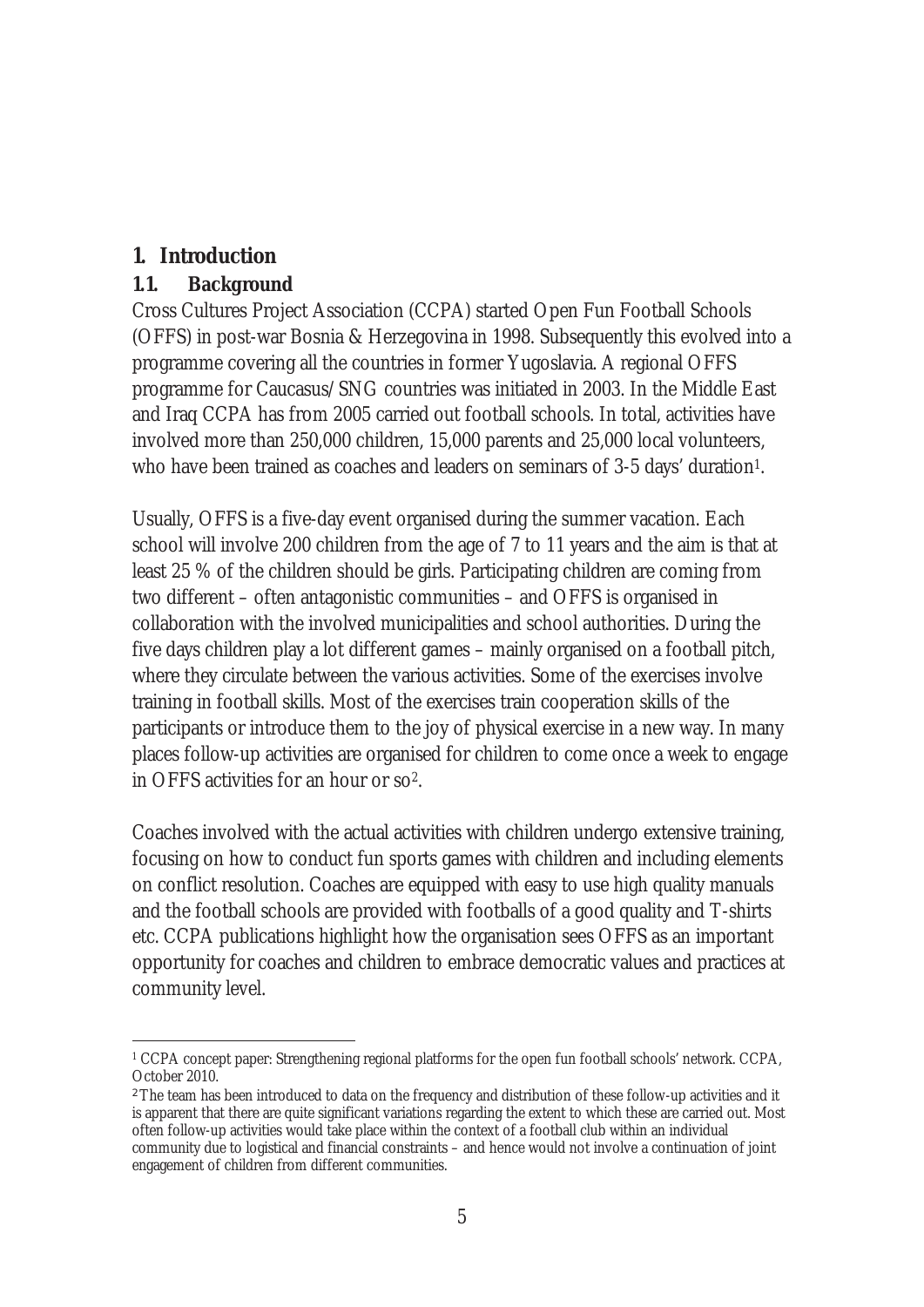At its website CCPA is presented in the following manner: *'CCPA is a politically independent, non-profit humanitarian organisation that exists for the purpose of developing, participating in as well as implementing projects across cultural lines, which have as their main objective the promotion of reconciliation and integration among people through dialogue and collaboration'.* CCPA *'... is specialised in using children's grassroots football as a tool to stimulate peaceful co-existence, gender equality, tolerance and social cohesion between people living in divided communities.'*<sup>3</sup>

From 1998 funding for OFFS has been provided by the Nordic governments and UEFA. In 2005-09, funding from Sweden has averaged 25% of the total financial contributions whereas funding from Denmark stood at an annual average of 20%.4 Other major donors in the period under study were UEFA and Norway. From 2005 the OFFS donor portfolio for the Balkans and Caucasus has also included private companies and foundations though such corporate donations have been considerably less than bilateral donor funding.

The CCPA OFFS were evaluated by Denmark and Norway in 2004. The evaluation covered 10 countries and contained a very positive assessment of OFFS5. Sida commissioned a Financial and Management Audit of CCPA in 2006. The Audit did not lead to any critical remarks by the auditor<sup>6</sup>. The support to OFFS in Macedonia was also covered by a Sida Review in 20107.

## **1.2. Purpose, scope and coverage of the evaluation study**

Terms of Reference (Annex 1) identify the purpose of the evaluation study as providing Sida and the Danish Ministry of Foreign Affairs with input to upcoming discussions on whether or not support to the intervention shall continue and which lessons that can be used in policy work or when designing similar programmes and projects elsewhere. Accordingly, a main objective of the evaluation is to identify lessons learnt and good practice.

 $\overline{a}$ 3 Cited from www.ccpa.eu/1-73-purpose.html and www.ccpa.eu/1-76-history.html.

<sup>4</sup> Since 2008 contributions from Denmark to programmes on the Balkans and in Caucasus have been confined to funding for Kosovo (2009) and Georgia (2009-10).

<sup>5</sup> CCPA Open Fun Football Schools. An Evaluation for Danida, the Ministry of Foreign Affairs of Norway and the CCPA-OFFS project. Final Report, November 8, 2004.

<sup>6</sup> Ernst & Young. Report on Financial and Management Audit of CCPA, November 2006. The report concluded that '*The accounting and reporting is supported by an accounting system well adapted to CCPA's need to supervise and follow operations by activity, country or origin. The system also enables reporting of different projects during different periods meeting various donors' requirements*'.

<sup>7</sup> Sida Review. Learning Study on the Achievements and Experiences of Projects on Inter-Ethnic Education and Youth Work in Macedonia. Sida Review 2010:14. April 2010.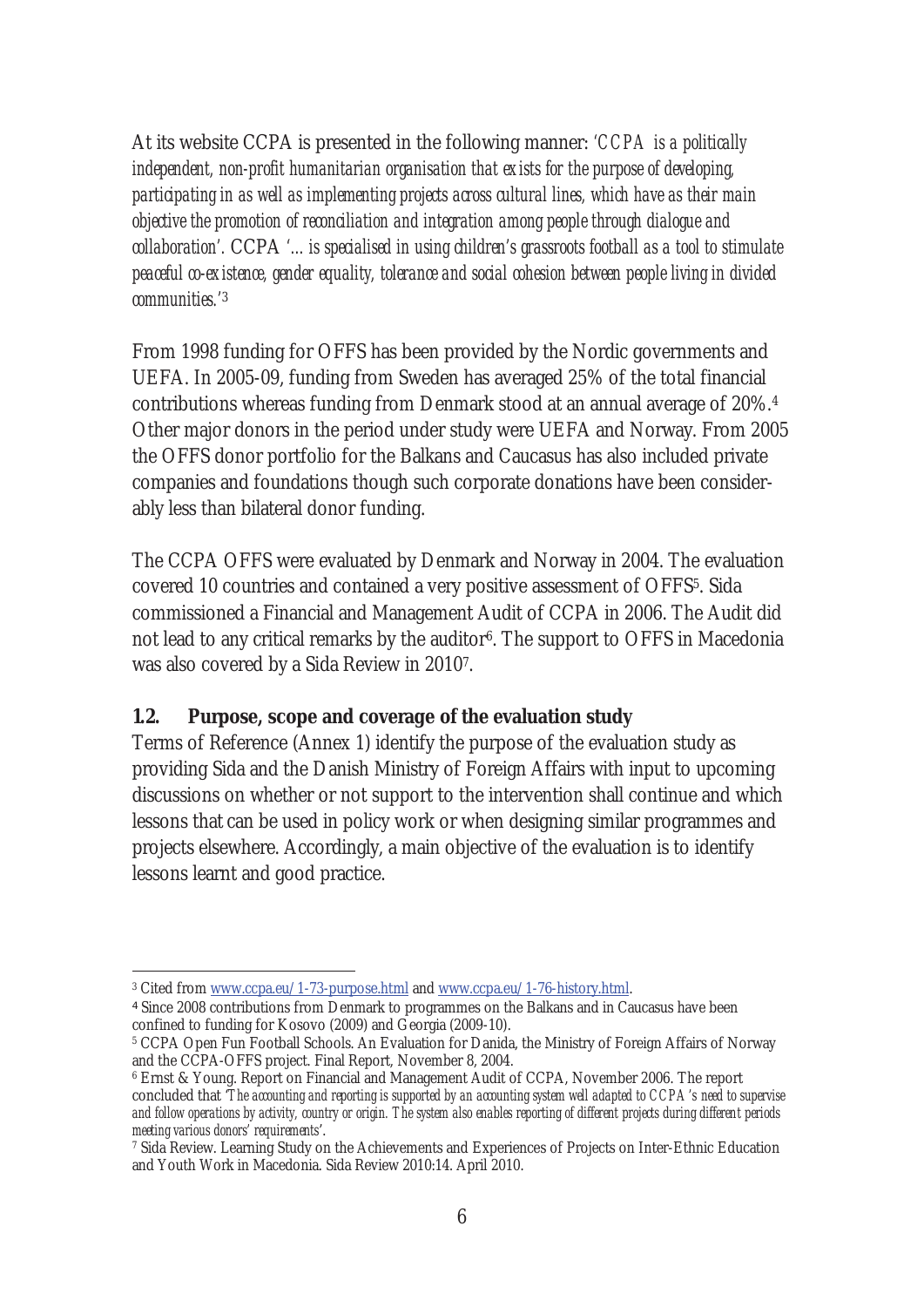The evaluation study has applied the DAC evaluation criteria of relevance, effectiveness, efficiency and sustainability as a basis for the assessment. In particular, the evaluation has focused on the relevance of OFFS for the promotion of stated development and immediate objectives, and the sustainability of interventions supported with funding from Denmark and Sweden. OFFS' impact has not been addressed as this has been considered difficult to substantiate given the relatively small interventions carried out by CCPA and its partners and in light of the fact that few baseline data and impact indicators are available.

The evaluation study aims to document the extent to which CCPA has achieved objectives and applied methods and approaches as presented in proposals which have received funding from Denmark and Sweden. Furthermore, the present study presents learning to the funding agencies regarding how financial contributions to OFFS have served to develop organisational capacities and sustainability.

The evaluation study has been tasked to focus on the implementation of football schools since 2005, i.e. after the 2004 evaluation. The evaluation covers OFFS in the Balkans and Caucasus which involve 80-90% of the overall financial contributions to CCPA in the period 2005-09.

The assignment was initiated in November 2010 and completed in April 2011. Brief field visits have been carried out in November-December and the evaluation team further met with officials, CCPA representatives and other resource persons in Copenhagen and Stockholm.

The team would like to extend its sincere thanks to CCPA staff in Bosnia & Herzegovina, Serbia, Georgia and Denmark for generously supporting the assignment. Furthermore, the team appreciates the warm reception displayed by the many OFFS volunteers, children and parents involved with OFFS activities visited by the team. District and ministry officials, football federation representatives and officials from Sida and Ministry of Foreign Affairs, Denmark were equally willing to share experience and impressions from engaging with OFFS at many different levels.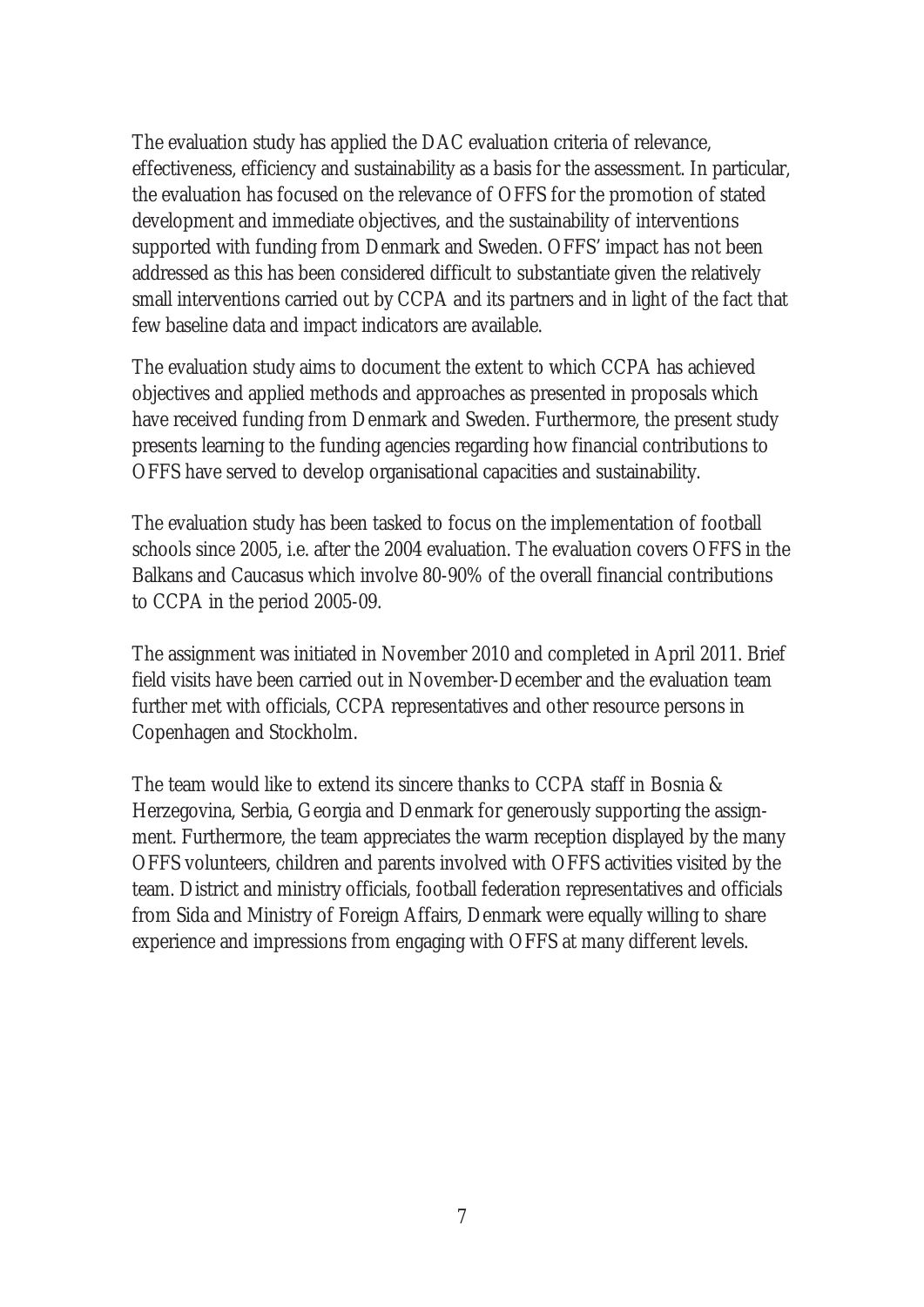# **2. Methodology**

# **2.1. Approach**

The evaluation study has combined a desk study of relevant documentation, interviews with informants in Copenhagen and Sweden and field visits to Bosnia & Herzegovina, Serbia and Georgia. The evaluation team has assessed strategies, annual reports and other relevant documentation prepared by CCPA. Furthermore, the team has accessed relevant background documentation provided by Sida, Danish Ministry of Foreign Affairs and CCPA.

Interviews have been conducted with staff at Sida and Danish Ministry of Foreign Affairs; staff at Swedish and Danish embassies/representations in the three countries covered by the evaluation; CCPA staff and Board in Denmark as well as CCPA managers and staff in the field in the countries visited; and key stakeholders (school authorities, football associations, relevant ministries and municipalities, CSOs). In addition, the evaluation team met with smaller groups of beneficiaries (children and parents).

During field visits as well as in Denmark and Sweden qualitative interviews were used as a major source of data gathering. This has involved applying a conversational model – often based on a semi-structured interview guide – with open, nonstructured and non-standardised interviews thus going beyond a formal exchange of questions and answers.

Bosnia & Herzegovina, Serbia and Georgia were selected for field visits because of their significance for the OFFS interventions. Bosnia & Herzegovina was the first country in which CCPA carried out football schools in 1998 and the first CCPA branch office was opened in Sarajevo in 1999. Bosnia & Herzegovina, Serbia and Georgia (together with Macedonia) have the largest budgets in the CCPA network. Whereas the individual offices in the Balkans operate their own country programmes, the Georgia office in Tbilisi also manages OFFS programmes in Armenia, Azerbaijan, Moldova and Ukraine.

# **2.2. Focus and limitations of the evaluation study**

Field visits were undertaken in November-December; hence outside of the main season of OFFS which are generally conducted in the month of August with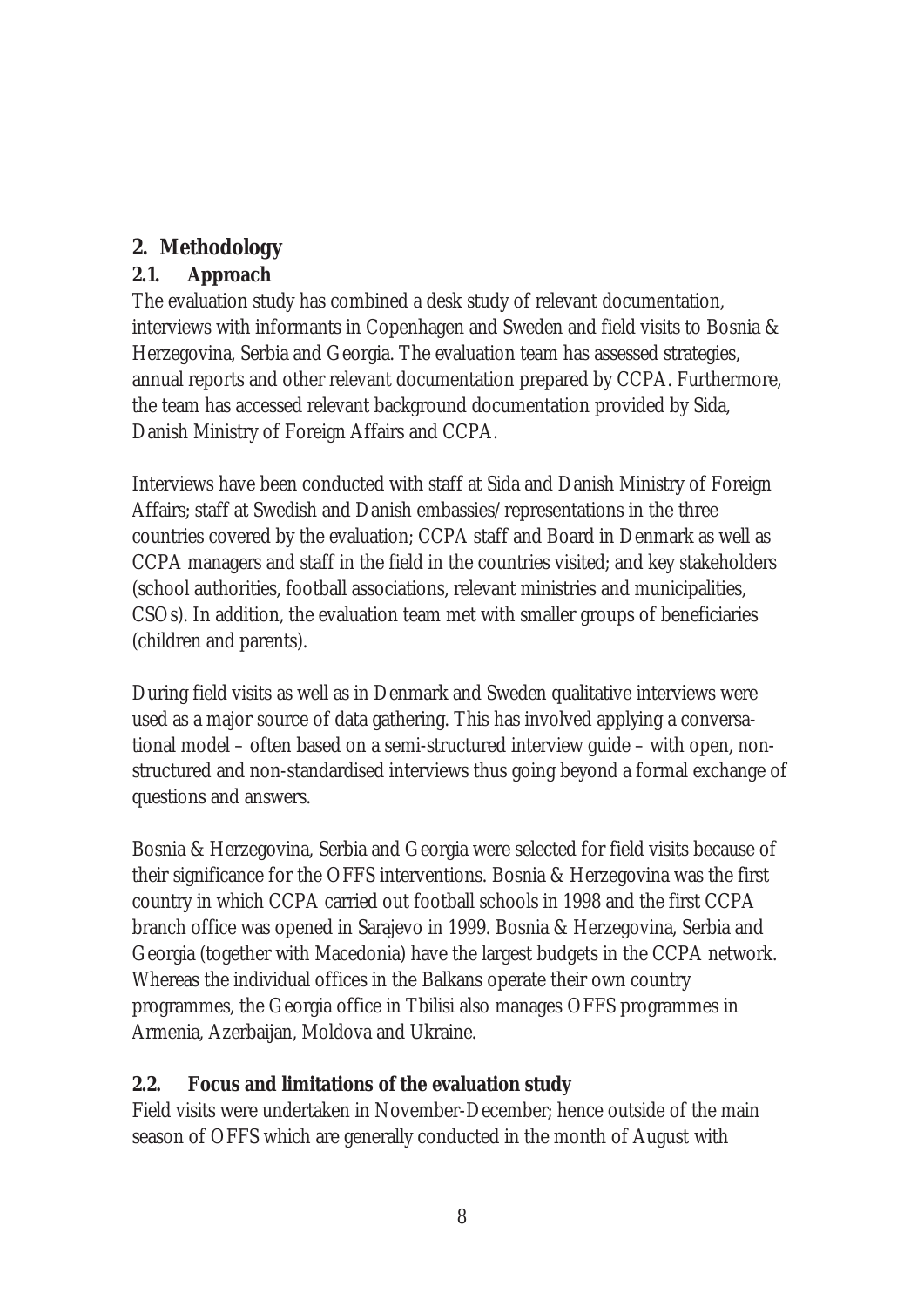preparations undertaken in April-July. Thus, the evaluation team did not have the possibility to visit and observe the football schools as they are normally carried out. However, on the occasion of the field visits, CCPA branch offices together with local stakeholders organised football school activities to enable evaluators to get a first-hand impression.

The assignment has not allowed for an extensive use and interpretation of a wider range of indicators to assess outputs and outcomes of activities funded by Denmark and Sweden. The evaluation has been designed as an evaluation study with limited time available for field studies and for elaborating a detailed and specific methodology.

CCPA presents OFFS as 'an unconventional reconciliation project'8. The evaluation team notes that project documents and reports contain specific output indicators to monitor project progress. However, CCPA as well as its donors acknowledges that reconciliation may be a rather elusive goal where progress and achievements can be hard to assess. Assessing progress in regard to LFA matrixes contained in project proposals serving as the basis for donor funding is therefore methodologically feasible within the context of the present evaluation study.

However, it is quite a different matter to verify the extent to which donor contributions have enabled CCPA to make effective contributions to reconciliation in post-conflict societies. In other words: assessing impact of CCPA activities requires a much more refined methodology and intensive research efforts.9 This is not to belittle the 'claim to fame' that in the context of a recent history of severe social conflicts and continuing tensions, football schools have proven to be very motivating undertakings demonstrating the value of peaceful human encounters.

In line with the ToR for this evaluation study (cf. Annex 1) the present report identifies lessons learned and good practice. During the Inception Phase it was agreed that out of the questions listed in the ToR two would be left out considering the overall timeframe for the evaluation and the limited time for field visits10. The

 $\overline{a}$ 8 CCPA: Sustainability report 2005. Taarbæk, June 2006.

<sup>9</sup> Cf. OECD's definition of impact: *The positive and negative changes produced by a development intervention, directly or indirectly, intended or unintended. This involves the main impacts and effects resulting from the activity on the local social, economic, environmental and other development indicators. The examination should be concerned with both intended and unintended results and must also include the positive and negative impact of external factors, such as changes in terms of trade and financial conditions.* OECD DAC Network on Development Evaluation: Evaluating development cooperation. Summary of key norms and standards. Paris 2010.

<sup>&</sup>lt;sup>10</sup> The two questions not included in the present report are: To which extent has internal learning within CCPA taken place – over time and between the countries and regions? And: To which extent has it been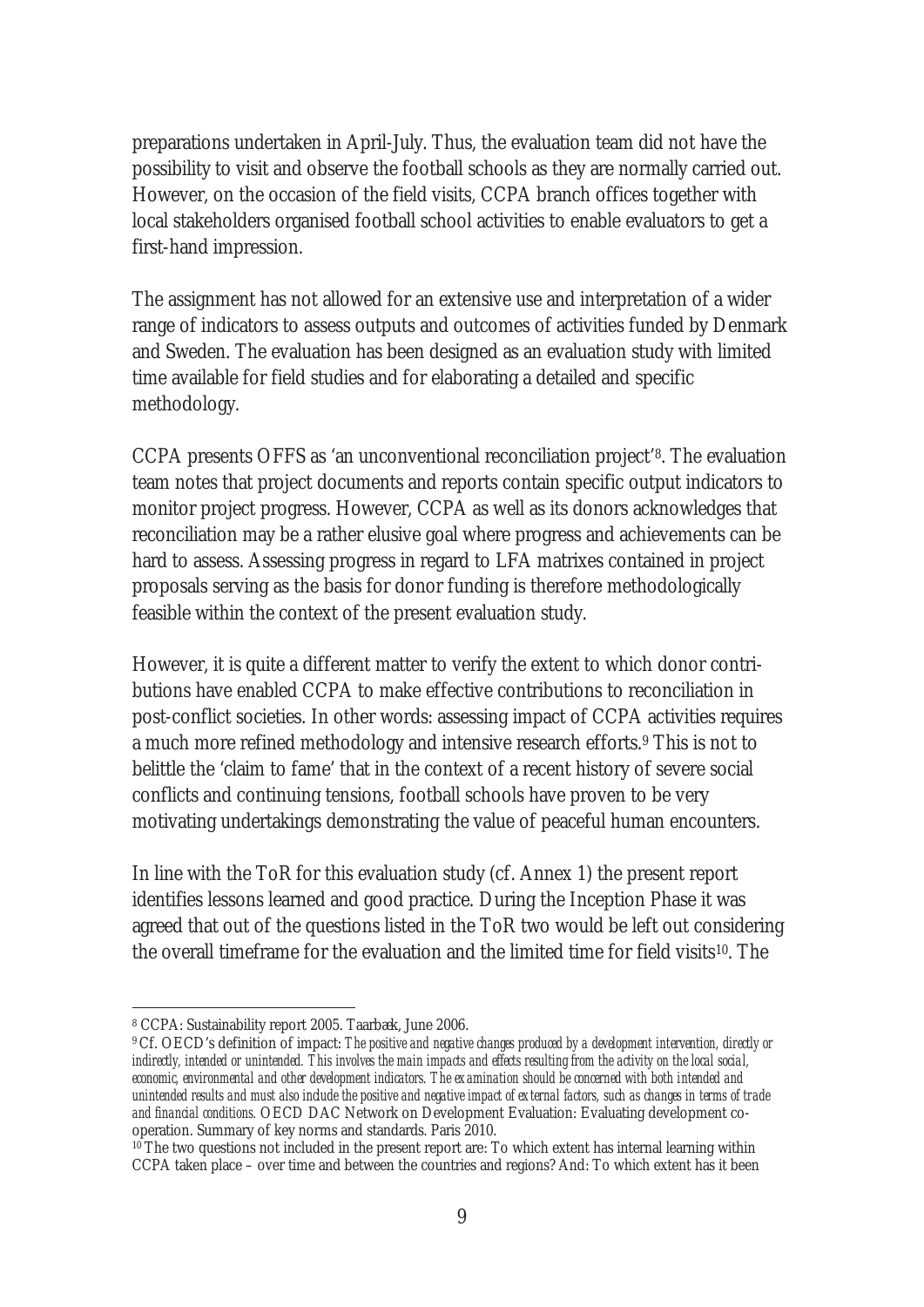remaining 16 questions are covered in the present report. Given the focus of the present assignment on the 2005-10 period the evaluation team further makes reference to the findings and recommendations of the 2004 evaluation report (cf. Annex 2) where appropriate.

possible to utilise the fact that CCPA has been present in number of very different countries for a number of years? How dynamic has the development of the OFFS concept been?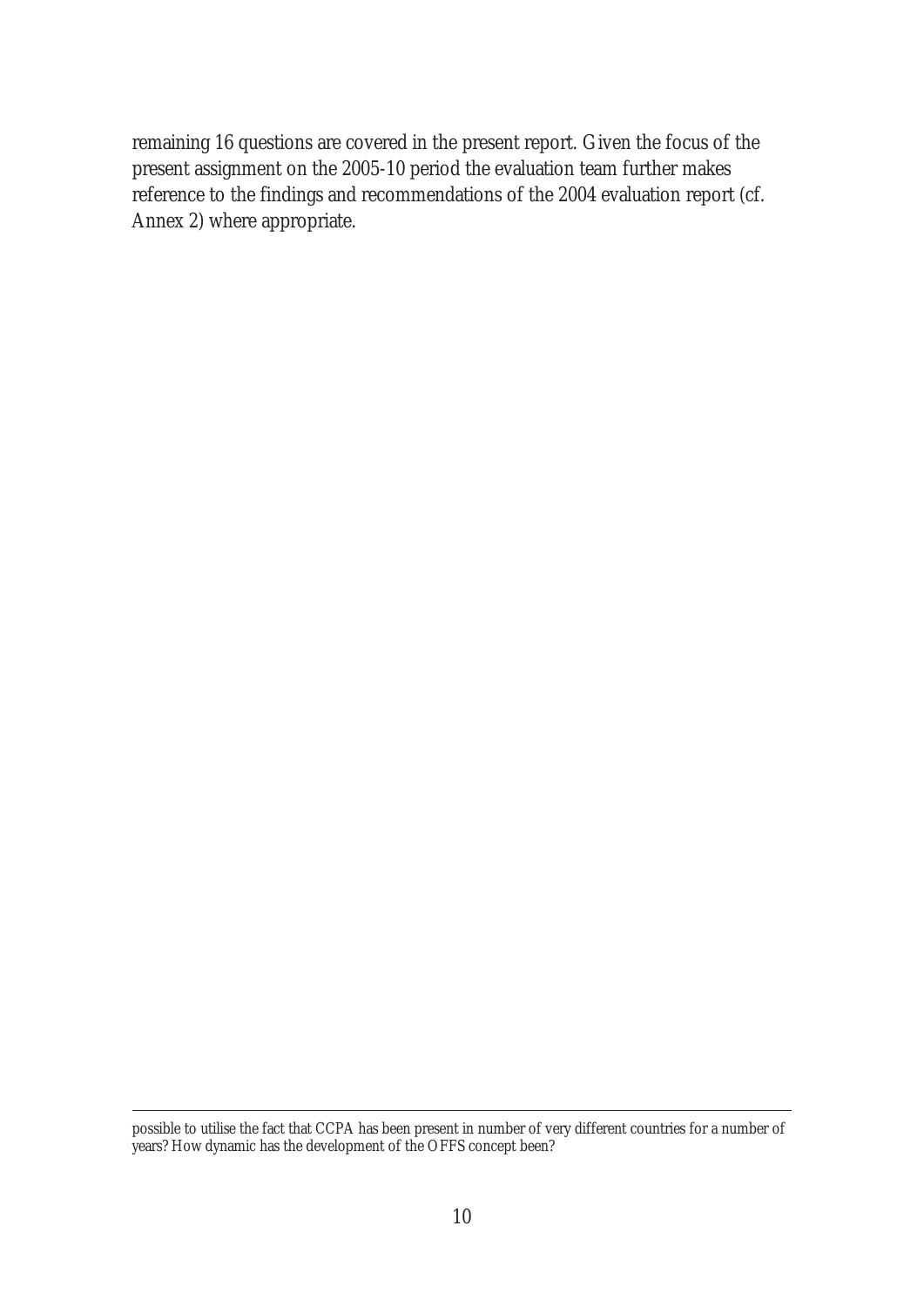# **3. CCPA/OFFS evolution 2005-10**

Since its inception in Bosnia & Herzegovina in 1998 CCPA has grown considerably with current operations in 12 countries in three regions involving 1000s of children and adults. This chapter provides a brief overview of the evolution of the organisation in 2005-10.

## **3.1. The 2004 evaluation**

In 2004 Denmark and Norway jointly commissioned an evaluation of OFFS11 which involved visits to 10 countries. As a part of the work with the evaluation an additional background paper was prepared on the theme of reconciliation<sup>12</sup>. Generally speaking, the 2004 evaluation was very positive and the evaluation concluded the findings in the following way:

*"This is an exceptional project. It has been effective and in specific, individual cases very impacting. It is highly relevant, particularly so in the country of its origin (Bosnia & Herzegovina). Its achievements are numerous, leading to prestigious international awards. Few projects combine the following strengths:* 

- x *a strong practical, healthy and effective focus on children*
- x *infectious and deeply rooted values, spirit, commitment and inspiration*
- x *a sense of togetherness and communal involvement*
- x *the depth of involvement by an impressively wide range of participants and supporters*
- x *a large quantity of active participants, mostly volunteers, across seven countries*
- x *and the quality of the concept, activities and the people involved*

The evaluation argued, however, that in order to achieve a new level of sustainability, the project should address a number of weaknesses and dilemmas (a list of 12 summary recommendations from the 2004 evaluation is annexed to this report (Annex 2)).

According to the CCPA Director, the organisation did not prepare an overall plan for how to follow-up on the 2004 evaluation and its recommendations. However,

 $\overline{a}$ 11 CCPA Open Fun Football Schools and evaluation. Final report 8th November 2004 by Pelle Kvalslund, David Nyheim and John Telford (Team leader).

<sup>&</sup>lt;sup>12</sup> The paper was prepared by David Nyheim. Parts of the paper are annexed to the 2004 evaluation report.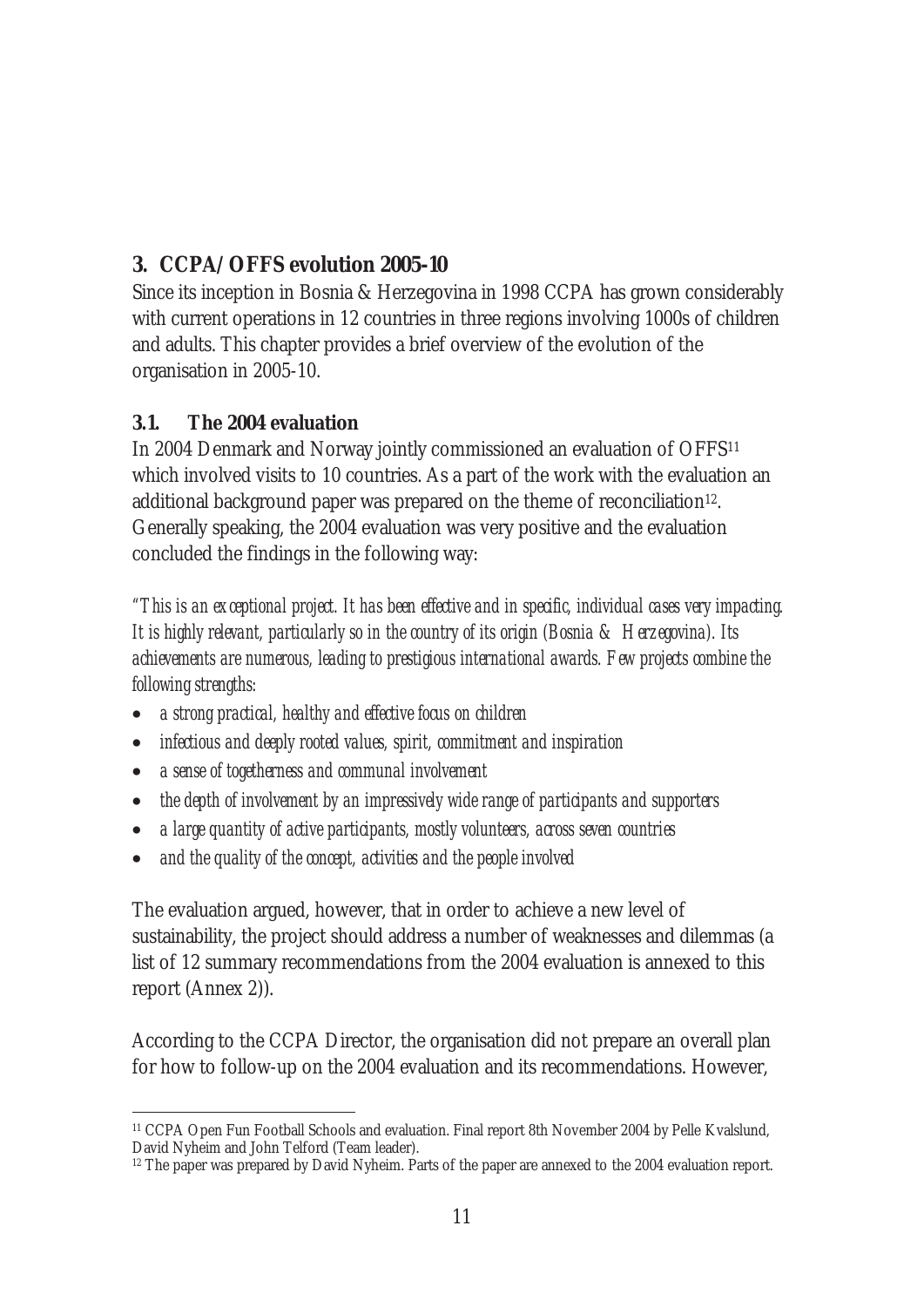the Board considered the report on several occasions and a range of separate initiatives were launched, including the drafting of individual strategic plans for the partner countries. In response to evaluation report recommendations, donors awarded CCPA multi-year grants the following years.

On the request of the evaluation team CCPA prepared a comprehensive list of initiatives addressing issues raised by the 2004 evaluation<sup>13</sup>. It is a main finding of this evaluation study that CCPA did not introduce substantial changes to how OFFS is organised, implemented or managed. However, in 2005-10 changes have been made in three main areas:

- A comprehensive seminar programme for instructors, coaches and others involved in the implementation of OFFS in order to reinforce existing approaches, methods and games as well as developing new ones.
- National strategic development processes in order to increase decentralisation of decision making and to enhance local fundraising14.
- Across CCPA programmes more emphasis is placed on communication. CCPA emphasises that interactive methods and bottom-up communication are applied to promote a child-centred approach.

## **3.2. Trends since 2005**

The evaluation study points to the following six tendencies as main trends in the 2005-10 period. These tendencies are either supplementing or cross-cutting the issues that are being analysed in depth in other parts of the study.

## *Consolidation and continuity*

The period since 2005 has been characterised by consolidation and continuity. The growth and expansion of the OFFS was much faster in the period covered by the 2004 evaluation. Very few senior staff members in national and regional offices have been replaced and although staff changes in the CCPA office in Copenhagen and among CCPA board members have occurred, these do not affect the overall picture of continuity.

Consequently, the international OFFS team know their job and each other very well. The bulk of OFFS managers has been involved with OFFS-activities ever since the programme started in their respective countries. On the other hand, this continuity

 $\overline{a}$ <sup>13</sup> "Recommendations 2004 Evaluation Report" – response from the CCPA Director 8 December 2010. <sup>14</sup> An example of this is the fundraising manual which has been published as a part of the CCPA Administrative Guidelines. The satellite model (considered in Chapter 8 of this study) is a further example of the multistakeholder approach applied to promote sustainability.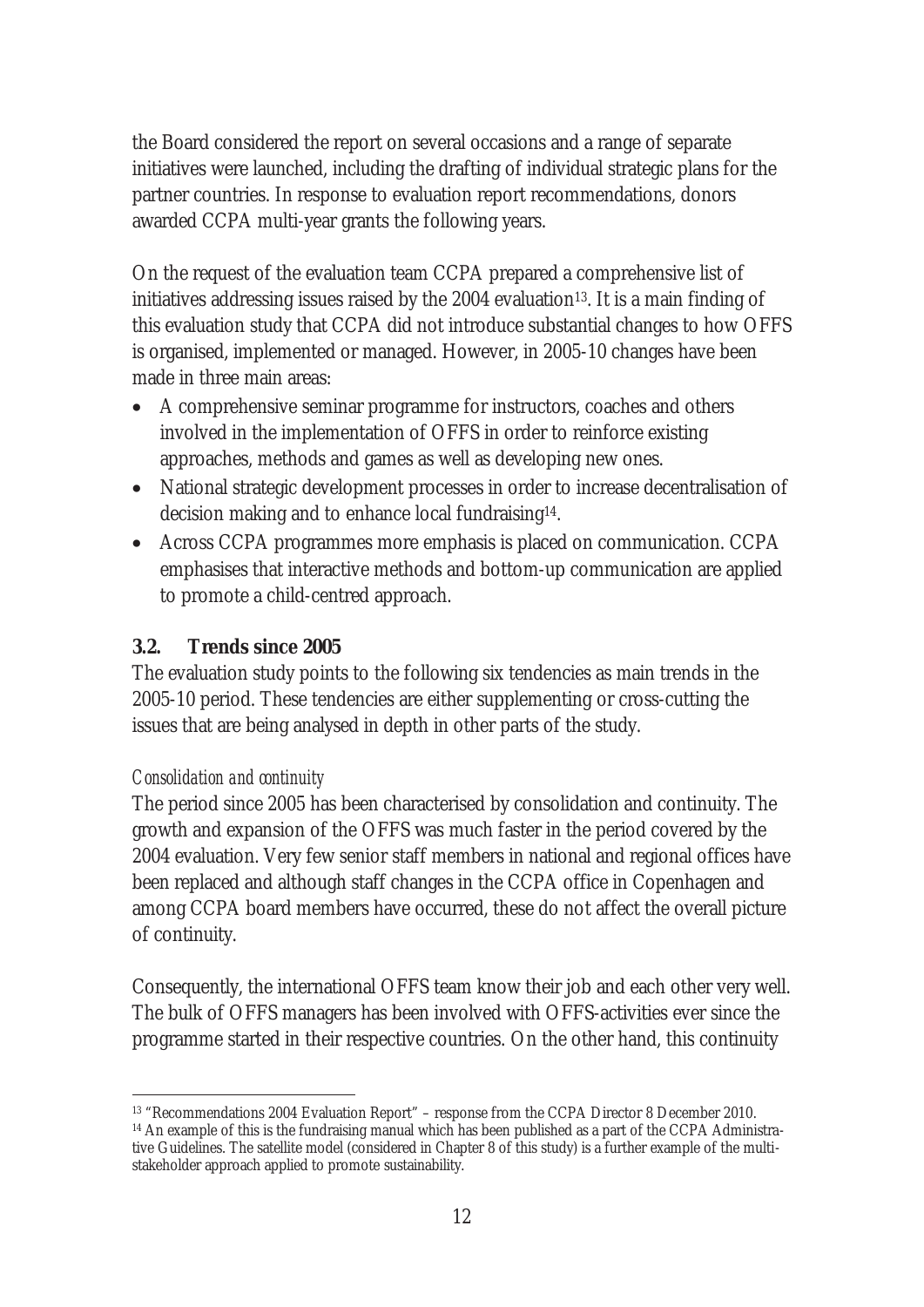has made it more difficult for CCPA to recruit new staff with specific competences that could assist in taking OFFS to a new level.

#### *Development in approach and methodology*

Under this heading two tendencies can be contrasted. Considerable efforts have been put into organising seminars for instructors, coaches and volunteers, e.g. revising the coaches' manual on a yearly basis. This has resulted in many people getting the opportunity to internalise the OFFS approach and to voice their comments and suggest big or small improvements. CCPA has also made considerable efforts to promote participatory and inclusive sports pedagogy.

On the other hand the evaluation team has observed that basic OFFS approaches have not changed substantially during the past five years. Adding to the abovementioned staffing continuity this is explained by the fact that experienced CCPA staff members have been charged with responsibility to provide guidance and advice on the occasion of opening new country programmes. Rather than involving CCPA DK management, seasoned staff members from established country programmes have been called upon.

#### *Governance*

Initially, OFFS started as an idea, a project. At an early stage the now CCPA Director was advised by local resource persons, "that you better form an association"15. From the outset the main raison d'être of CCPA has been to run OFFS and thereby providing the organisational platform for OFFS related activities. CCPA is structured as a traditional association with a constitution, members, an annual general assembly and a board<sup>16</sup>. CCPA is an open membership organisation but members are very few and participation in annual general meetings normally does not go far beyond the board<sup>17</sup>. CCPA has informed the evaluation team that during the past year they have worked actively to recruit more support members for the CCPA, particularly in Denmark. CCPA's statutes were amended at the General Assembly in March 2010 to facilitate this process. The aim has been to increase awareness about CCPA's work, attract more private donors and engage more young Danish/European volunteers in CCPA's work in HQ and in the field.

Currently, CCPA's board comprises 10 male members – CCPA is aware of the desirable to also involve women at this level of the association. For an organisation like CCPA, which is neither big nor well known in Denmark, the board members

 $\overline{a}$ 15 According to interview with the CCPA Director.

<sup>16</sup> CCPA constitution March 2010.

<sup>17</sup> According to interview with CCPA Board Chairman.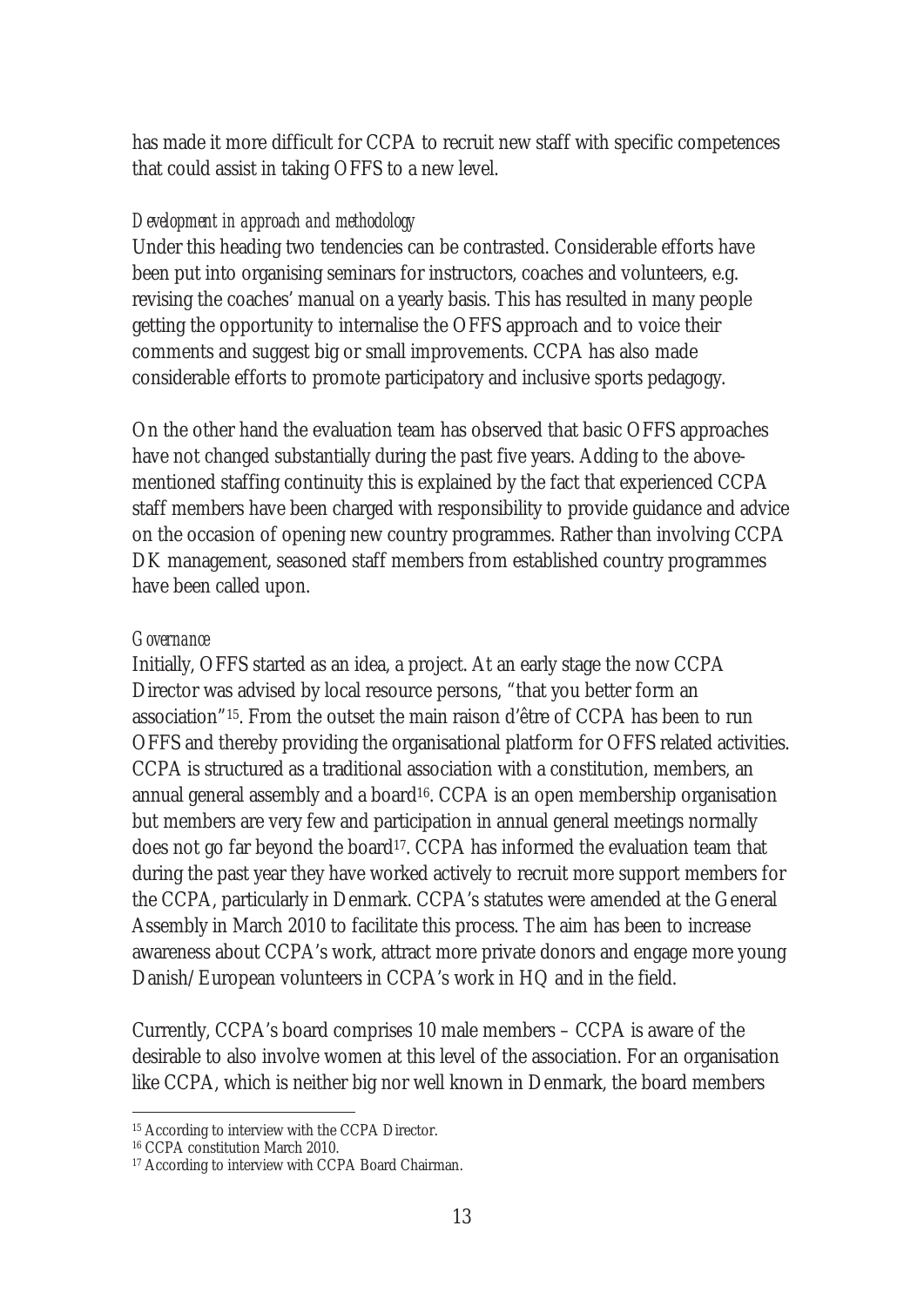are remarkable well experienced and well connected. It seems to have been the strategy to have a board with connections in government, business, media and sport. Several members have been involved quite some years and they take active part in ensuring that activities still receive funding. The CCPA board now has its third chairman. The chairman of the first many years is still a member of the board. The present chairman was elected in 200918.

Until 2010 the Norwegian Football Federation was represented in the CCPA. Support from the Norwegian Ministry of Foreign Affairs was channelled through Norwegian Football Federation (NFF), and NFF insisted that the football federations in the countries of operation should be directly involved in the implementation of OFFS (see more on that issue in Chapter 5).

The Danish Football Association (DBU) as well as DIF/The Danish Olympic Committee have become close partners of CCPA. The presidents of the two associations serve in their personal capacity on the CCPA board. DIF joined the board in 2010. According to CCPA, DIF contacted CCPA proactively and expressed their interest in being at the CCPA board. As CCPA contemplates its relationship to similar organisations in Denmark, they would consider The Danish Gymnastics and Sports Associations (DGI) to be the most relevant partner in Denmark. Initially, CCPA had tried to involve DGI in OFFS, but DGI was not interested19.

The CCPA board is not directly involved in the implementation of OFFS in the countries of operation. All country offices have national advisory boards engaging resource persons in debates on the organisation's work. The evaluation team met the advisory boards in Georgia as well as in the Balkans. Advisory board members are mainly drawn from football federations and other sport related institutions that the local CCPA office already was very familiar with20.

<sup>18</sup> According to interviews with the CCPA Board Chairman and Director.

<sup>19</sup> According to interview with the CCPA Director.

<sup>20</sup> Meeting with OFFS Advisory Boards in the Balkans and Georgia.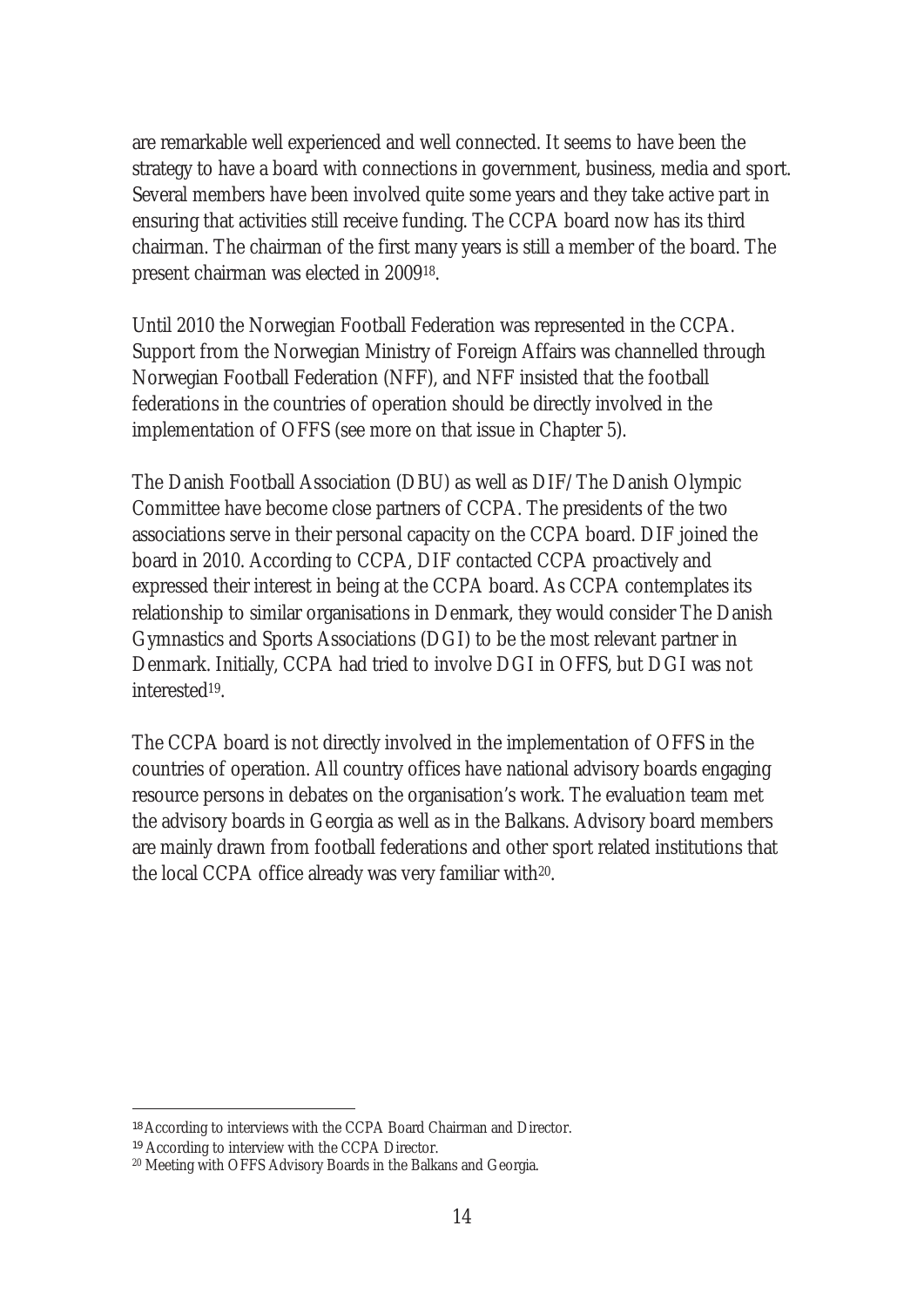| 1998 | Bosnia & Herzegovina                          |
|------|-----------------------------------------------|
| 2000 | Macedonia                                     |
| 2001 | Serbia and Montenegro <sup>22</sup>           |
| 2003 | Croatia, Georgia, Armenia and Azerbaijan      |
| 2005 | Iraq, Jordan, Lebanon and Syria <sup>23</sup> |
| 2006 | Kosovo and Moldova                            |
| 2010 | Ukraine                                       |

#### **Table 1. Introduction of OFFS in countries of operation21**

#### *New programme countries*

In the period covered by the evaluation study, the expansion of OFFS activities to new countries has continued as six new countries were introduced in the first two years after the 2004 evaluation. Of these countries activities in Jordan and Syria were stopped again in 2007, as priorities of MFA DK changed in response to reaction to the Mohammed cartoons. And in 2010 OFFS opened up in Ukraine. Apparently, some of the expansion to new corners of the world has been encouraged by donors rather than being a result of an internal strategy process in CCPA.

#### *Funding challenges*

The table below shows the financial contributions to CCPA 2005-09 for the Balkans, Caucasus and the Middle East. All three Scandinavian governments have contributed considerably, the Danish contribution being the smallest of the three. Another trend worth noticing is that "others" are becoming more and more important.

<sup>20</sup> Based on information from the CCPA web site.

<sup>22</sup> The activities in Montenegro have now stopped.

<sup>&</sup>lt;sup>23</sup> The activities in Jordan and Syria stopped again in 2007.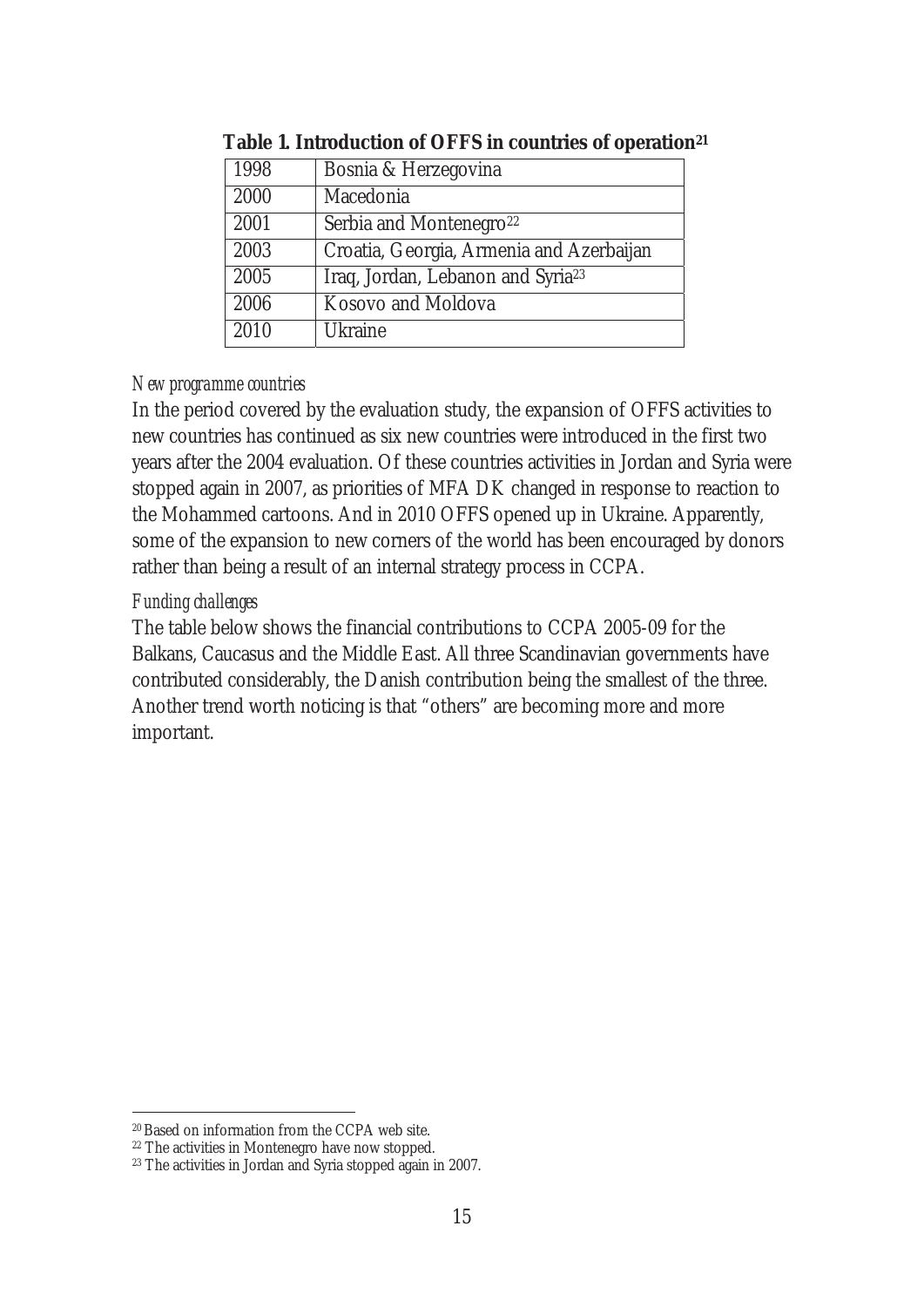| <b>DKK</b>         | 2005       | 2006       | 2007       | 2008       | 2009       | <b>Total</b> |
|--------------------|------------|------------|------------|------------|------------|--------------|
| Denmark            | 6,740,330  | 4,592,561  | 2,833,187  | 824,252    | 3,865,852  | 18,856,182   |
|                    |            |            |            |            |            |              |
| Norway             | 5,227,530  | 6,321,928  | 5,399,587  | 3,438,510  | 4,594,273  | 24,981,828   |
| Sweden             | 5,411,719  | 5,479,705  | 5,582,080  | 2,845,951  | 3,278,788  | 22,598,243   |
| UEFA <sup>25</sup> | 2,869,055  | 2,806,780  |            | 4,842,500  | 1,450,000  | 11,968,335   |
| <b>Others</b>      | 845,059    | 844,759    | 1,829,523  | 3,884,115  | 4,009,846  | 11,413,302   |
| Total              | 21,093,693 | 20,045,733 | 15,644,377 | 15,835,328 | 17,198,759 | 89,817,890   |

**Table 2. Donor contributions 2005-0924**

Other donors include: Finland, football associations and Ministries of Youth & Sports, FIFA, local sponsorship, municipalities, US Embassy and corporate sponsors.

Since 2005 CCPA has put considerable efforts into developing a sustainable financial structure. This issue will be dealt with in more details in Chapter 8. At this point it is worth noticing that while overall financial sustainability have not been achieved during the five-year period covered by this study, progress has, however, been made when it comes to ensuring funds from municipalities participating in OFFS.

#### *Development of new CCPA-activities in addition to OFFS*

The 2004 evaluation suggested that CCPA should embark on other activities in addition to OFFS. The most prominent example of a new project activity has been 'Things Talk'26. This is an activity teaching 10-12 year olds about waste while using waste for creative projects. Things Talk was launched prior to the COP 15 Conference in Copenhagen in 2009. Furthermore, CCPA has also embarked on new activities which are more related to OFFS-activities. Examples of this have been: parents' workshops, girls' football network seminars, Senior Grassroots Leaders Academy, street sport and Novo Nordisk cups.

<sup>24</sup> Sources: CCPA's annual report 2007 and annual accounts 2005-09.

<sup>25</sup> UEFA contribution for 2008 also includes the 2007 contribution.

<sup>26</sup> See www.thingstalk.net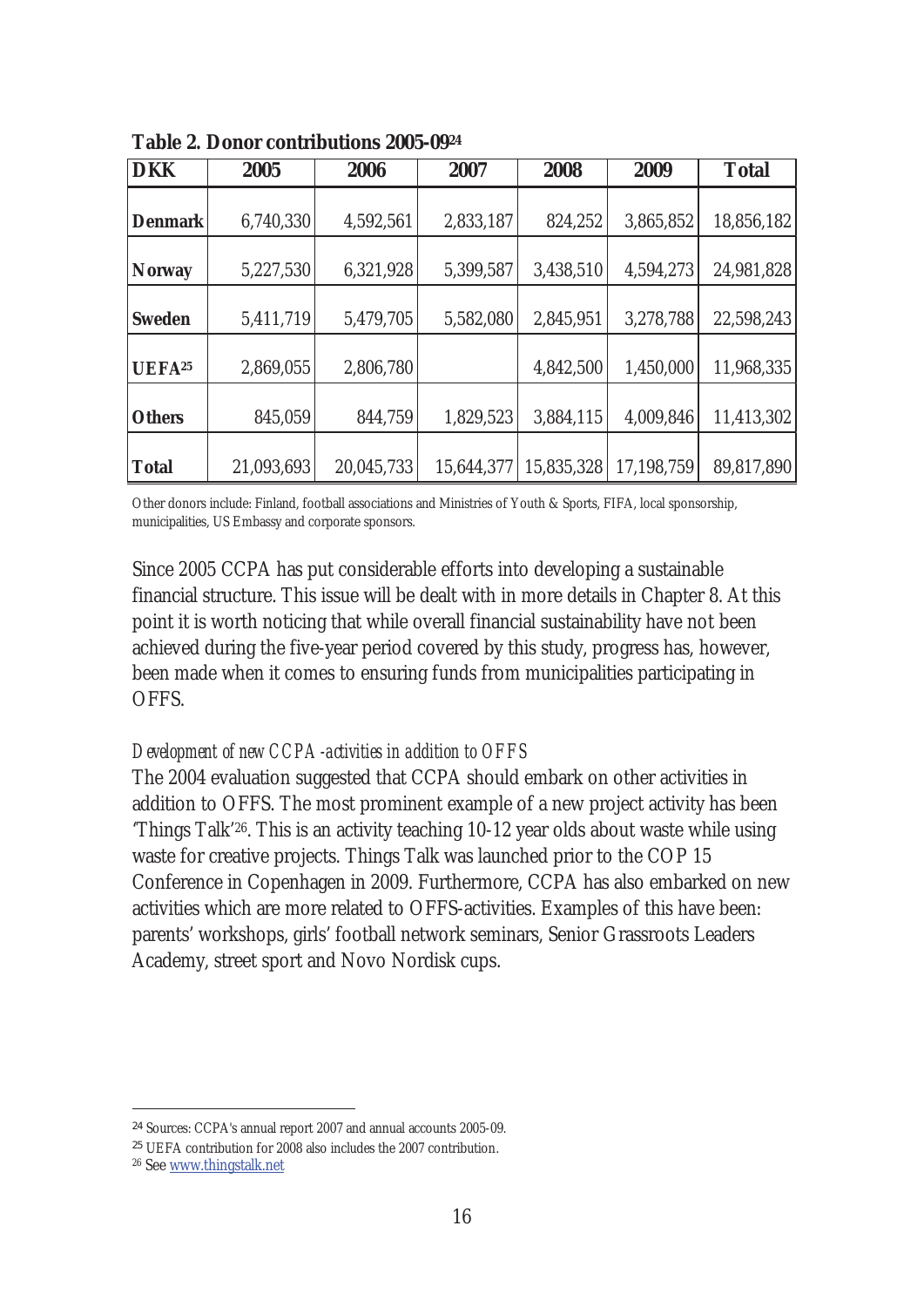## **4. The Balkans and Caucasus**

This chapter provides brief regional and country context for CCPA's running of football schools in the two regions covered by the evaluation study.

# **4.1. Programming logic of CCPA**

The overall structure of its operations is depicted in the diagram below.



# **Figure 1. CCPA branch office structure as of 2010**

As CCPA is motivated to work with people in divided communities, its modus operandi has also involved programming at regional levels in order to be well-placed to address conflicts stemming from tensions between different countries. The above diagram depicts the programming logic and the belief that football schools in the current 12 individual countries of operation share common challenges and working environment and therefore are grouped in three different regions. It is only in Caucasus where reporting lines imply that regional programme management authority is vested in the office in Tbilisi. CCPA branch offices in the Balkans and Middle East each report directly to CCPA in Denmark.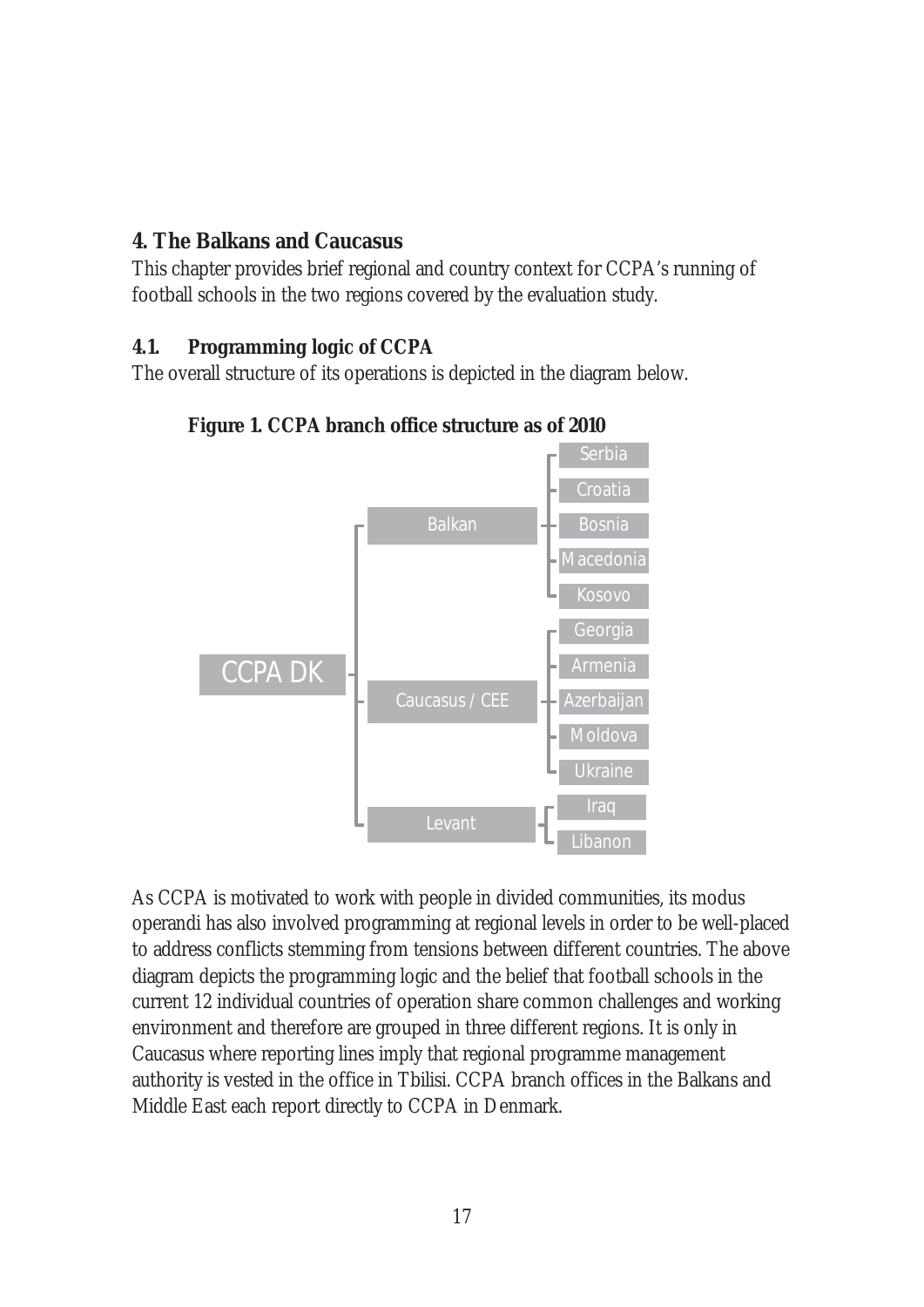#### **4.2. The Balkans**

OFFS grew out of a concern that to resolve tensions and conflicts in the countries of the former Yugoslavia a formal peace agreement would not suffice: there was a need for people to meet and re-establish former ties<sup>27</sup>. Accordingly, it has remained a priority for CCPA to conduct a number of cross-border schools bringing together children from communities in Ex-Yugoslavia now separated by national borders. Currently about 20% of football schools in the region are cross-border operations whereas 80% involve children from communities within the same country.

The logic of ethnic demarcation in Bosnia & Herzegovina and Kosovo makes interventions such as OFFS very valuable, as local communities continue to be separated hampering simple communication and interaction.28 On the other hand, in Croatia and Serbia the urge to use football schools to overcome ethnically based separation may be much less than in Bosnia & Herzegovina. As illustrated by Figure 2 below, measured in terms of allocation of donor contributions the Balkans has remained the largest of the three CCPA regions.



**Figure 2. Regional distribution of financial contributions** 

 $\overline{a}$ 27 [Through the OFFS projects people have] *'repaired bonds with others including their former colleagues* [from before the war]. *By bringing children from their villages and towns and cities they got a chance to meet again, and what is more important, they easily continued their cooperation afterwards. The continuance of the friendships confirmed that people with sport background have a special way of thinking in common cutting across every race and ethnicity and national boundaries'* www.ccpa.eu/1-323-bosnia-og-herzegovina.html*.* 

<sup>&</sup>lt;sup>28</sup> Though the legal basis for such divides is less pronounced in Macedonia and South Serbia, similar ethnic division are found here.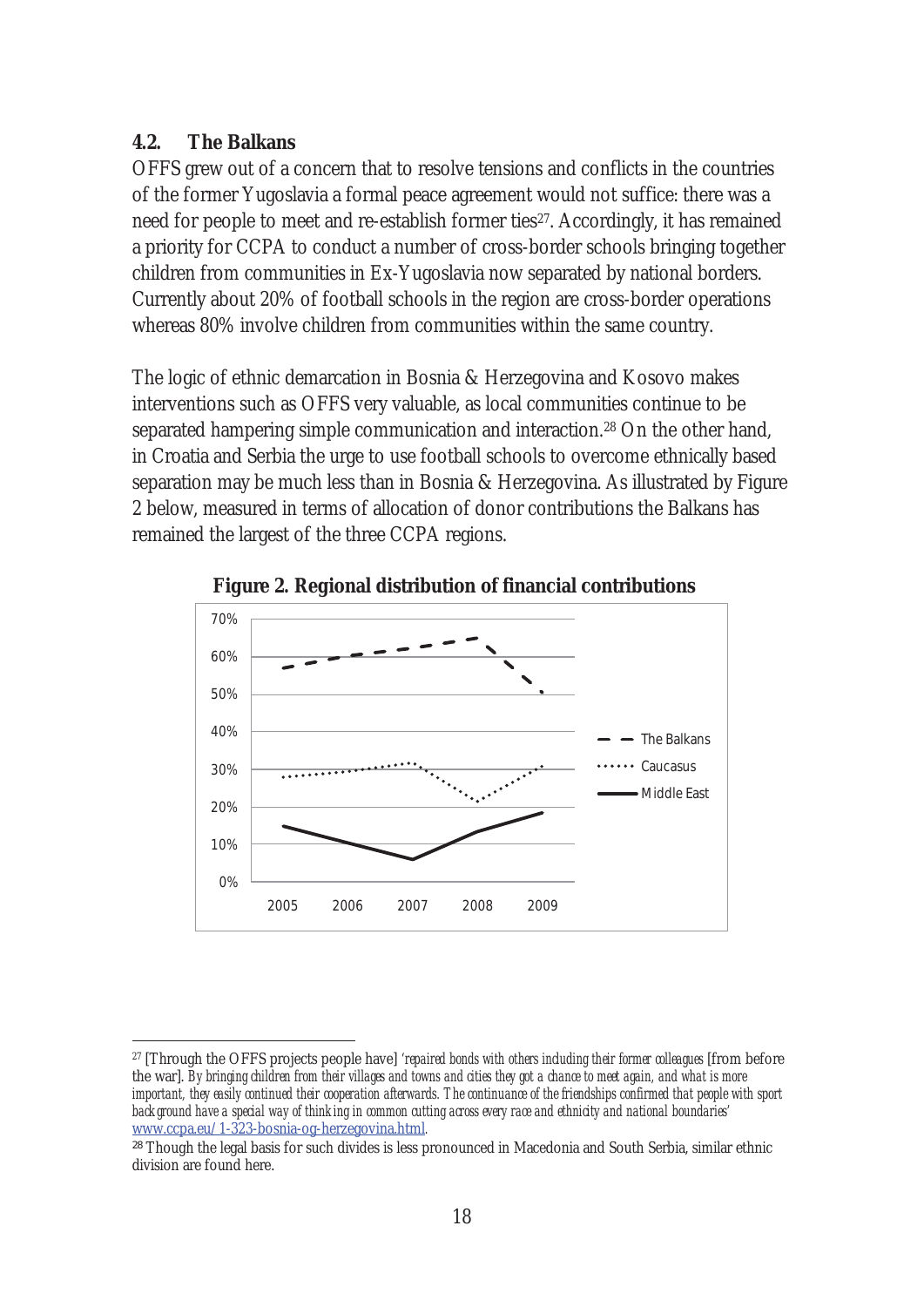In the Balkans OFFS have been organised on the basis of offices established in Sarajevo (1999), Skopje (2000), Belgrade (2001), Zagreb (2003) and Pristina (2006)29. In legal terms offices have been set-up as branch offices of an international NGO and operations have been classified as 'humanitarian assistance'. This has provided opportunities for tax exemptions, e.g. in regard to importation of sports equipment to be used on the football schools.

Socio-political developments in the Balkans have moved from the immediate postconflict emphasis on peace, reconstruction and reconciliation to a wider agenda of economic growth and employment creation in preparation for EU accession. Western governments have changed policy priorities as exemplified by the announcement of the closing of the Danish embassy in Sarajevo in 2011 and the Danish government's move from FRESTA<sup>30</sup> funding of NGO activities such as CCPA to the current neighbourhood programme31.

Donor support to democracy and human rights has moved away from working with civil society actors per se towards channelling support through government institutions, e.g. public sector administration or justice sector reforms<sup>32</sup>. This changing environment has also had implications for CCPA, as donor funding of CSOs have dwindled, with Kosovo as the major exception. Currently, the outlook for future bilateral donor funding of OFFS is mixed, while EU funding could be an exception. However, CCPA attempts to access EU funding from Brussels have proved fruitless, and no renewed efforts have been made in 2005-10 at the level of local EU delegations in the respective countries.

CCPA offices in the Balkans have not given priority to engaging with NGO networks or other civil society actors outside of the 'sports sector'. As such they may not be part of efforts to promote an enabling environment for the voluntary sector, and they remain outside of parallel civil society efforts to share experiences and develop new approaches to conflict resolution.

<sup>&</sup>lt;sup>29</sup> Prior to setting up of a separate office in Kosovo, operations were managed by the CCPA Belgrade office. 30 FRESTA was a programme by the Danish government to promote peace and stabilisation in the Balkans. It was replaced in 2004 by the current neighbourhood programme.

<sup>31</sup> Cf. the following quote from the current strategy 2008-12: *An ongoing challenge is to bring countries outside the European Union as close as possible to the EU and Denmark. The Neighbourhood Programme of the Ministry of Foreign*  Affairs of Denmark will assist in promoting Europe's integration (...), p. 4 in Strategy of the Danish Neighbourhood Programme 2008-12.

<sup>32</sup> Cf. e.g. Ministry of Foreign Affairs, Sweden: Strategy for development cooperation with Bosnia & Herzegovina, January 2011-December 2014. Stockholm, June 2010.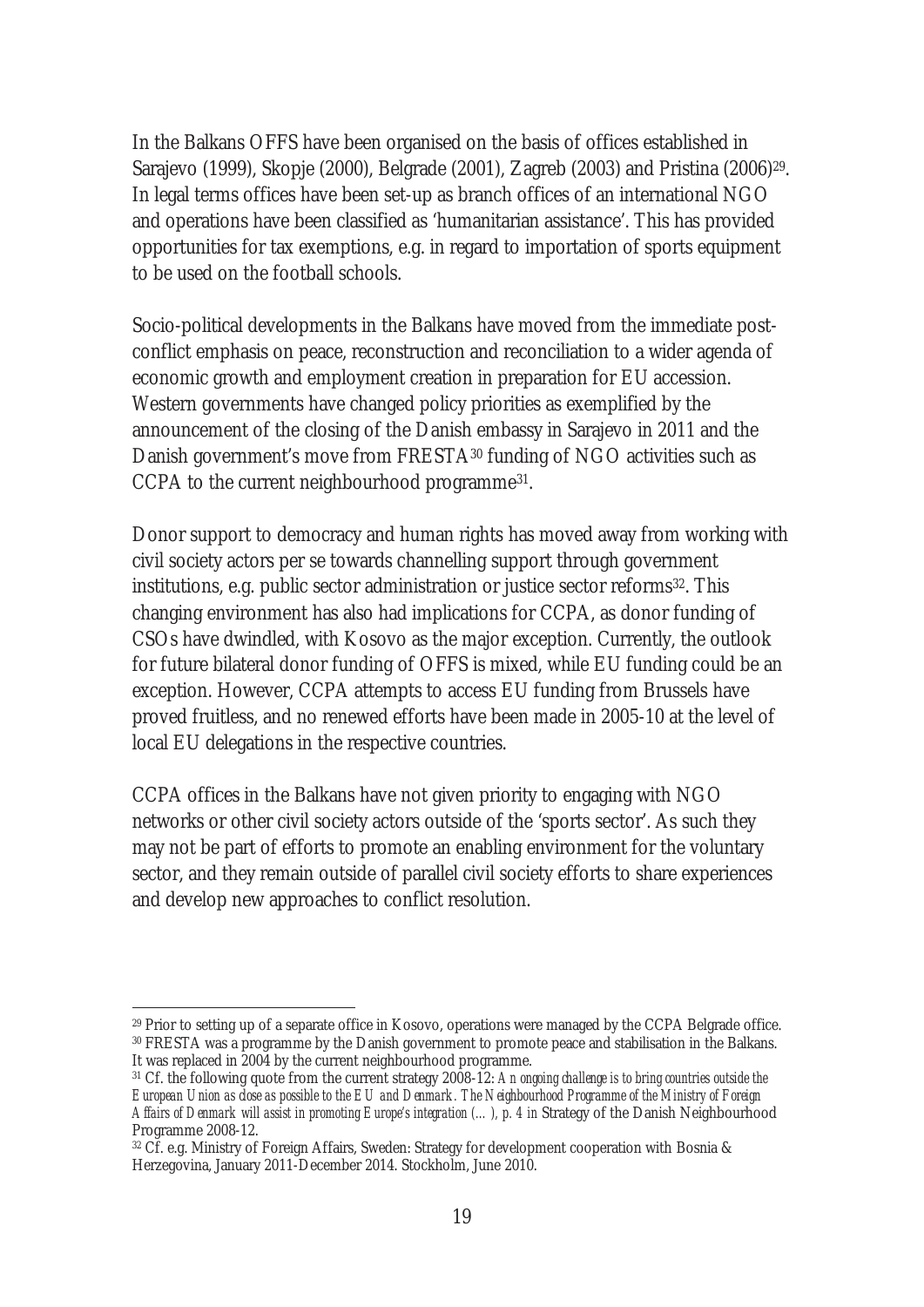#### **4.3. Caucasus**

When OFFS was introduced in Caucasus in 2003 it deliberately aimed at full integration with national football federations. Most staff members were recruited from "football circles" and OFFS was at the outset rooted in the football world in the three countries. To some extent this reflected experience from the Balkans where CCPA had initially set up associational structures separate from the football federations and hence had experienced difficulties in subsequently aiming at integration with the national federations (cf. Chapter 5).

For various reasons it was obvious that the regional hub for OFFS in Caucasus should be placed in Tbilisi and CCPA programmes in Caucasus have maintained a more distinct regional structure than the other two OFFS regions. Communication with CCPA in Denmark and most financial transactions go via Tbilisi to and from the other national offices in the region.

For CCPA offices in Armenia and Azerbaijan having meetings and activities taking place in Georgia make a lot of sense. Due to the frozen conflict between Armenia and Azerbaijan, citizens from the two countries cannot go to the other country but can benefit from using Georgia as a venue for bilateral contacts.

The continuing conflict between Armenia and Azerbaijan is one example of the need for reconciliation and for re-creating contacts between communities which have been cut off from each other. Other examples are the conflicts concerning the two Georgian breakaway regions Abkhazia and South Ossetia. In addition to that, the population in Georgia as well as in Azerbaijan is ethnically quite heterogenic. On the other hand, the level of ethnic diversity is quite low in Armenia.

The above examples parallel the experience of CCPA in the Balkans and hence provide ample justification for the relevance of OFFS in Caucasus. However, unlike in the Balkans the continuing conflict between Armenia and Azerbaijan poses substantial logistical difficulties in promoting exchange and collaboration between communities in the two countries33. In addition to Georgia, Armenia and Azerbaijan, the OFFS programme in Moldova as well the newest programme in Ukraine is also coordinated from Tbilisi. As of late, it has also been considered to seek donor funding to OFFS programmes in Central Asian republics and that this initiative could be led by the Tbilisi office34.

 $\overline{a}$ 33 Still, in Caucasus cooperation is facilitated by the fact that Russian can be used as a common language.

<sup>34</sup> Interview with the CCPA Director.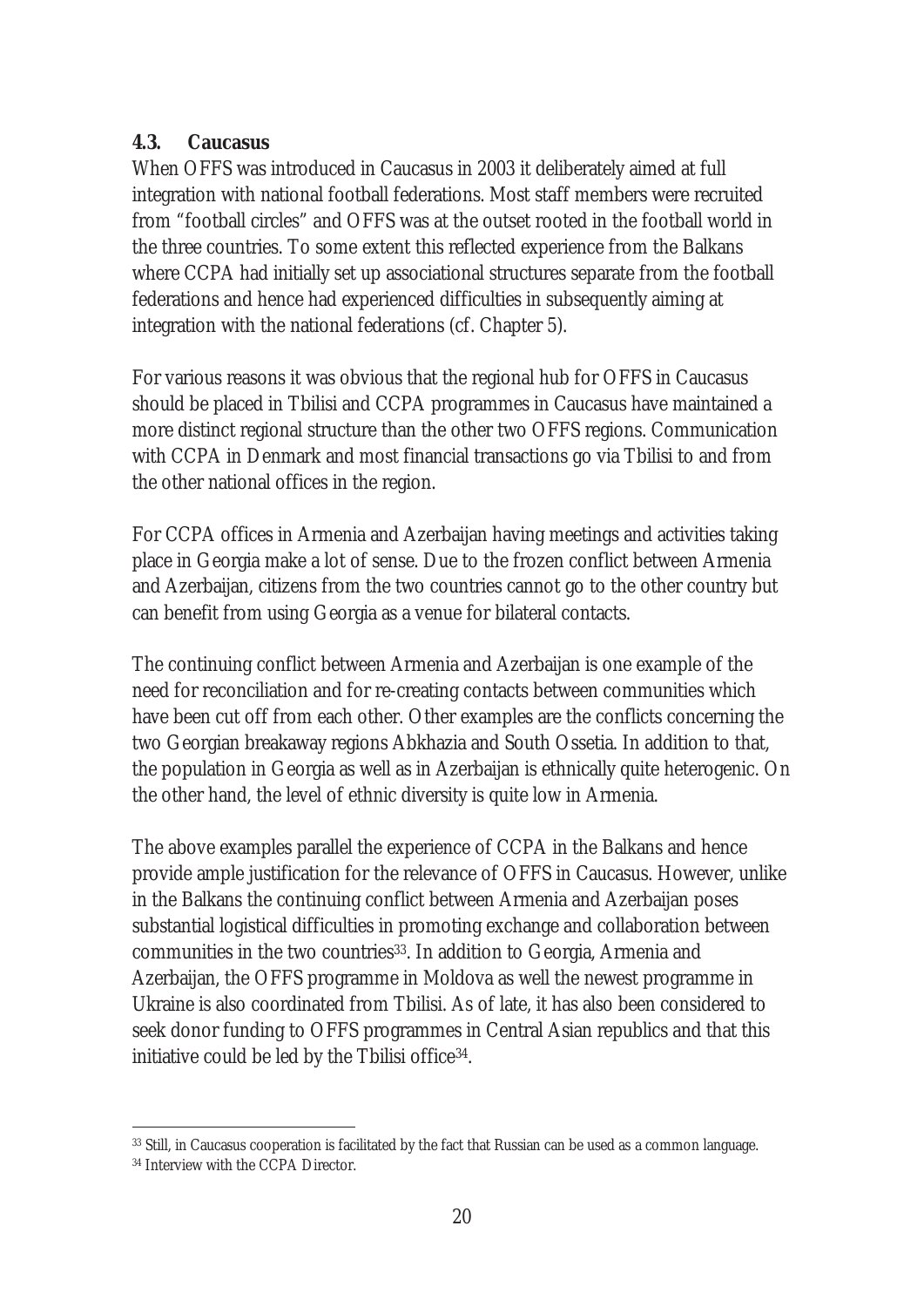## **5. Relevance**

## **5.1. Rationale of Open Fun Football Schools**

The Open Fun Football School<sup>35</sup> concept has from the outset attracted considerable interest. In communities deeply affected by violent conflicts and social upheavals there is a strong desire to restore normality. The idea to engage children from divided communities in joint sports activities demonstrate that peace have returned and people can once again live in harmony. Children aged 7 to 11 years are playing together rather than against each other, they experience that sport can be fun and not only harsh discipline and repeated drills. And more importantly, football schools are organised according to the 'twin city' principle, implying that different groups are represented.

The implementers of the activities seem well conversant with the rationale of OFFS and the higher goal of creating 'cross cultural' contacts<sup>36</sup>. However, such aspects and the aim to address divisions among communities seem less pronounced in the training seminars and in the manual which both have a strong emphasis on games and sports activities as such. Likewise, the evaluation team observed that when asked to list main CCPA achievements OFFS stakeholders referred to a long list of positive developments in relation to football and 'sports for all' activities for boys and girls. Generally, issues concerning peace and reconciliation appear quite low on such lists37.

The evaluation team therefore observes that there is a quite distinct difference between the overall aim on the one hand and actual achievements highlighted by the stakeholders on the other hand. The former is what has often formed the basis for the decision of donors to support this endeavour while the latter normally is why the activities are appreciated on the ground. Naturally, part of this difference can be

 $\overline{a}$ 35 From interviews with respondents during its field visits the evaluation team has learned that "open" and "fun" could be considered as more important components of the OFFS-concept than "football". And maybe that is what makes the activity interesting and appealing. OFFS is rather playing a lot of interesting games than it is training Football with a big F.

<sup>36</sup> According to talks with OFFS coaches who met with the team in the Balkans and Georgia.

<sup>&</sup>lt;sup>37</sup> According to interviews with OFFS stakeholders in the Balkans and Caucasus. However, it should also be noted that when the team for instance asked a group of internal stakeholders from all over Caucasus to pick one picture card among many which in their view represented OFFS, everybody picked a card signalling peace, understanding dialogue or the like. Nobody picked sport or football images. Furthermore, OFFS programme managers from Armenia and Azerbaijan highlighted that OFFS offer opportunities for people from their two countries to meet as a unique opportunity.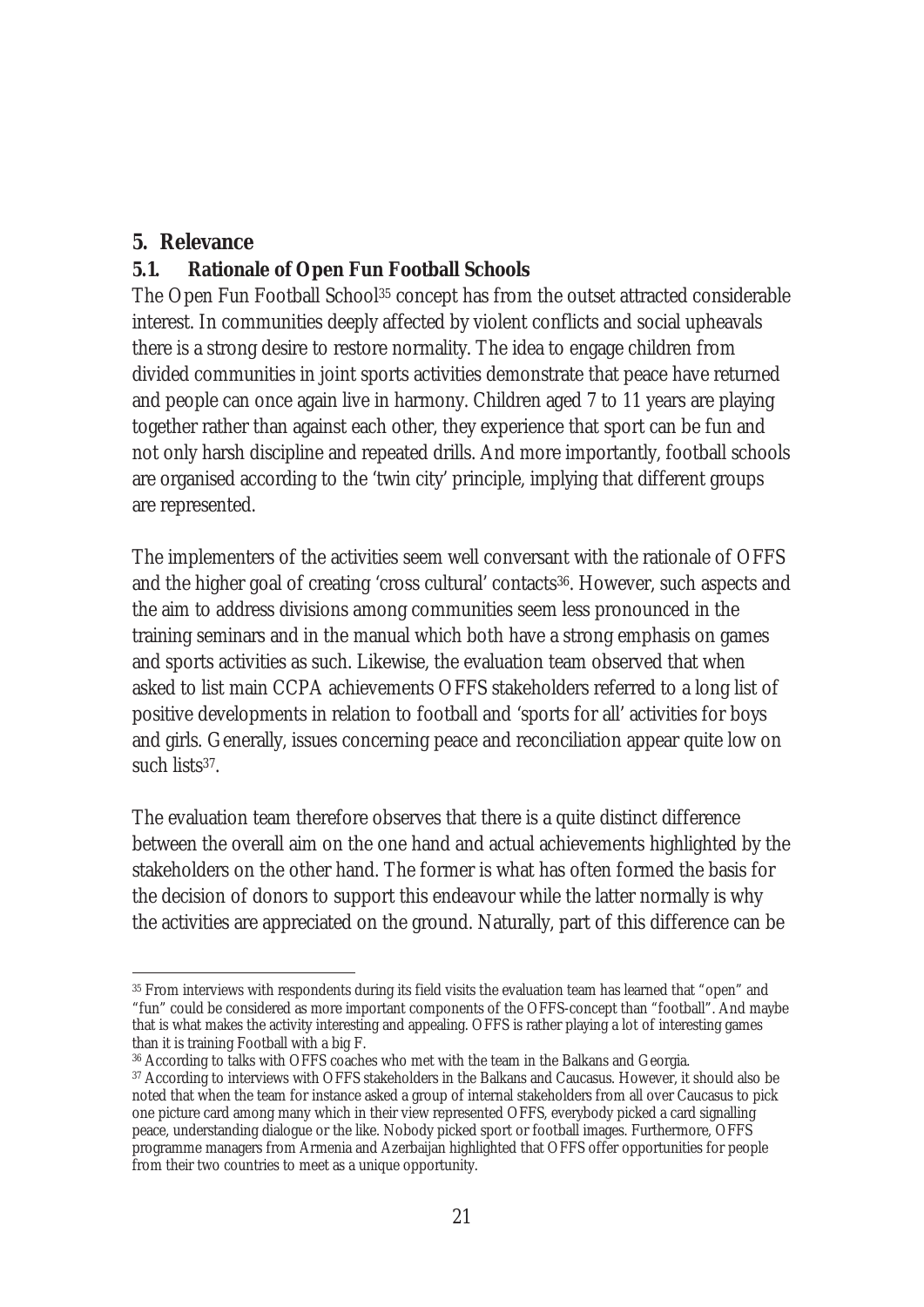explained by that fact that it is easier for stakeholders to spot significant changes within sport for all than with regard to peace and reconciliation. But this is not merely a matter of "measurability". CCPA has focused its practical work and engagement with local communities on practical and sports related activities, whereas conflict resolution has not featured in a prominent position.

CCPA in February 2011 presented to the evaluation team a paper 'CCPA's Conflict Management Approach – a conceptual point of departure'. This provides an articulation of what CCPA terms its 'indirect approach' to conflict management. The two-page presentation can provide a very relevant platform for elaborating to internal stakeholders and to donors CCPA perceptions that *'conflicts host a negative spiral fuelled by feelings such as hatred fear, mistrust, hate speech and chauvinistic nationalism. To help turn around this negative spiral and stimulate peace-building and constructive processes in the*  self and between people, the OFFS offer 'fun games and physical activity as tool'. The evaluation team considers this a very important starting point for sharpening CCPA's overall focus on conflict resolution and the role that sport activities can offer.

## **5.2. Diversity across CCPA countries of operation**

Generally speaking, OFFS activities can be said to be quite relevant in the countries of operation – judged by the overall aim as well as by the achievements on the ground. Judged by the overall aim, there is no doubt that the concept was very relevant, especially in the Balkans when the idea was conceived in the late 90's<sup>38</sup>. In the Balkans – and in other communities which have just emerged from conflicts – there is a significant appeal, and programmes such as OFFS demonstrate a return to normality. In turn, this will often instil hope and positive expectations that divisions and upheavals are now a thing of the past.

There is considerable variations across CCPA countries of operation regarding the extent to which it is possible and relevant to implement the OFFS activities in strict accordance with the original aims and principles as initially formulated in Bosnia & Herzegovina more than 10 years ago. As mentioned elsewhere, Armenia is a clear example of a country, where e.g. the twin city concept does not seem to be very feasible or relevant as the experienced conflict was not caused by divisions within the Armenian society but between Armenia and Azerbaijan. Because of the continuing tensions between the two countries it is indeed not feasible to conduct crossborder football schools in any significant scale apart from bringing smaller groups of children together in Georgia. Despite this, regional and national OFFS staff

 $\overline{a}$ 38 When the team asks the CCPA management of concrete examples of how OFFS has made a difference in regards to peace and reconciliation, it is almost only stories from the Balkans they tell.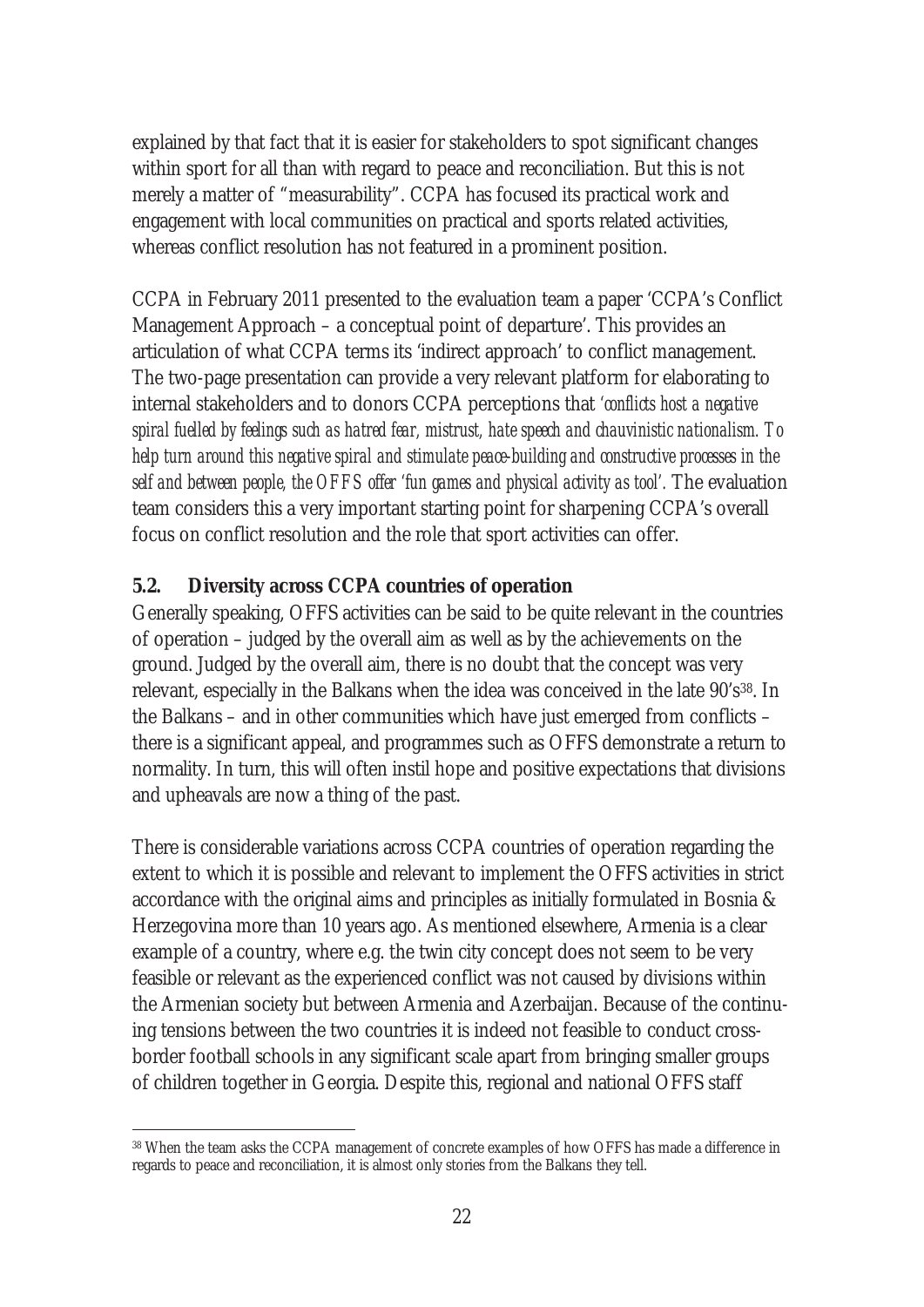proved eager to convince the evaluation team that they follow CCPA principles and procedures rather than to exemplify how they had made necessary modifications to the initial OFFS concept39.

One can argue that there is still a strong relevance in pursuing the overall aim of OFFS in Caucasus in the future. In the present political environment political elites are more interested in keeping the conflicts running than in solving them<sup>40</sup>. In such an environment it can be difficult to implement the OFFS-concept in a "textbook manner". On the other hand, the present political situation in countries in Caucasus is likely to produce a quite significant need for reconciliation in the future.

With the exception of Kosovo and Bosnia & Herzegovina the remaining countries in the Balkans each face a quite different agenda as economic development and EUaccession rather than reconciliation feature high on national agendas.

The way the concept is being implemented – i.e. the focus on the sports' perspectives in seminars and manuals makes it useful to look at the relevance of the most significant achievements – sport for all activities for children of a magnitude and a quality which draws the attention of many external stakeholders. Open and fun sport for all activities with good equipment, targeted at children and implemented by well-trained coaches are a rare commodity in all the countries of operation. An example of this is Georgia where the numbers of specialised sports associations have been reduced considerably in the post-Soviet era while physical education in schools has been under pressure<sup>41</sup>. The contribution to sport for all for children by OFFS is highlighted by internal stakeholders and appreciated by external stakeholders such as football federations and Ministries of Sport. It seems that very little is done by other actors in this field.

Concerning the overall aim of OFFS to promote reconciliation there are other actors – mainly CSOs – working within this area42 but a mapping of such actors has been beyond the scope of the evaluation study. When asked about CSOs working with reconciliation and peace CCPA staff in the Balkans and in Caucasus seemed unfamiliar with that scene43.

It is an important finding of the evaluation study that CCPA has used funding from Denmark and Sweden to sustain and deepen its original approach than to test

<sup>39</sup> Interview with national and regional CCPA staff in Caucasus.

<sup>40</sup> Interviews with international stakeholders in Tbilisi.

<sup>41</sup> Interview with CCPA officials in Tbilisi.

<sup>42</sup> Interviews with international stakeholders in the Balkans and in Caucasus.

<sup>43</sup> Interviews with CCPA staff in the Balkans and in Caucasus.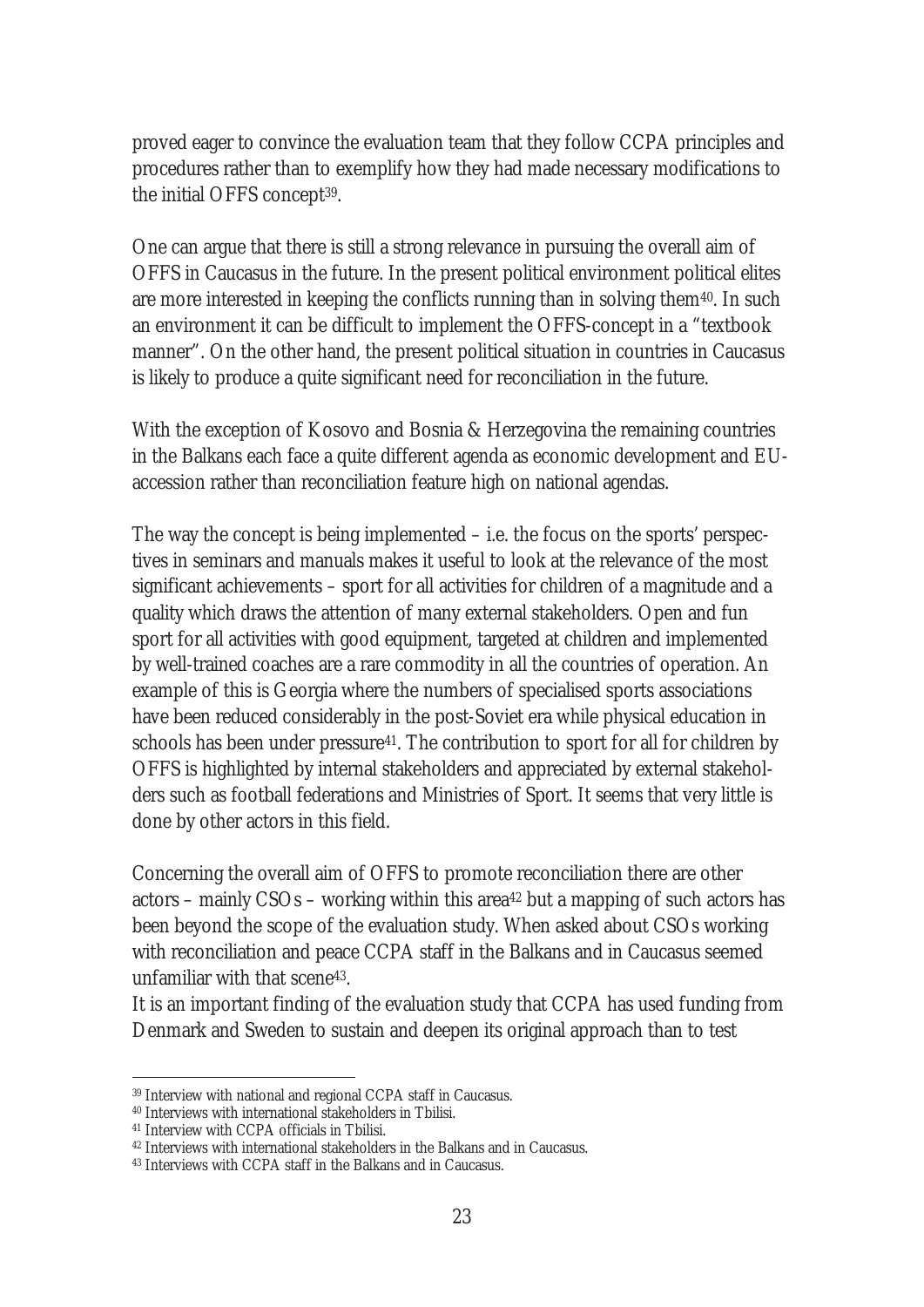innovations to its core concept. Considerable efforts have gone into organising seminars and revising the OFFS manual. It should be emphasised that such a focus is in line with project proposals presented to the donors. In follow-up to the 2004 evaluation one could have expected somewhat more attention paid to e.g. further developing reconciliation approaches. However, apparently this has not featured in donor dialogue with CCPA which have been dominated by concerns regarding sustainability (cf. Chapter 8)<sup>44</sup>.

CCPA has remained focused on its original raison d'etre: to work with communities affected by social upheavals and conflicts stemming from tensions between ethnic groups. The evaluation team would like to point out that to maintain its relevance CCPA by means of the twin city approach may want to place special emphasis to address growing social gaps between poor and better off communities.45

## **5.3. CCPA choice of partners**

Main partners in OFFS implementation are municipalities and local football clubs and according to findings from field visits the evaluation study concludes that to organise local football schools these are indeed very relevant and obvious partners to CCPA endeavours. Municipalities are committed to OFFS to an extent that they are willing to contribute financially to the football schools (cf. Chapter 7).

In addition to institutional relations to municipalities, OFFS also maintain personal relations to parents and to leaders of local football clubs. Likewise, regional structures of the national football federations are also involved in Caucasus while this is not the case in the Balkans.

According to the strategy laid out by the CCPA management in Denmark – strongly inspired by the Norwegian representative in the CCPA board – considerable efforts have been invested in trying to anchor OFFS in the national football federations. In Caucasus this has resulted in OFFS maintaining close relations to national football federations. The closest relation is in Armenia where OFFS is 'embedded' in the federation, the least close relation is in Georgia whereas relations in Azerbaijan is somewhere in between. In Caucasus relations to national football federations play a significant role for CCPA in conducting football schools.

In the Balkans this relationship is quite different. National football federations have displayed cautious and rather distant interest in CCPA. To the extent that regular

 $\overline{a}$ 44 Interviews with CCPA staff.

<sup>45</sup> CCPA has informed the team that that 25% of all direct beneficiaries (children) in 2010 belonged to disadvantaged/vulnerable groups such as refugees/IDPs, children with special needs, orphans, welfare recipients etc.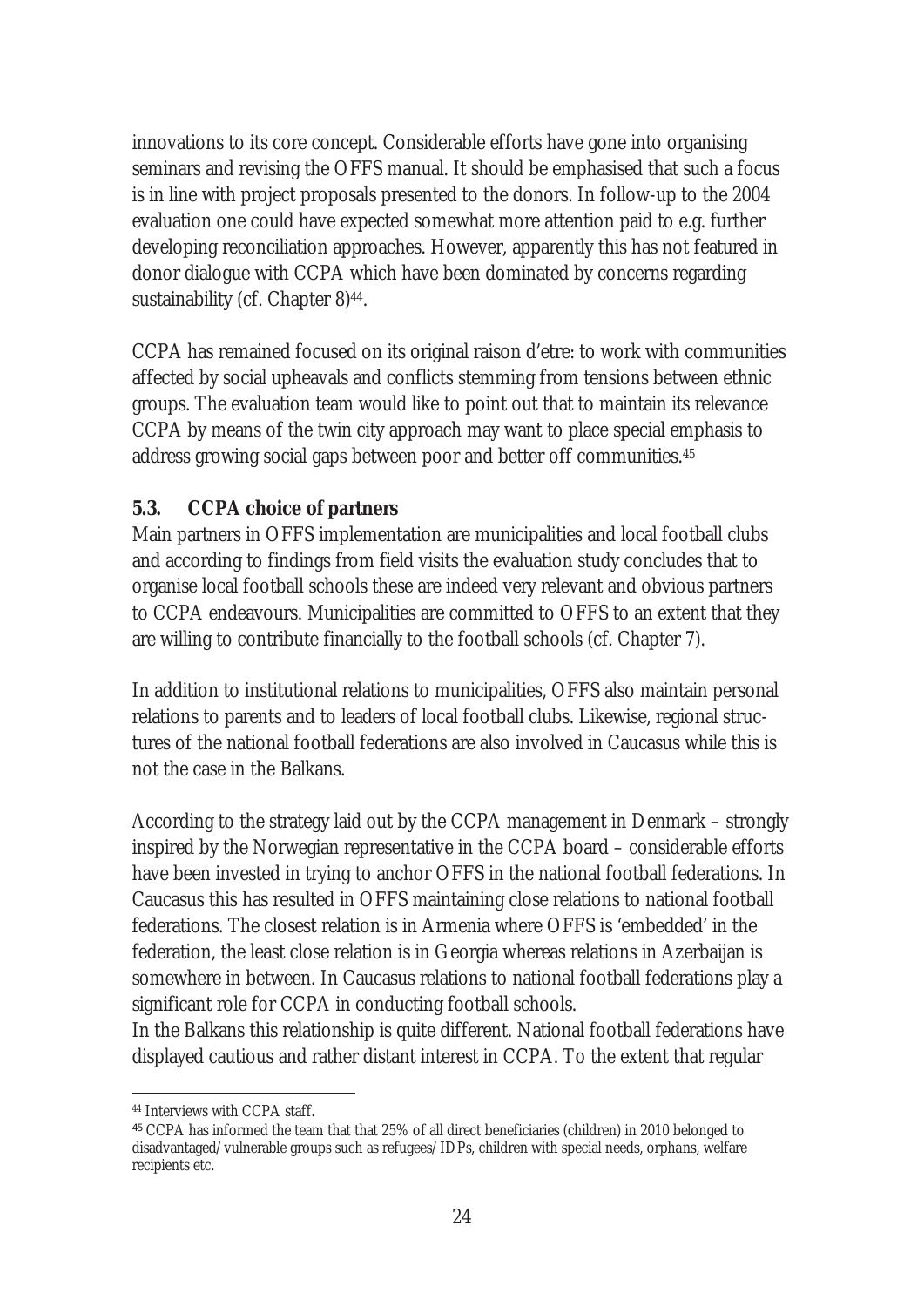relations have been established this is, according to CCPA staff in the region, primarily because such relations have enabled football federations to access UEFA funds to promote grassroots football. However, the football federations – in the Balkans and in Caucasus – do not share CCPA's focus on reconciliation. In the Balkans the established football federations have been uneasy to accommodate CCPA within their own organisational structures as grassroots football stakeholders may challenge existing power balances within the federations<sup>46</sup>.

Furthermore, in Caucasus and the Balkans alike, national football federations generally maintain an elitist approach to football focusing on the national team, FIFA tournaments, Champions League and income generated from transfer payments in regard to professional football players.

In Caucasus and the Balkans CCPA maintains relations to government institutions – mainly ministries of youth, culture and/or sports. Azerbaijan and Armenia are examples of countries with a close relationship to authorities. In Armenia the government has agreed to implement OFFS in all schools.

In none of the countries covered by the evaluation study does CCPA maintain regular relations to CSOs working with reconciliation and peace. The CCPA management in Denmark has until now been quite firm on the "football-federationstrategy" and argued that the differences in organisational culture between the CSOs and the "football circles" would be too immense. CCPA is now in the process of reconsidering its approach to engaging with the national football federations.

The CCPA management in Copenhagen has made a strong point in emphasising that programme management is decentralised to a very large extent in the "OFFSfamily"47, something which field visits have served to confirm. On the other hand, core OFFS concepts are applied in a rather uniform manner across the country programmes.

 $\overline{a}$ 46 In Bosnia & Herzegovina the football federation has been confronted with UEFA demands to rectify management problems and claims of corruption to avoid having its membership suspended, which is what happened in April 2011.

<sup>47</sup> Interviews with the CCPA Director.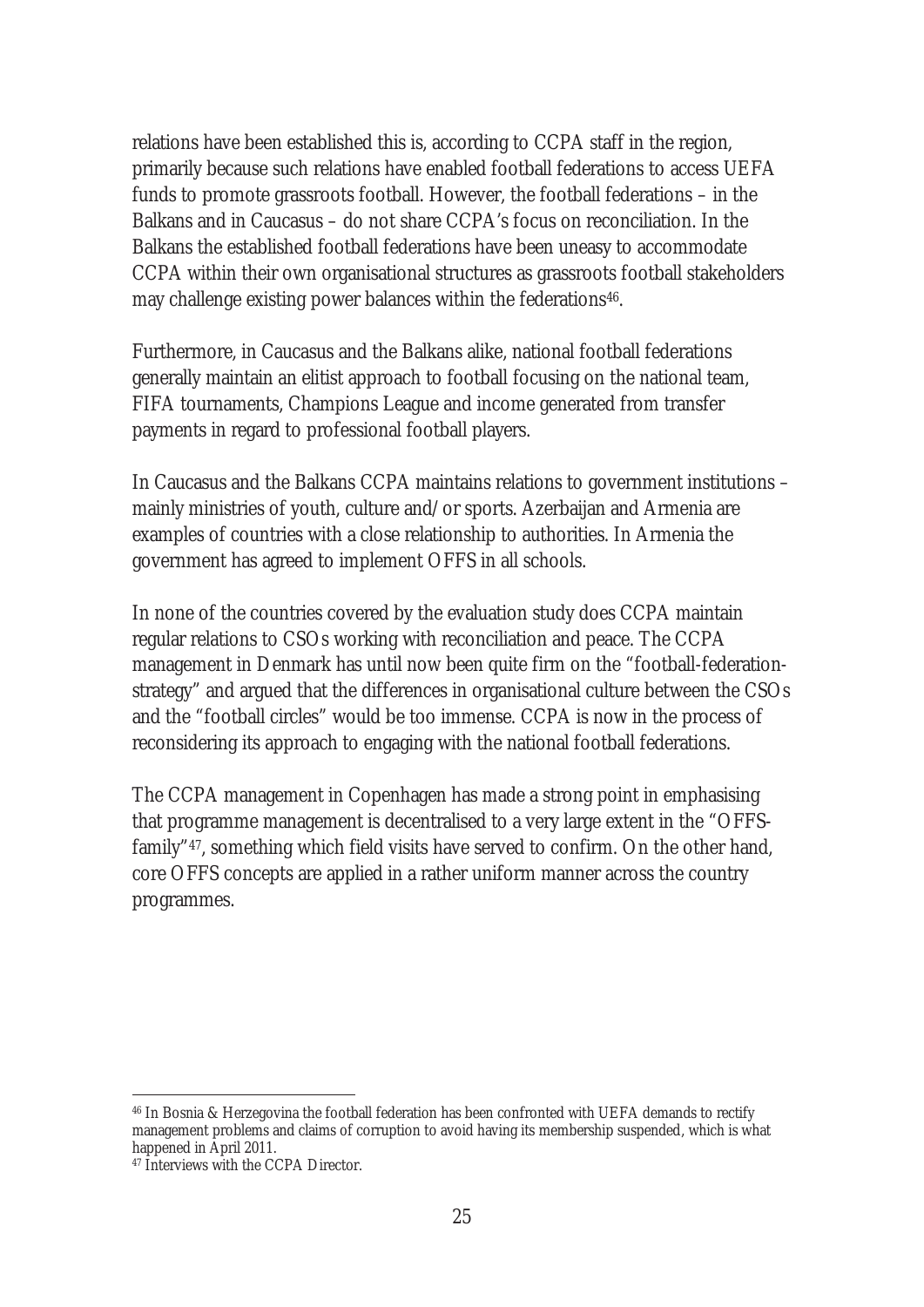# **6. Effectiveness**

# **6.1. Structures and procedures of CCPA**

Structures and procedures to carry out open fun football schools have proven to produce impressive results in the countries of operation. The evaluation team observed how streamlined and often uniform approaches enable the organisation to engage large numbers of children in the five-day football schools which form the bulk of CCPA's portfolio. While the gender balance varies considerably across individual activities, CCPA overall has achieved its goal of a minimum of 25% of participants to be girls.

Since 2008 CCPA no longer produces a corporate annual report as monitoring and assessments are left to branch offices. The website www.ccpa.eu contains a wealth of data and reports as well as information on OFFS methodology. Statistics are, however, not always presented in the same format but the table below illustrates the volume of OFFS activities.

|                        |            | Activity levels since start of<br>operations $\rightarrow$ 2009 | No. of<br>volunteers |         |
|------------------------|------------|-----------------------------------------------------------------|----------------------|---------|
|                        | Operations | No. of football                                                 | No. of children      | in 2009 |
|                        | since      | schools                                                         |                      |         |
| Bosnia & Herzegovina   | 1998       | 216                                                             | 44,850               |         |
| Serbia (incl. Kosovo + | 2001       | 232                                                             | 42,548               |         |
| Montenegro)            |            |                                                                 |                      | 2,677   |
| Macedonia              | 2000       | 177                                                             | 36,351               |         |
| Croatia                | 2003       | 126                                                             | 26,336               |         |
| Georgia                | 2003       | 95                                                              | 17,618               |         |
| Armenia                | 2003       | 77                                                              | 14,880               | 1,353   |
| Azerbaijan             | 2003       | 74                                                              | 13,898               |         |
| Moldova                | 2006       | 40                                                              | 7,680                |         |
| <b>Total</b>           |            | 1,037                                                           | 204,161              | 4,030   |

## **Table 3. Volume of OFFS activities48**

Proposals presented for donor funding emphasise quantifiable indicators such as the above and the evaluation team found that systems have been put in place to monitor performance based data generated by individual football schools. Focus is on the number of schools carried out, the number children involved and the target

 $\overline{a}$ 48 CCPA brochure 2010.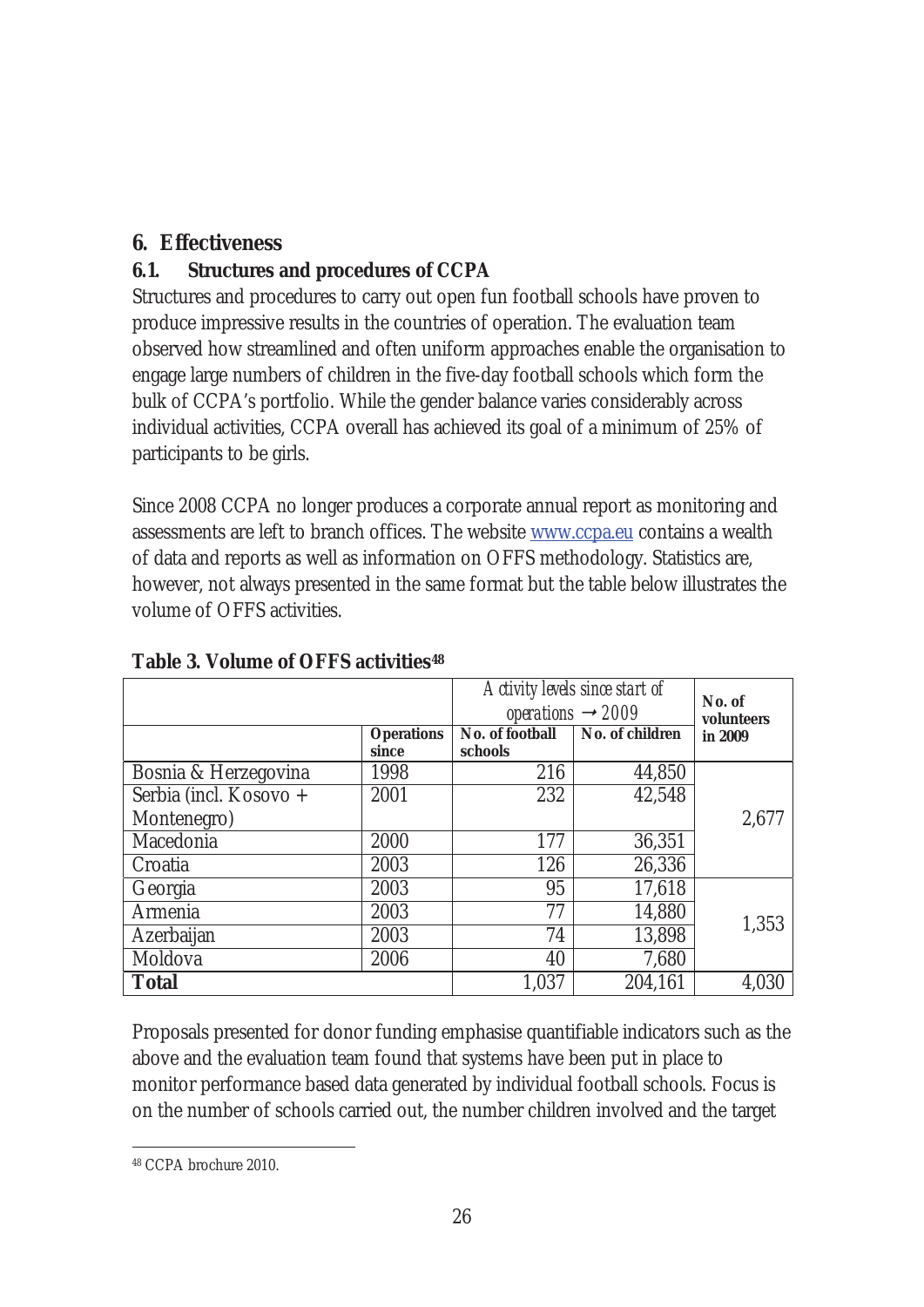that girls should make up a minimum of 25% of OFFS participants. A further priority field for CCPA is the emphasis placed on the involvement of volunteers.

## **6.2. Working with reconciliation in post-conflict countries**

What – for e.g. Nordic donors – distinguishes OFFS from more conventional sports activities is CCPA's insistence to locate OFFS in what they consider postconflict countries with the stated aim to promote reconciliation and normalisation of everyday life49.

The evaluation study finds it hard to substantiate whether this broad and rather elusive aim has indeed been achieved as a result of the football schools. CCPA uses the twin city approach to ensure that OFFS brings together *'football clubs, leaders, coaches and children from minimum two municipalities (…) representing hostile population groups organise an Open Fun Football School jointly.*50 .

It was, however, hard to find further evidence of a more systematic CCPA effort to work with issues relating to reconciliation:

- Staffing at CCPA branch offices tend to prioritise competencies and experience relating to football and other sports activities. During the period under study CCPA has gradually put in place better administrative systems but staff members met by the team did not have substantive experience working with conflict resolution and reconciliation.51
- At seminars for coaches and other youth leaders emphasis is on methods to organise the schools as well as introduction of aspects of sports pedagogy. Accordingly, no apparent follow-up has been made to the recommendation in the 2004 evaluation to reinforce '*training methods, materials and approaches, especially around the principles of reconciliation and sport-for-all'* (page 7).*<sup>52</sup>*
- Members of CCPA's advisory boards bring substantial experience from the field of sports (e.g. being lecturers/professors in the faculty of sport) but boards have not been used to draw in experience on post-conflict issues.

 $\overline{a}$ <sup>49</sup> '*Everything that Cross Cultures does have something to do with building relations between people who have been in conflict with each other. We use the children's grassroots sport as a tool to build friendships and sport cooperation in divided communities in our aim to contribute to the normalization of the everyday life in the post conflict countries.* 

*The reason for using sports as a tool to stimulate peaceful co-existence, gender equality, tolerance and social cohesion in the countries and communities affected by war and ethnic conflict is that the sports ground is a neutral place to meet. Sport creates a free space, where the focus is on the joy of the game, and everyone are players instead of different nationalities.' http://www.ccpa.eu/1-88-sport-og-relation-building--.html*

<sup>50</sup> CCPA brochure 2010.

<sup>51</sup> Still, one should not underestimate that the twin city approach requires CCPA staff to apply substantial diplomatic skills when bringing different stakeholders together to organise joint football schools.

<sup>&</sup>lt;sup>52</sup> The team considers efforts regarding 'sports for all' successfully accomplished. There is thus a striking difference between efforts relating to sports vs. efforts regarding reconciliation. The 2004 evaluation report called for CCPA to undertake reconciliation efforts using *'custom-designed, professional guidance and training to be based on careful, thoughtful reflection'* (p. 21). The team has found little evidence of such deliberate efforts.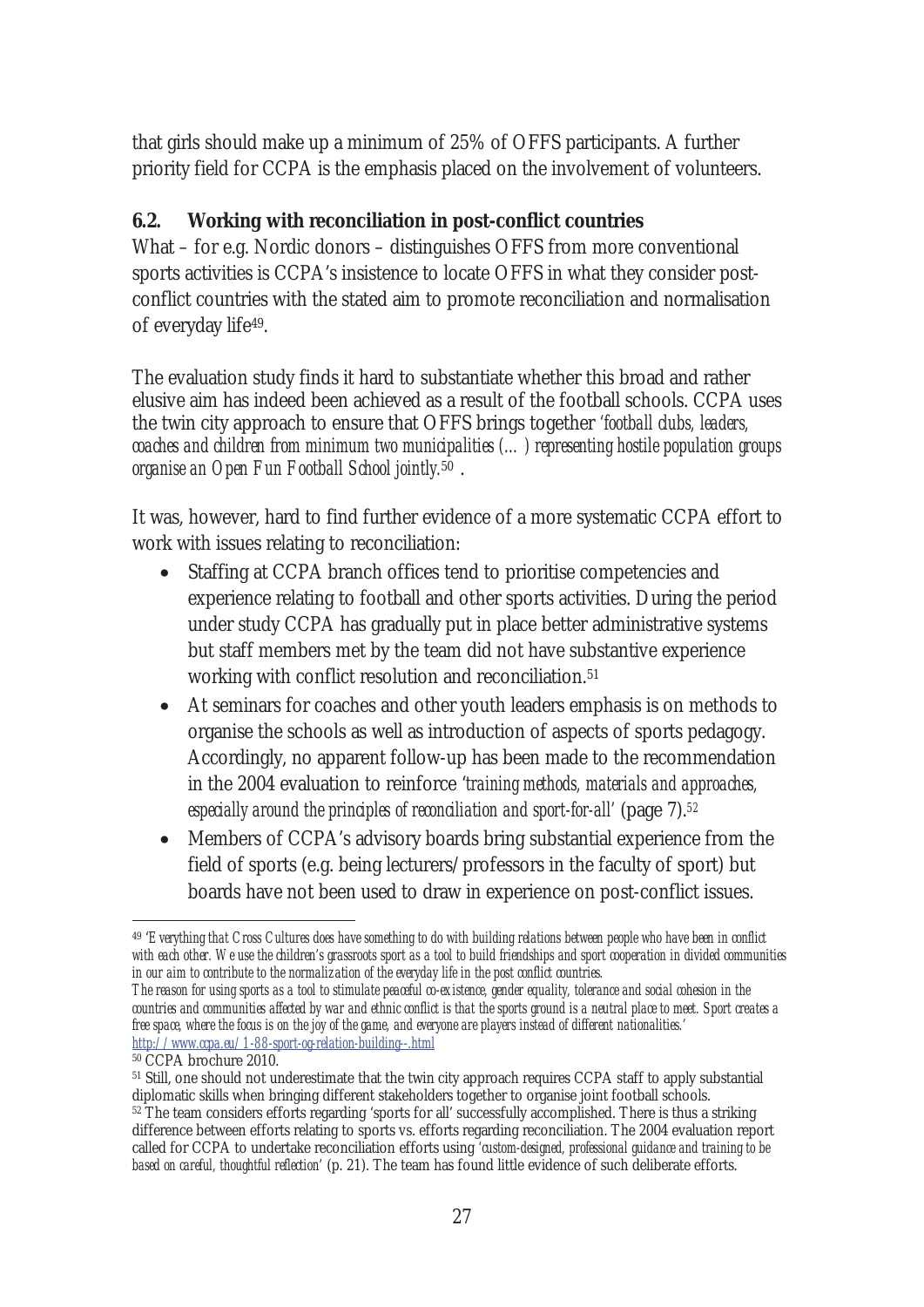- There is little evidence from field visits undertaken for this study that CCPA offices have selectively identified geographical regions which could offer partnerships of particular relevance for conflict resolution, e.g. by means of targeting poor districts, communities with a high concentration of particular ethnic and social groups etc.
- The twin city approach is not being used systematically to further relations between the children (or other community stakeholders) beyond what is required to run the five-day football school<sup>53</sup>.

## **6.3. Partnerships and relationship building**

CCPA offices have made considerable efforts to extend their outreach to a wide network of relevant stakeholders at municipal levels, and branch office staff in some cases proudly quoting statistics demonstrating a national coverage of 80% or more. Extending contacts to as many municipalities as possible have been an end in itself and results achieved are indeed quite remarkable. However, efforts to extend geographical coverage may obscure priorities stemming from a focus on selecting communities primarily on the basis of their relevance in a reconciliation perspective.

The main modality has been to approach municipal authorities and signing a 'letter of mutual intent' between CCPA, local authorities and other relevant stakeholders. This agreement outlines roles and obligations of the various actors, notably getting local government officials to guarantee in kind as well as cash contributions. In return the letter commits CCPA to offer training of coaches and youth leaders as well as equipment necessary for running the football schools.

In kind contributions required to run a football school include provision of lunch for participating children, access to football stadium, and guaranteed attendance of app. 200 children (with minimum 25% being girls). Normally, cash contributions amount to  $\epsilon$  1,500 for a five-day football school. This amount is aimed at recovering CCPA branch office costs to mobile volunteers and organise training activities prior to the football schools. The mentioned in-kind contributions are estimated to equal approximately  $\in$  2,500.

CCPA has used the letters of mutual intent as an effective modality for collaboration between local stakeholders: municipal authorities, the football clubs, parents, and school teachers.

 $\overline{a}$ <sup>53</sup> The 2004 evaluation suggested that '*The project needs to continue to emphasise the selection of schools on the basis of their significance to reconciliation'* (p. 30). The team has found little evidence of such a programming priority although a range of individual examples to that effect exist.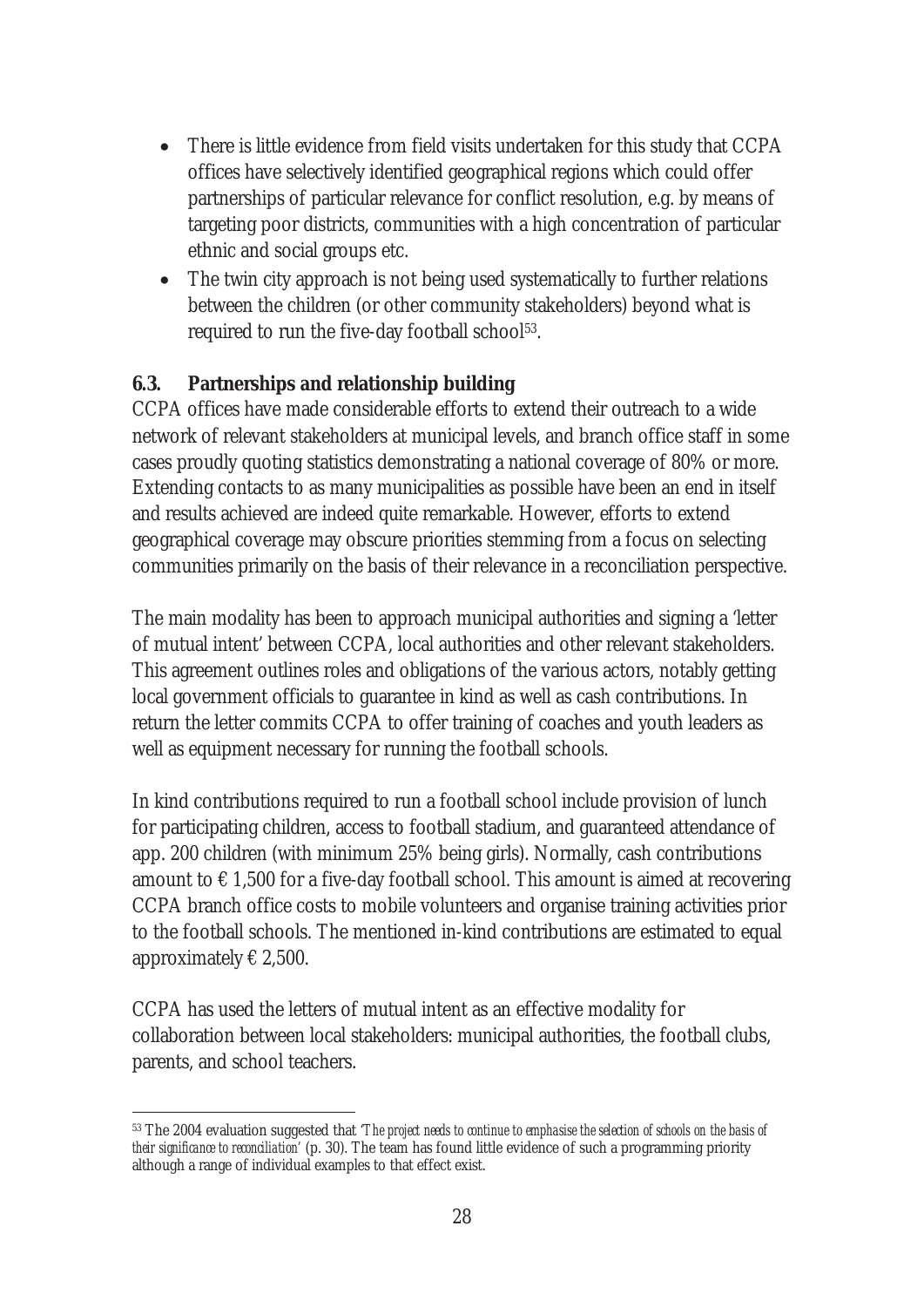National CCPA branch offices in the Balkans and Caucasus all have OFFS as their predominant activity, hence funding from Nordic governments are not part of a larger puzzle of financial contributions helping CCPA organise a variety of activities and interventions.

From the perspective of the existing sports culture, grassroots football as offered by CCPA serves to complement conventional sports which generally tend to promote an elitist culture. Usually, local football clubs have been perceived as merely instruments for recruiting a very limited number of talented children for careers in the national league. CCPA's emphasis on a sport for all approach offers an inclusive child-centred methodology providing space and appreciation of all stakeholders.

Findings from field visits demonstrate that OFFS fulfil very significant needs in local communities. In CCPA countries of operation there is very little tradition regarding leisure time activities rooted in associations such as local sports clubs. Especially when local schools are closed during summer vacation, parents and authorities are concerned to 'keep children off the streets', i.e. to prevent them from street crime etc. The football schools clearly offer a relevant alternative to this.

More importantly, support from CCPA serves to reinvigorate community-based sports activities by means of generous donations of sports equipment as well as providing access to training of local coaches. As local football clubs have virtually no financial resources, nor relevant equipment, CCPA's involvement offers an attractive basis for enhancing and sustaining associations well beyond the short time span of the actual five-day summer football schools.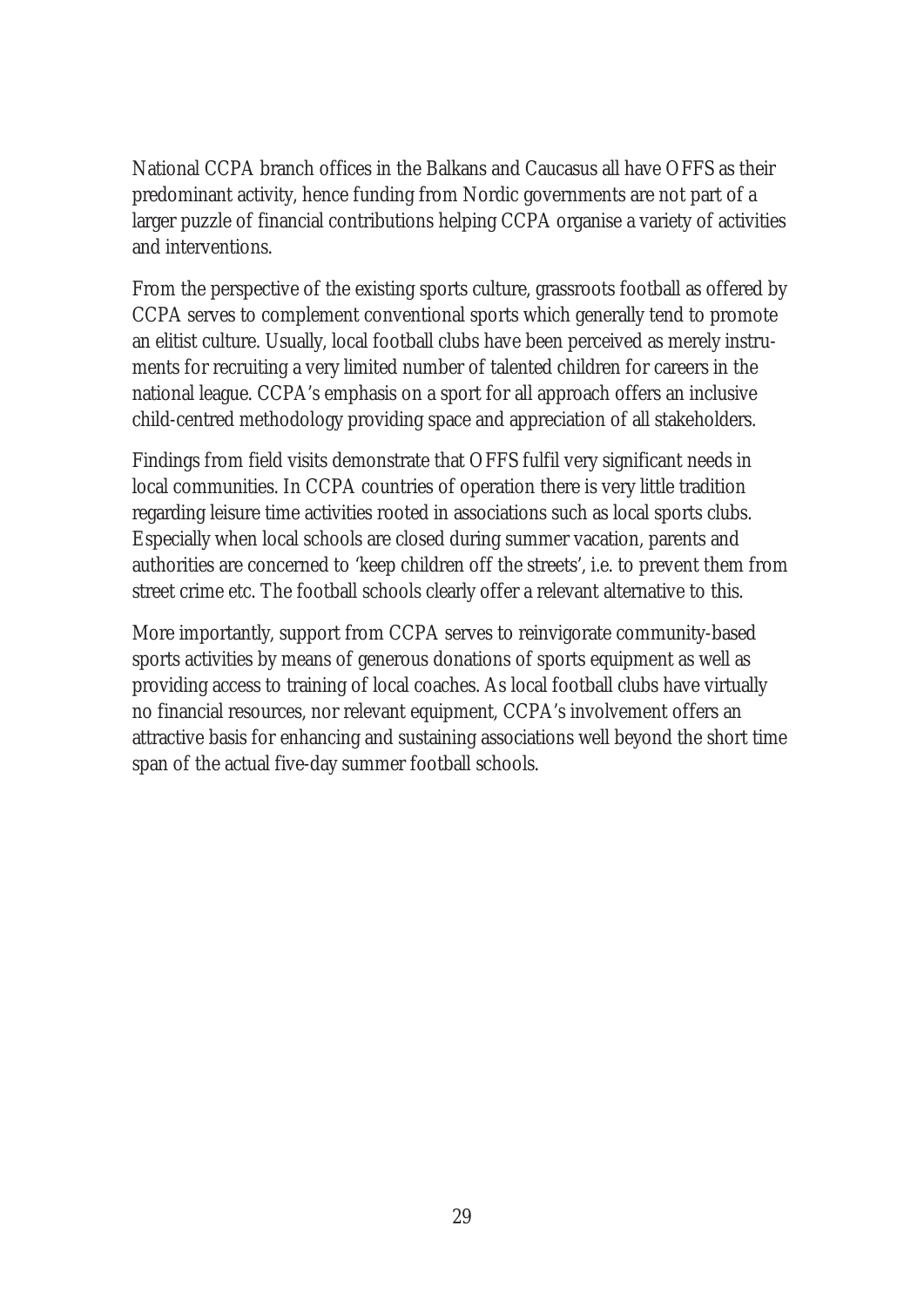## **7. Efficiency**

 $\overline{a}$ 

#### **7.1. Efficiency of decentralisation and costs**

CCPA has put in place management structures capable of delivering activities and output as foreseen in donor approved project proposals. In line with recommendations from the 2004 evaluation report CCPA has during the period under review carried out decentralisation by transferring programme management decisions to branch offices. This has happened to an extent whereby CCPA since 2007 no longer has produced a corporate annual report which may limit management oversight and sharing of experience across country programmes.

Branch office staffing and budget principles remain quite uniform and not subject to accommodating local diversity. Each branch office is staffed by two staff members: an administrator and a person charged with substantive responsibility for the content of OFFS related activities. They are usually assisted by a part-time staff member providing logistical support. Uniform staffing and financial management procedures reduce the complexity of corporate management responsibility but may not in the medium-term promote cost-effectiveness and solutions tailored to local needs and opportunities. There is scope for a more consistent decentralisation to branch offices to reduce uncertainty regarding discretion enjoyed by individual offices to pursue their own strategic and operational choices.

The evaluation team considers current costs of organising OFFS related activities as efficient if viewed in the context of promoting local sports activities throughout the football season. If, however, costs are considered solely in the context of running a five-day activity (such as the typical length of a football school) this is a rather expensive undertaking. On the other hand, there is strong evidence that CCPA contributions to local football clubs (training of coaches, the actual football schools, donations of equipment etc.) play a critical role in boosting and sustaining local capacities to run a continuous programme of sports activities for children throughout the season. The team has noted that staff salaries and fees for volunteers/instructors make up quite substantial parts of overall budgets and recommends (in line with the 2004 evaluation) that renewed efforts are made to pursue cost-effective arrangements taking into consideration the local environment.54

<sup>54</sup> CCPA has informed the evaluation team that local salary levels are carefully levelled between UN/EU salaries and local salaries. However, the team still believes that this can push staff cost to unsustainable levels.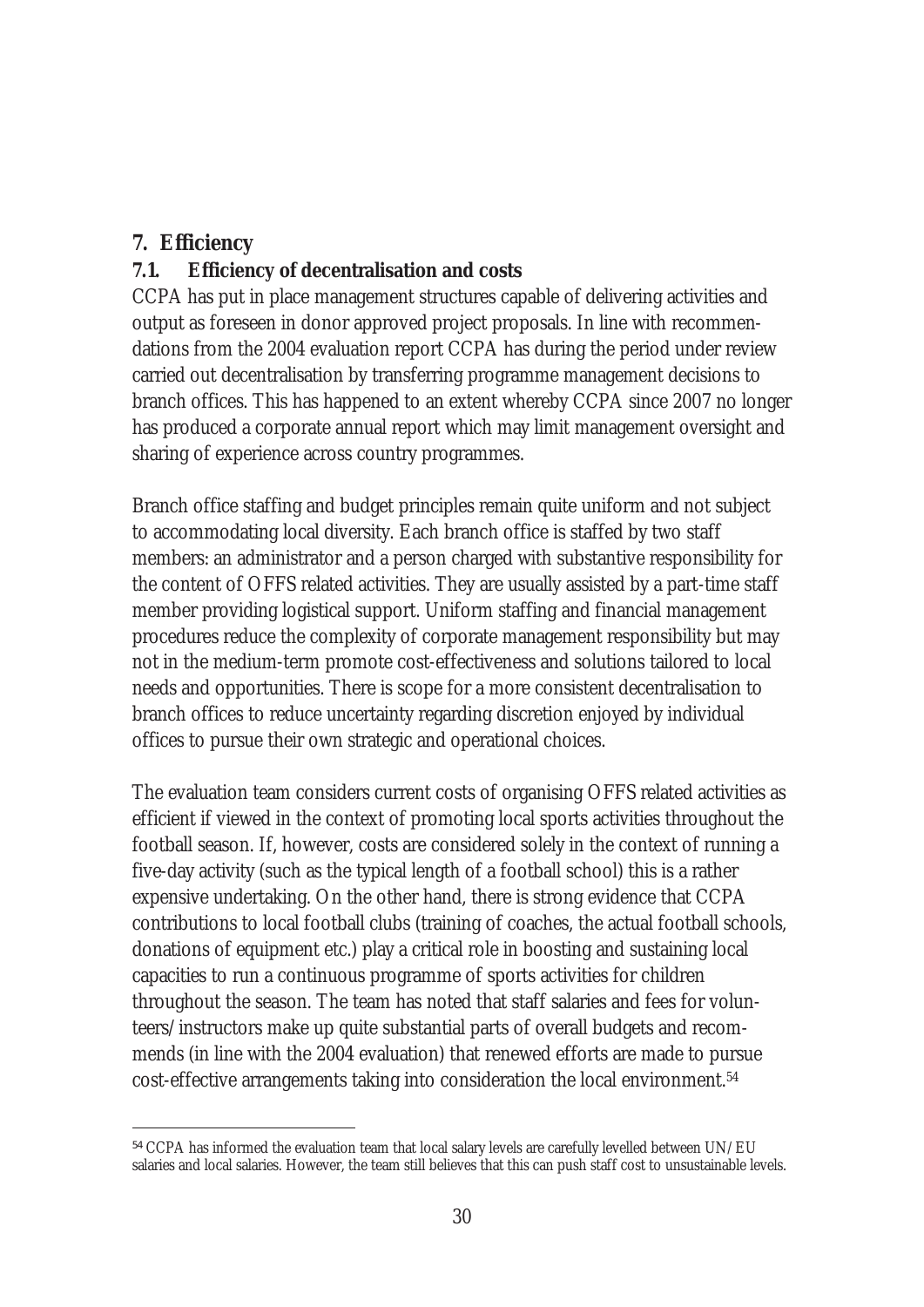## **7.2. Engaging with local partners**

CCPA branch offices have made important progress in engaging with local partners to promote grassroots sports activities for children. The Mutual Letter of Intent has provided an efficient platform for a clear division of labour among the involved parties and there is a general appreciation of CCPAs contributions to local communities. Successful football schools require smooth cooperation between community stakeholders – and CCPA is in this regard placed aloof of such local dynamics. Reports suggest that in general such arrangements yield important results and do not require intensive involvement of CCPA branch office staff. In general the setup is a contractual relationship providing few opportunities for CCPA to engage in issues relating to promoting participation, accountability and local democracy in community football clubs. Should CCPA decide to engage more directly in processes relating to conflict resolution and reconciliation it is likely that a more value-based dialogue with local stakeholders will be required.

#### **7.3. Voluntarism**

In its strategy papers and project proposals submitted to international donors CCPA embraces the concept of voluntarism, a feature which does not have a strong tradition in associational life in its countries of operation. In the Tito and Soviet era regimes tended to perceive organisations as instruments of the ruling party and vehicles for mobilisation around centrally determined objectives. Likewise, organisations were run by paid functionaries with no or limited space for volunteer engagement. As a result of violent conflicts and social upheavals previous organisations collapsed or withered away and currently local associational life remains weak with limited capacity. In this context engagement of volunteers is both an essential precondition for running local grassroots sports associations as well as a deliberate means of instilling a new momentum of bottom-up dynamics.

At community level CCPA's insistence on volunteer involvement is generally appreciated and produces efficient output. Yet in relation to national football federations this tends to provoke anxieties and concerns as federation officials may be reluctant to engage with informal, non-hierarchical partner associations. Moreover, CCPA has maintained its organisational identity as that of a branch office of an international humanitarian non-governmental organisation. To further promote the concept of voluntarism CCPA may be required to accommodate its structures to allow for national membership organisations to emerge, engaging volunteers and others who ascribe to CCPA ideals and values. This would have important governance implications for national CCPA offices and for the wider CCPA network as such.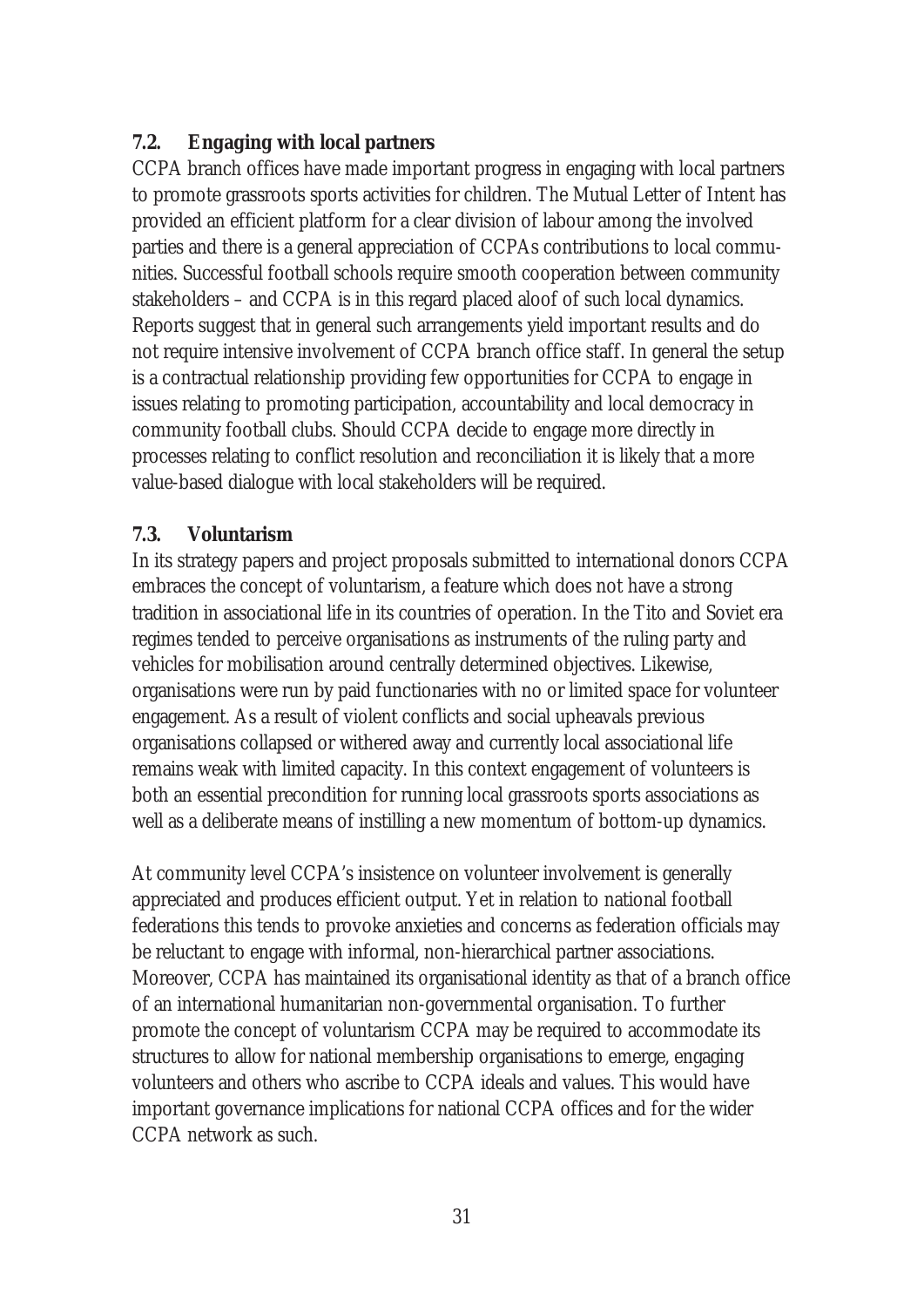The evaluation team further notes that CCPA branch offices have established practices following which CCPA instructors receive regular payments in the form of fees for services offered to the organisation. On the other hand, CCPA does not pay voluntary coaches and leaders for their often quite substantial efforts.

# **7.4. Efficiency of programme concept**

As noted in Chapter 6, CCPA has put in place effective approaches ensuring the delivery of outputs as envisaged in project proposals and plans. The evaluation team further notes that there is a discrepancy between the substantial attention paid to sports pedagogy and on the other hand the rather scant priority attached to working deliberately with reconciliation methods.

Most of CCPA project activities happen at the level of tangible sports activities, which from a project management and effectiveness point of view may make good sense as this enables stakeholders to strive for tangible output as a result of the interventions. From an efficiency point of view, though, the evaluation study is concerned that little attention is being paid to how efforts at this very manifest level relate to broader outcomes aimed for in regard to reconciliation and integration. This may lead to lost opportunities of promoting reconciliation, e.g. by not engaging relevant actors.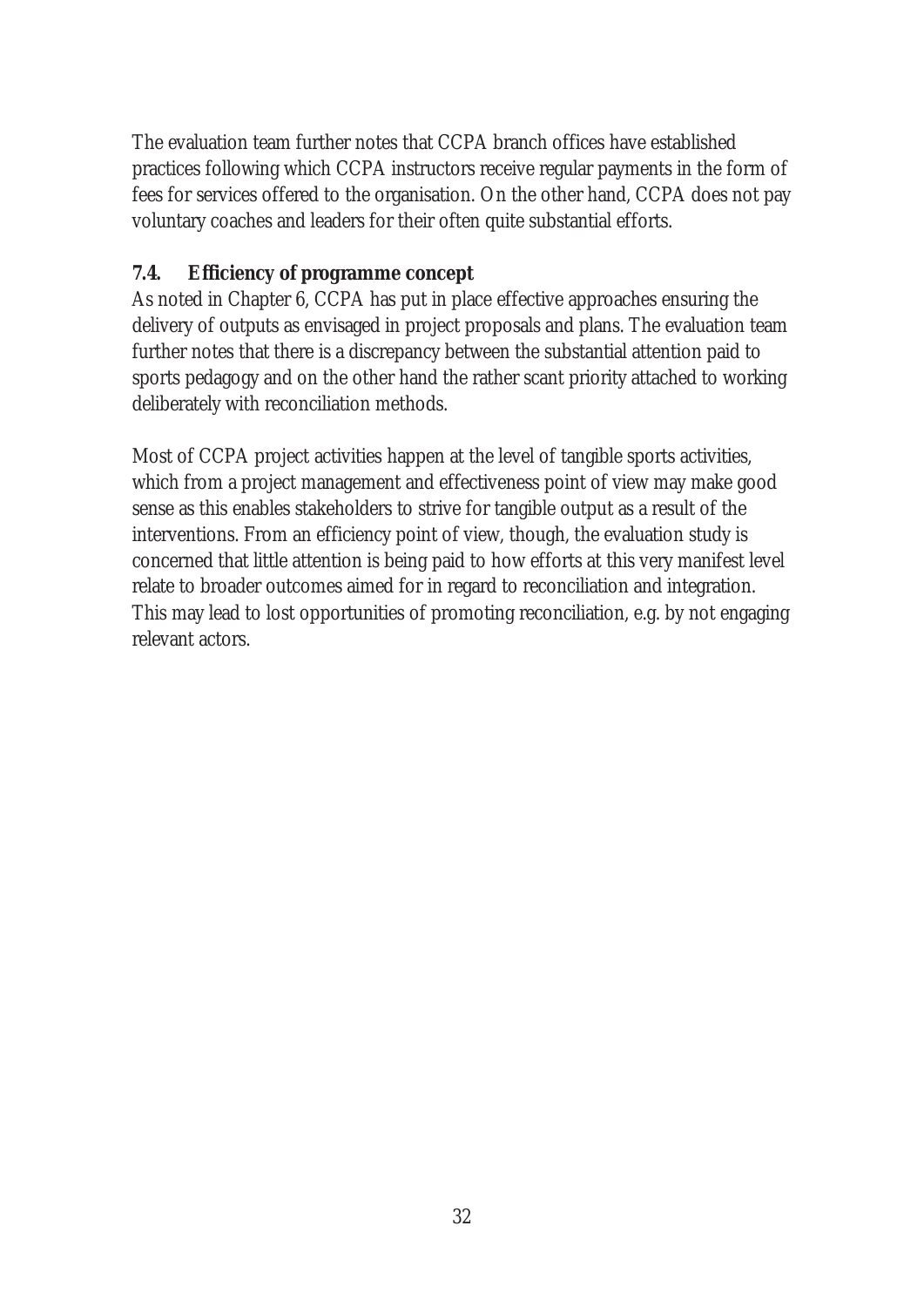## **8. Sustainability**

## **8.1. Organisational sustainability**

CCPA and its partner organisations have consistently demonstrated capacity to design and implement grassroots sports activities in line with the OFFS concept. However, CCPA branch offices lack the required capacity to work more consistently with reconciliation in line with the overall mandate and programming logic of CCPA. This capacity gap could potentially be offset by a corresponding strategic choice of partners but CCPA branch offices do not engage with other stakeholders such as CSOs and research centres with demonstrated capacities in the field of reconciliation.

In follow-up to the 2004 evaluation CCPA Denmark has pushed for enhanced organisational sustainability by means of clarifying how the football schools relate to a variety of different stakeholders as depicted in the 'satellite model' with its different 'galaxies' (cf. the figure "Children's Grassroots Football Universe" at http://www.ccpa.eu/cc). This has proven an effective approach in communicating to CCPA stakeholders how OFFS requires the engagement of different actors.

CCPA's sustainability strategy has involved approaching national football federations to locate grassroots sports in the context of well-established national associations with a substantial outreach and a stable organisational framework. Progress in this field has, however, been uneven. In the Caucasus region CCPA successfully approached federations from the early days of its work resulting in a high degree of cooperation and integration of grassroots activities in the work of the football federations. On the other hand, in the Balkans branch offices have committed substantial resources in order to engage with the federations, though with very limited results. There is a need to revisit the overall strategy of seeking an integration of CCPA's grassroots football efforts with the national federations. Probably a more flexible approach is called for allowing branch offices to pursue organisational sustainability strategies reflecting local conditions and opportunities. During the course of the present evaluation study CCPA informed that such efforts are now in the making.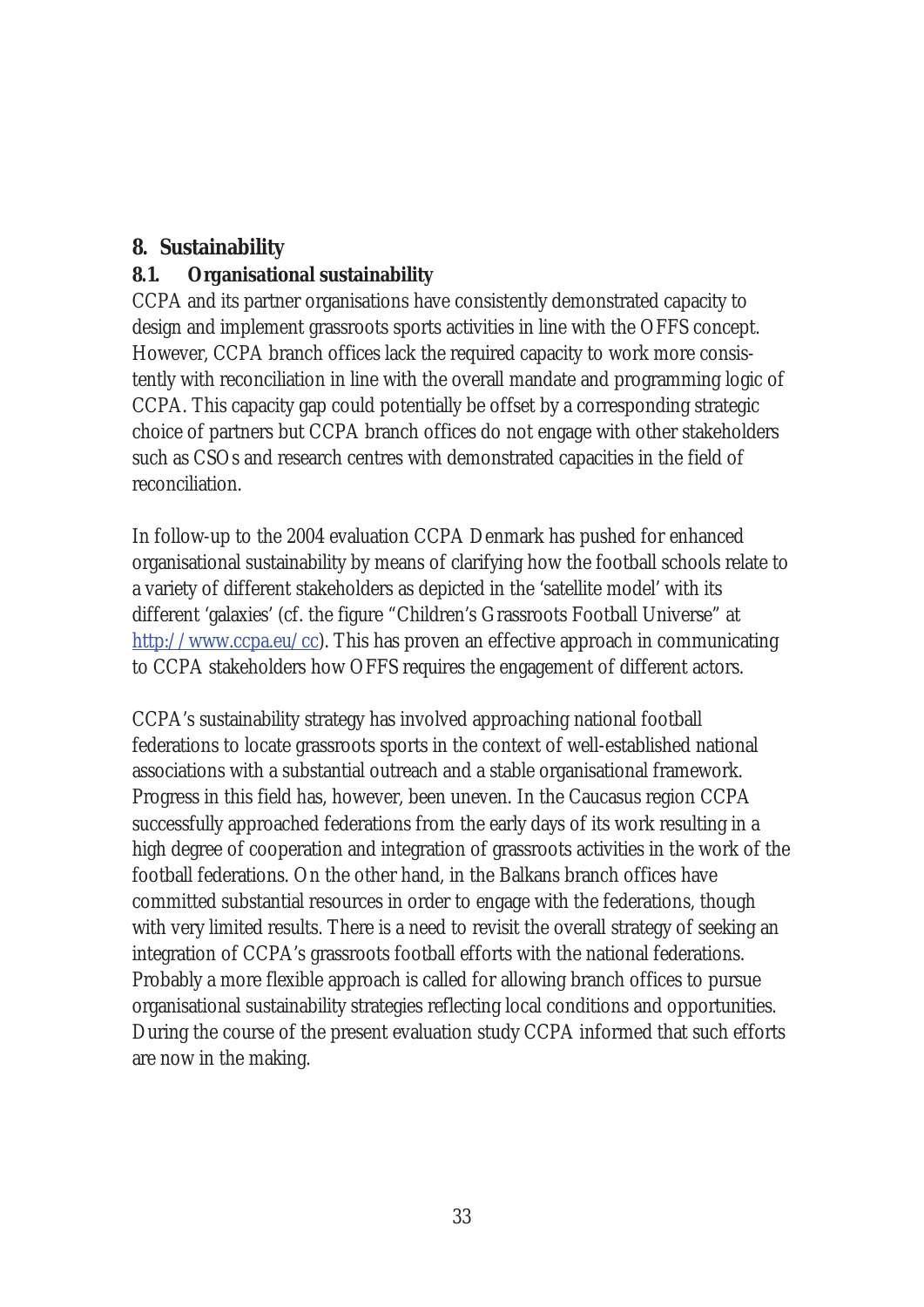## **8.2. Financial sustainability**

From 2005 to 2009, the overall financial contributions to CCPA have declined by some 20%. This should be seen in the context of the number of countries covered by CCPA has grown from seven in 2004 to 12 in 2010. There has been a marginal decline in the share of core institutional donors (the governments of Norway, Sweden and Denmark) in the total budget from 82% in 2005 to 77% in 2009, mainly due to falling Danish contributions and growing local resource mobilisation (according to CCPA amounting to  $\epsilon$  1 million in 2010). Declining institutional donor funding has meant reductions in regional networking over the past two years as it has proven difficult to raise local and corporate funding for this purpose to compensate for the decline in donor funding. The evaluation team further observed that responsibility for fundraising in regard to institutional donors to a large extent have remained with CCPA Denmark. Thus, there are missed opportunities to enhance financial sustainability by approaching embassies and delegations of relevant donors other than Denmark, Norway and Sweden in the respective countries of operation.

On the other hand, CCPA has mobilised growing financial contributions from local municipalities who also contribute considerable in kind resources to OFFS.55 Such efforts have aimed at getting municipal partners to offer cash contributions to offset CCPA costs of seminars and networking. The results are quite successful, especially when considering the fact that overall local government financing have been experiencing difficulties in light of the global economic crisis in recent years. There is now a need to further extend such efforts, e.g. by raising regular annual membership fees from parents who send their children to OFFS activities.

CCPA branch offices in recent years have approached the corporate sector (often international companies with their headquarters in Scandinavia) to raise funds for equipment and for sponsorship of special events, often in the context of the OFFS Plus concept. The results have been mixed, partly because prospects for raising such contribution on a corporate social responsibility ticket have been an uphill struggle in the context of the global financial crisis.

## **8.3. Organisational identity**

 $\overline{a}$ 

In the countries of operation CCPA is present by virtue of offices registered as a branch of an international humanitarian NGO with headquarters in Denmark. This has enabled the organisation to maintain tax exemption and other privileges but may

<sup>55</sup> CCPA Croatia has been a frontrunner in this regard as this country has been the first to experience the end of institutional donor funding. Experience has been mixed – with some impressive results generated but below budget expectations, partly because of declining corporate contributions.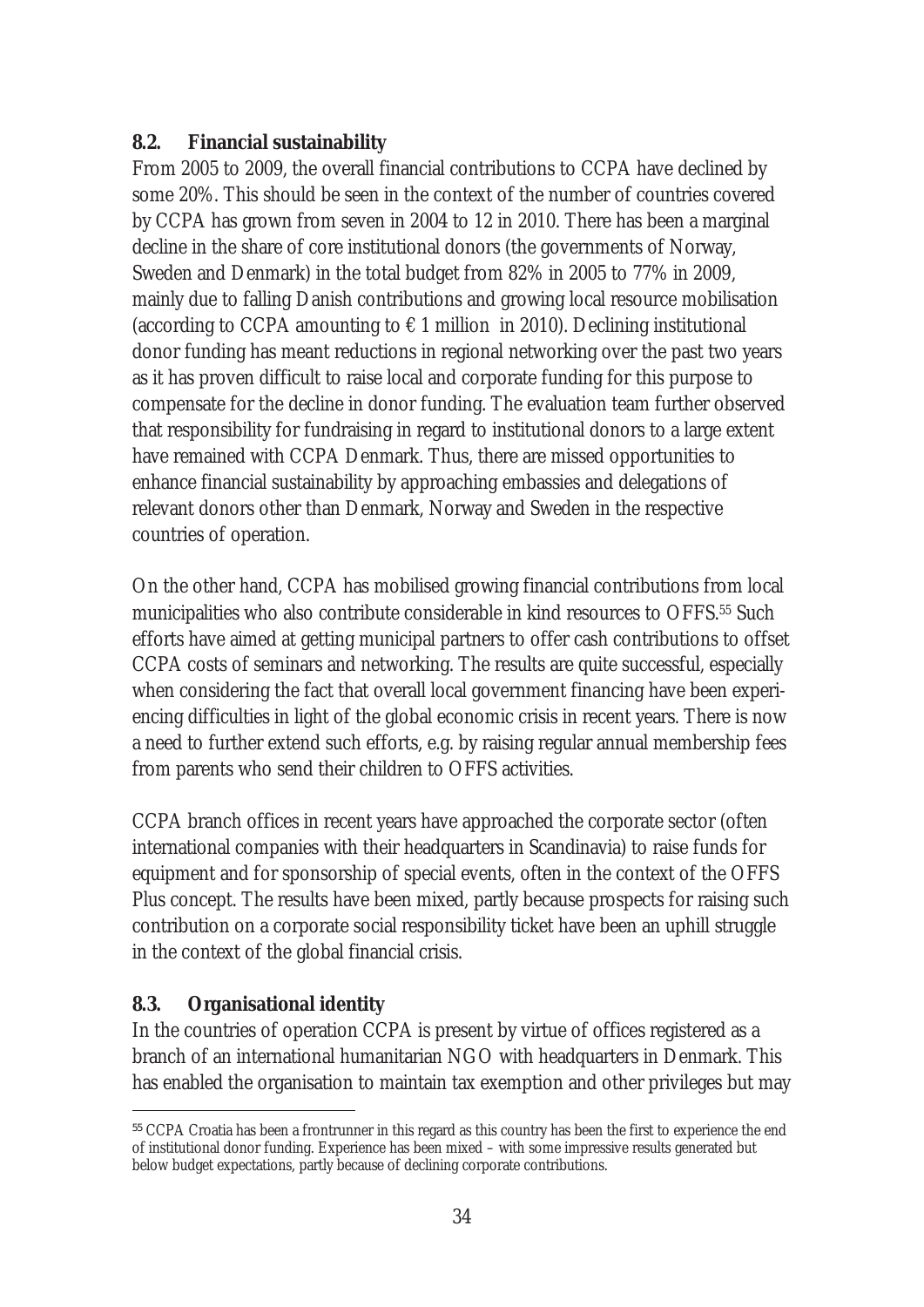also constrain efforts to further anchor organisational identity and operations in the local context.

Establishment of national 'Advisory boards' have broadened CCPA outreach to relevant national sport institutions and resource persons but this has not been accompanied by vesting decision-making power with these boards and their composition and agendas appear predominantly sports focused with little or no attention to reconciliation. However, a further clarification of the mandate of these boards could hold promising prospects for increased local OFFS ownership.

Substantial resources have been invested in nurturing regional networking and a common organisational identity across individual country programmes. This has yielded impressive results – both in the form of ownership and by means of a recurrent refinement and development of OFFS approaches. OFFS 'family members' have played a significant role in advising new CCPA programmes. Anecdotal evidence further suggests that regional networking and identity built by the OFFS programme have promoted reconciliation and peace-building.

It is uncertain if CCPA can accommodate more than football schools – as proposed in the 2004 evaluation. However, branch offices are currently embarking on a range of opportunity-driven fundraising initiatives with little or no guidance and direction from CCPA DK. This is taking place under the heading of the 'OFFS Plus' concept56. A growing reliance on local fundraising opportunities requires a careful balancing act involving on the one hand a continued – and necessary – drive to enhance local anchorage. On the other hand a more diverse financing also represents challenges to OFFS corporate identity and seems to offer fewer resources for reconciliation efforts relative to sports activities.

 $\overline{a}$ 56 Cf. CCPA Concept Paper October 2010: *'national OFFS networks could design and deliver tailor-made community programmes upon local request and funded by sponsors/donors locally. These community programmes could incorporate topics such as a) community policing, b) environmental awareness campaign, c) healthy lifestyles or) gender equality in sports depending on the local needs – the so called OFFS PLUS concept.'*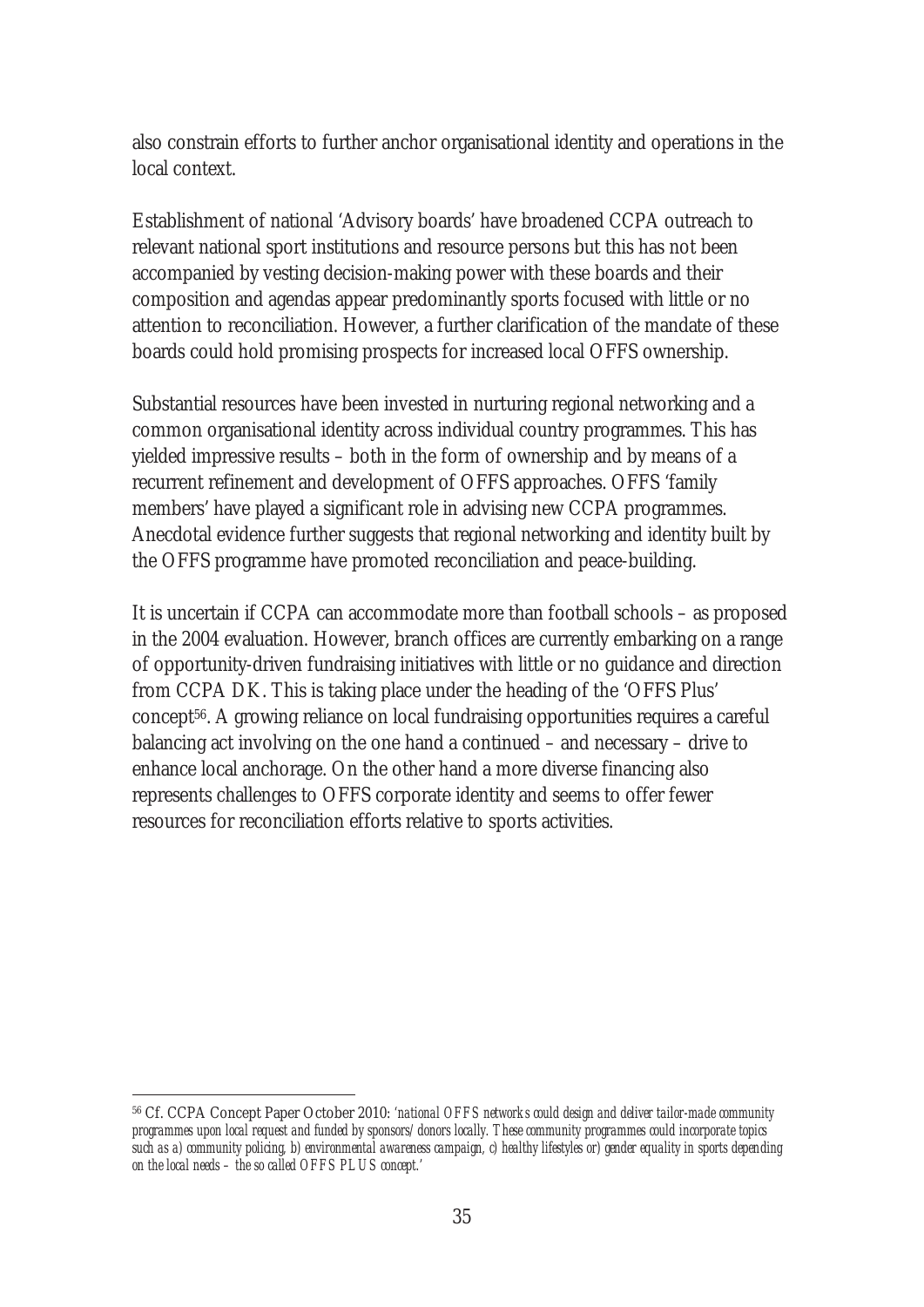# **9. Conclusions and recommendations**

## **9.1. Relevance of the OFFS concept**

In the six-year period covered by this evaluation study CCPA has continued to demonstrate the immediate appeal and relevance of the OFFS concept. The organisation has further extended its reach to involve a total of 12 countries in four different regions: the Balkans, Caucasus, CEE and Middle East/Iraq. In the individual countries of operation CCPA works with effective branch office structures to engage a wide range of partners as football schools involving thousands of children every year are carried out.

The OFFS concept remains unique and impressive in the Balkans and Caucasus and CCPA has managed to offer children across the two regions an attractive opportunity to engage in local sports activities. This has happened in a context of local football associations being weak and with non-existent or very poor equipment; football conventionally being perceived as an elite sport; and municipalities having very few resources and a long range of competing claims to address. On this backdrop support from CCPA has served to reinvigorate community-based sports activities by means of generous donations of sports equipment as well as providing access to training of local coaches.

CCPA has managed to establish and maintain an effective network of coaches and leaders across its countries of operation and the bonds and friendships thus created have served to break down enemy images and promote reconciliation. CCPA has made effective use of its network to develop and sustain the unique approach to grassroots sports activities promoting an inclusive and engaging methodology based a high degree of voluntary involvement.

OFFS have remained relevant in the countries of operation – judged by the overall aim as well as by the achievements on the ground. CCPA has remained focused on its original raison d'être: to work with communities affected by social upheavals and conflicts stemming from tensions between ethnic groups. To maintain its relevance CCPA may want to address more directly other types of community divisions, e.g. groups who are politically and economically marginalised. While efforts are undertaken in this field more could be done to demonstrate benefits of using sports for all activities to reconcile tensions stemming from social and political inequity.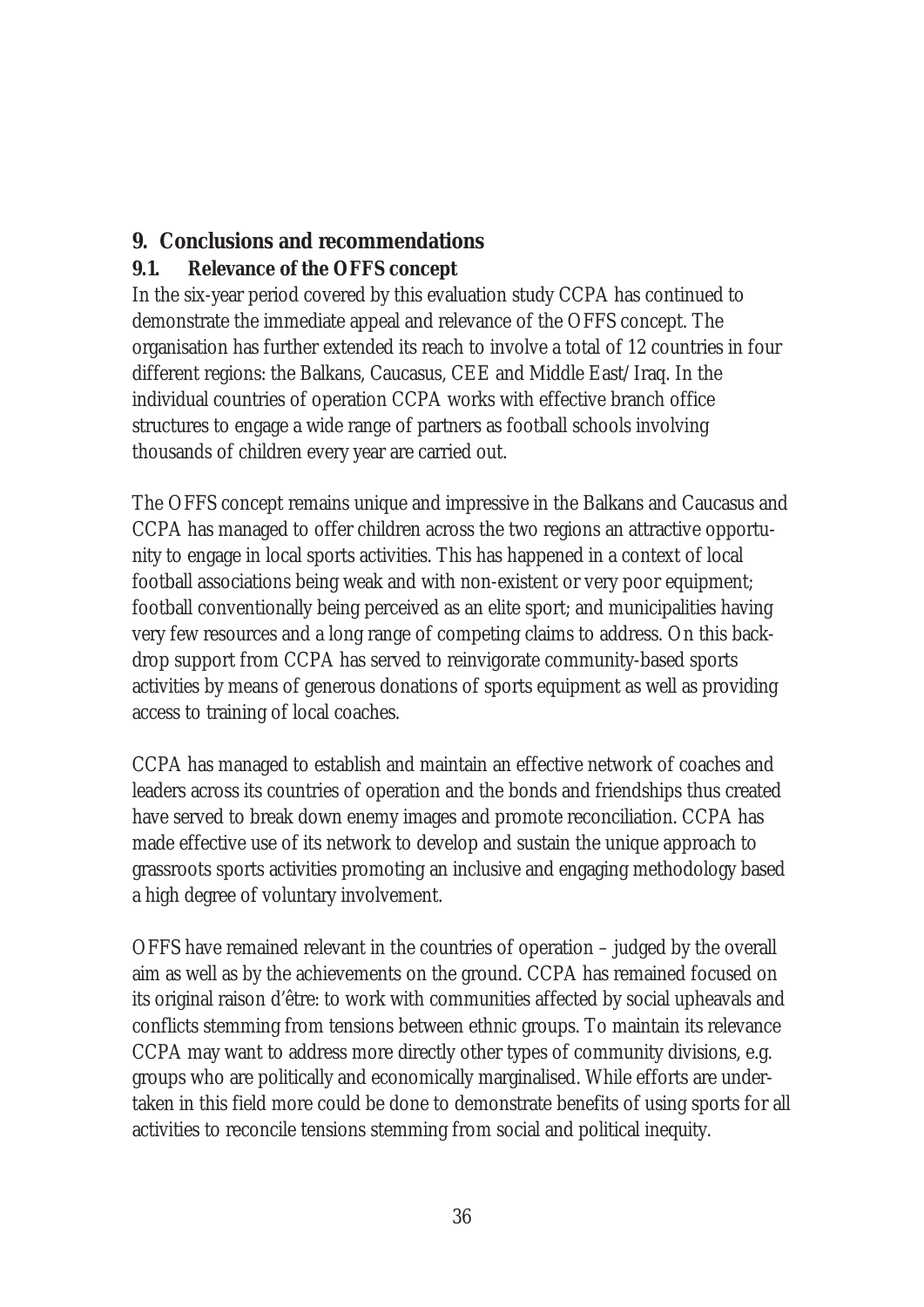## **9.2. Sustainability**

From 2005 to 2009, overall financial contributions to CCPA have declined by some 20% in the context of the number of countries covered by CCPA has grown from seven in 2004 to 12 in 2010. There has been a marginal decline in the share of core institutional donors in the total budget from 82% in 2005 to 77% in 2009. On the other hand, CCPA has successfully mobilised growing financial contributions from local municipalities who also contribute considerable in kind resources to football schools. There is now a need to further extend such efforts, e.g. by raising regular annual membership fees from parents who send their children to OFFS activities.

Apart from mobilising financial resources from local partners CCPA's sustainability strategy has also involved approaching national football federations to locate grassroots sports activities in the context of well-established national associations with substantial outreach and stable organisational frameworks. Progress in this field has, however, been uneven. In Caucasus CCPA successfully approached the federations from the early days resulting in a high degree of cooperation and integration of grassroots activities in the work of the football federations. On the other hand, in the Balkans CCPA branch offices have committed substantial resources in order to engage with the federations, though with very limited results. There is a need to allow for a more flexible approach where branch offices pursue sustainability strategies according to local conditions and opportunities.

Responsibility for fundraising in regard to institutional donors to a large extent has remained with CCPA Denmark. Thus, there are missed opportunities to enhance financial sustainability by approaching embassies and delegations of relevant donors in the respective countries of operation.57 Some efforts have been made to approach private corporations (often international companies with their headquarters in Scandinavia) with the result that 30% of the financial contributions has come from private donors and corporations, though contributions from UEFA make up the largest share. As part of a continued decentralisation there is a need to further boost roles, responsibilities and competencies at branch offices in the field with regards to fundraising and financial management. This is required in order to enhance financial sustainability.

## **9.3. Promoting reconciliation by means of OFFS**

Part of the uniqueness of the OFFS approach is CCPA's insistence to locate the football schools in what they consider post-conflict countries with the aim to

 $\overline{a}$ <sup>57</sup> Obviously, core institutional donors such as MFA DK and Sida will usually decline to offer support at mission level when funding is granted from HQ levels.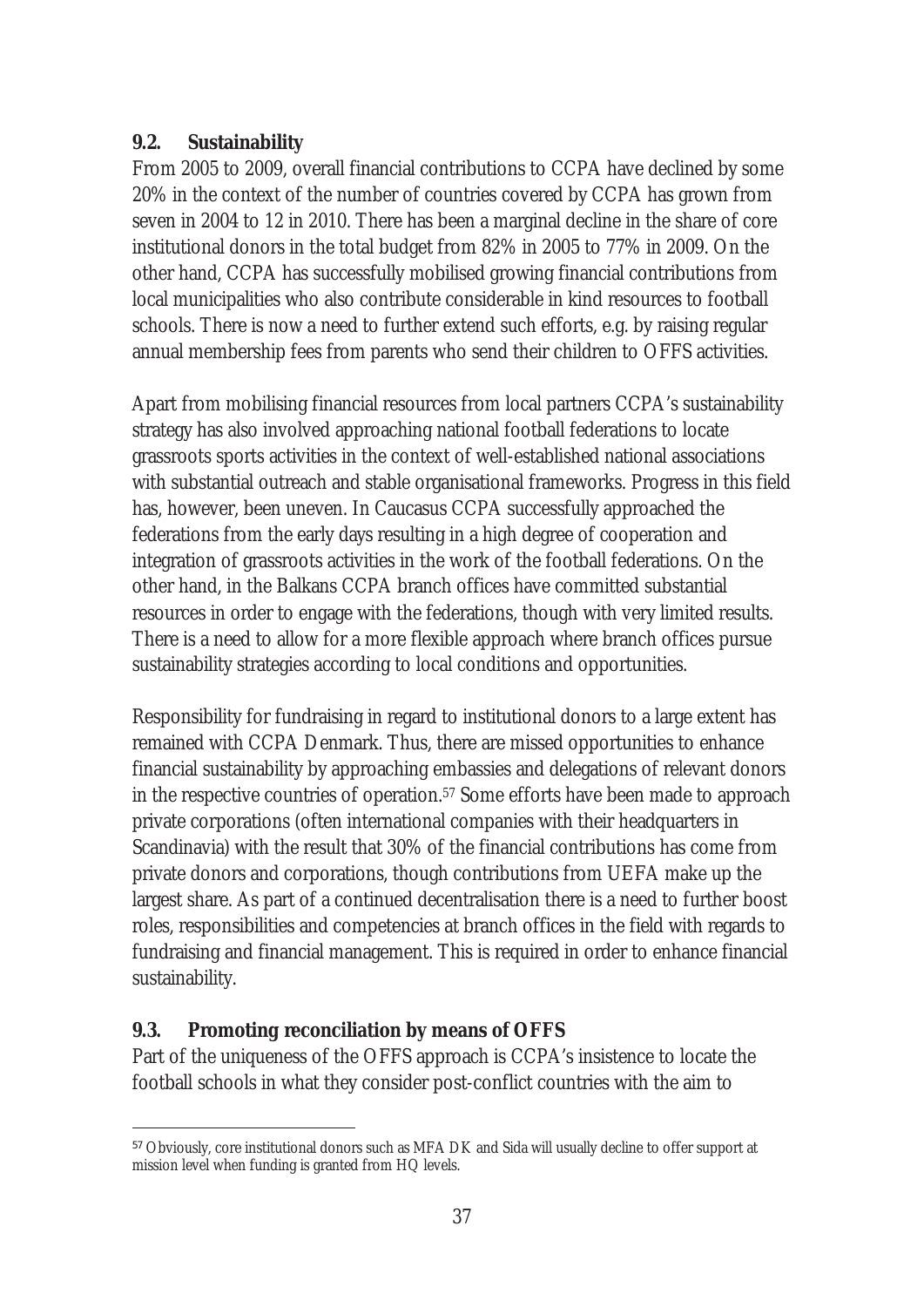promote reconciliation and normalisation of everyday life. It is a general experience that it is hard to verify that well-intended efforts by CSOs such as CCPA do indeed promote reconciliation as this is a rather elusive aim and local stakeholders may have little influence on overall societal trends determining whether conflicts are resolved and societal upheavals reversed or stabilised.

CCPA uses the twin city approach to bring together groups from divided communities. During field visits it was, however, hard to find further evidence of a more systematic CCPA effort to work with issues relating to reconciliation:

- Staffing at CCPA branch offices prioritise competencies and experience relating to football and other sports activities and staff members met by the team did not have substantive experience working with conflict resolution and reconciliation.
- At CCPA seminars emphasis is on methods to organise the schools as well as introduction of various aspects of sports pedagogy. The 2004 evaluation report had called for CCPA to undertake reconciliation efforts using *'custom-designed, professional guidance and training to be based on careful, thoughtful reflection'* (p. 21) but the evaluation team found little evidence of such deliberate efforts.
- The twin city approach is not being used systematically to further relations between divided communities beyond the five-day football schools.

A recent short paper from February 2011 holds potential to provide a framework for CCPA's reconciliation efforts. The evaluation team recommends further efforts to explore and demonstrate how such an 'indirect approach' to conflict resolution can complement other efforts in the field of conflict management.

This may imply a more varied strategy distinguishing between countries having recently emerged from violent conflicts on the one hand and on the other hand situations where everyday life has returned and the challenge of bridging community divides together may look very differently. Such an approach may also include a more considerate strategy for engaging in new countries of operation. Finally, the evaluation study recommends that CCPA approaches other actors who can provide different experience with reconciliation by integrating such dimensions more directly at CCPA seminars as well as at the football schools themselves. Cultivating such contacts may also enable CCPA to pursue advocacy efforts jointly with other stakeholders in situations where this would help resolve tensions that threaten stability and peace.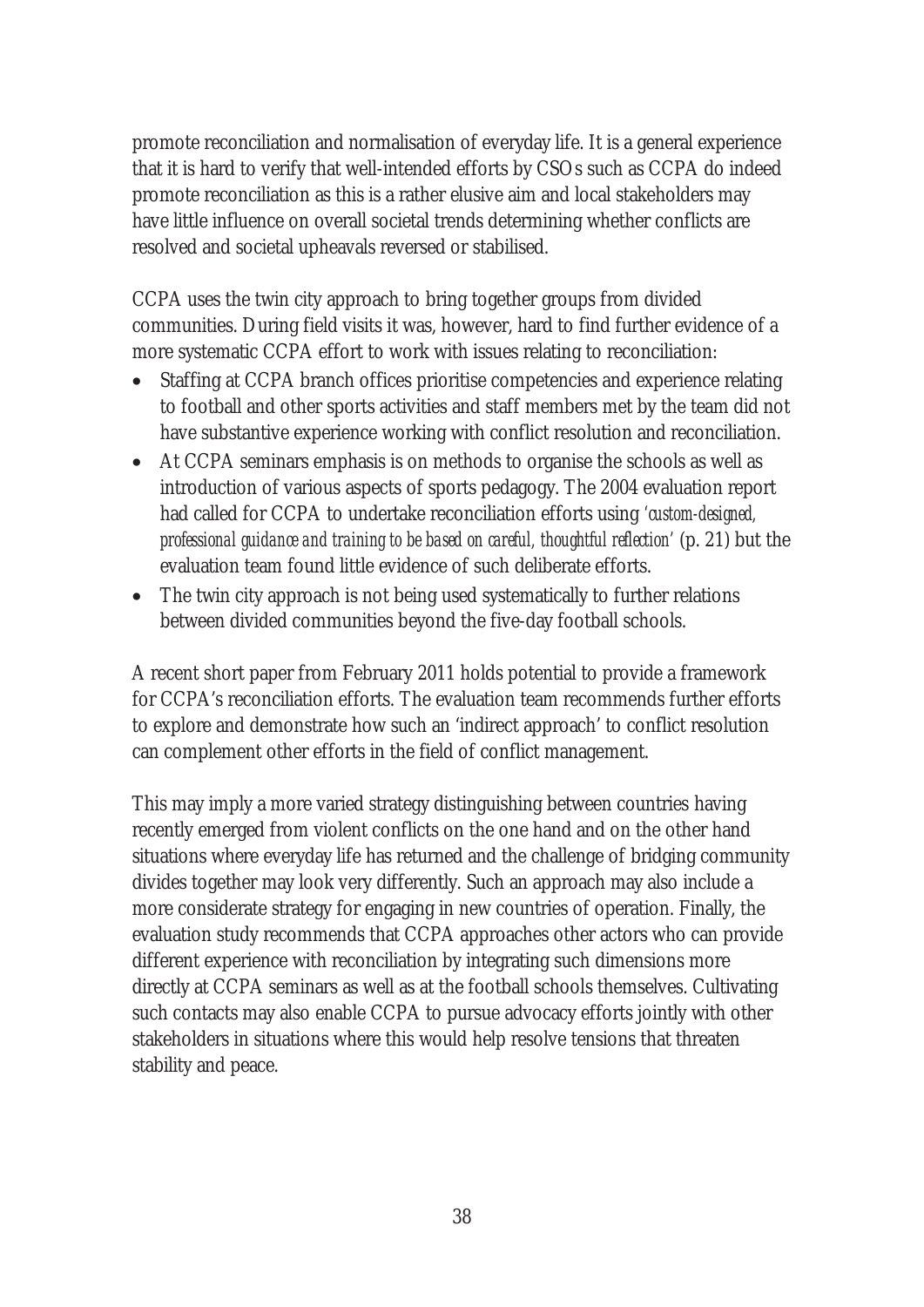#### **Annex 1: Terms of Reference**

October 19, 2010 Danida File: 104.A.1.e.129.

#### **Evaluation Study of CCPA'S Open Fun Football Schools Programme**

Commissioned jointly by Sida and the Danish Ministry of Foreign Affairs

## **Background**

Cross Cultures Project Association (CCPA) started the Open Fun Football School (OFFS) in post-war Bosnia & Herzegovina in 1998. In the subsequent years the project has transformed into a regional programme for Balkan also including Macedonia (in 2000), Serbia (in 2001), Croatia (2003), Montenegro (2001) and Kosovo (2009). In parallel a regional OFFS programme for Caucasus/SNG countries was initiated in 2003 starting with Georgia and since expanded to Armenia and Azerbaijan in 2004, Moldova in 2006 and Ukraine/Crimea in 2010. Also in the Middle East and Iraq CCPA has from 2005 carried out football schools.

At its website CCPA is presented in the following manner: 'CCPA is a politically independent, non-profit humanitarian organisation that exists for the purpose of developing, participating in as well as implementing projects across cultural lines, which have as their main objective the promotion of reconciliation and integration among people through dialogue and collaboration.58 And CCPA '... is specialised in using children's grassroots football as a tool to stimulate peaceful co-existence, gender equality, tolerance and social cohesion between people living in divided communities.'59

From 1998 to 2004 a majority of programme funding of OFFS was provided by the Nordic governments, UEFA, UNHCR and ECHO. The budget 1998-2004 for the OFFS programme on Balkan was close to DKK 40 million of which approximately DKK 13 million were funded by Denmark<sup>60</sup>.

 $\overline{a}$ 58 Cited from the website of CCPA.

<sup>59</sup> Cited from the website of CCPA.

<sup>60</sup> Project Document. Open Fun Football Schools, Balkan 2005. CCPA, 1. August 2005.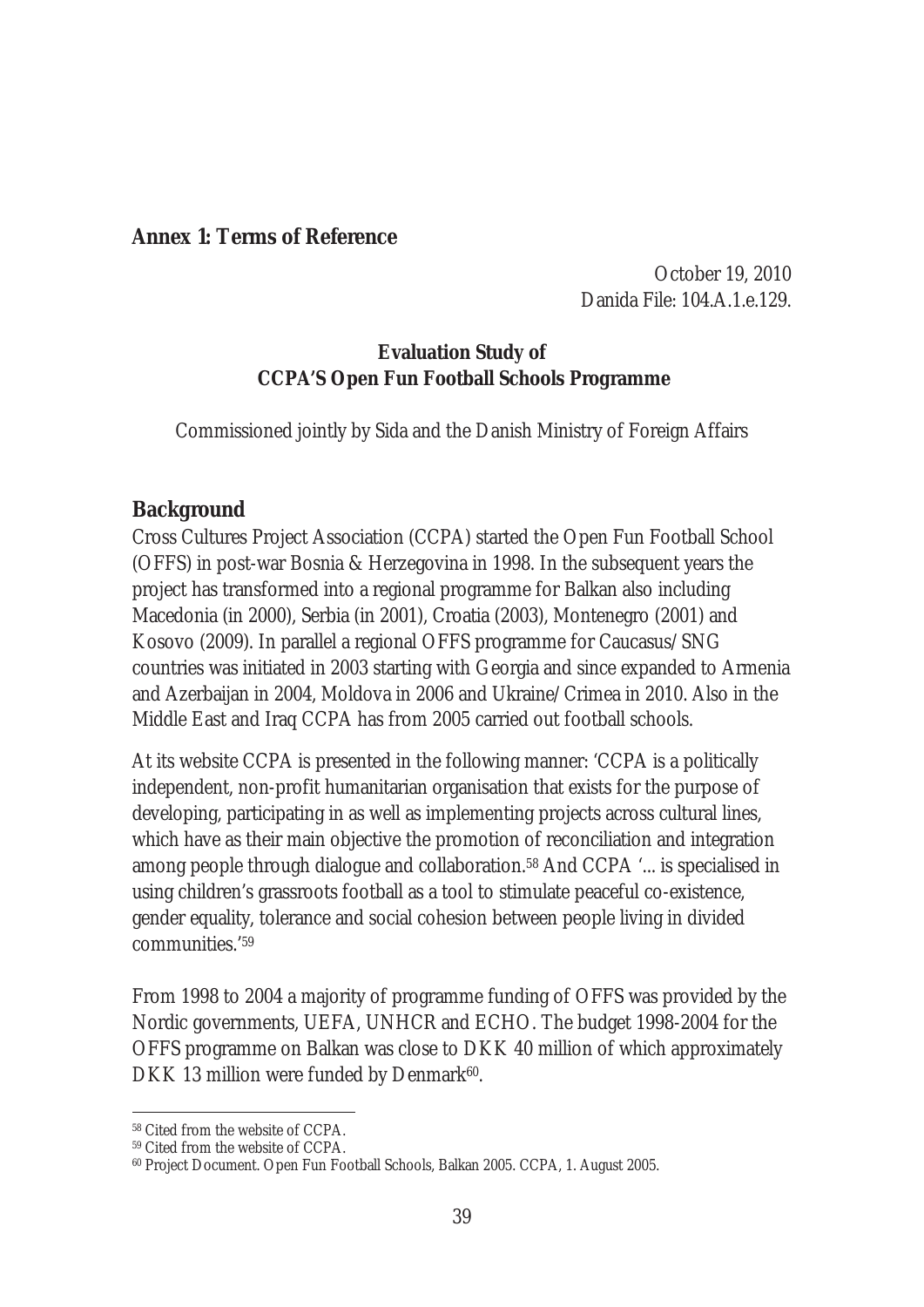In 2005, a Project Document was approved for OFFS on Balkan 2005-07 with a total budget of DKK 36 million of which Sweden and Denmark would fund DKK 9.3 million and DKK 8 million respectively. Another main donor was Norway with DKK 10.5 million. From 2005 the OFFS donor portfolio for Balkan and Caucasus has also included private companies and foundations e.g. from Novo Nordisk, Statoil, Villum Kann Rasmussen Foundation and Mercy Corps, though such corporate donations have been considerably less that bilateral donor funding.

The development objectives in the Project Document from 2005 were:

- To promote tolerance, peaceful coexistence and coherence among the various population groups in the Balkans
- $\bullet$  To promote the development of an active and tolerant civil society

The Project Document did also contain more specific immediate objectives, including a strategy for achieving these immediate objectives, and explicit outputs and a logical framework.

In addition, Denmark has since 2005 under the Neighbourhood Programme supported OFFS activities in Kosovo (2008), in Georgia (2009 and 2010) and in Moldova (2010). The size of each of these appropriations has been approximately DKK 900,000 with basically the same objectives as those contained in the project document from 2005. These appropriations do to varying degrees include explicitly formulated outputs, activities and indicators.

Under the Danish Arab Partnership Programme football schools have been supported in various countries in the Arab region with almost DKK 8 million since 2005.

In June 2005 Sida approved a request for support from CCPA regarding OFFS in Bosnia & Herzegovina, Croatia, Macedonia, Serbia & Montenegro, Georgia, Armenia and Azerbaijan. Sida's contribution was SEK 21 million from a total budget cost of SEK 66 million and with an implementation period of three years, 2005-07. In May 2008 Sida decided to continue the support in Georgia, Bosnia & Herzegovina, Kosovo, Macedonia and Serbia with SEK 10.7 million during the period 2008-10. In June 2009 Sida approved an additional support of SEK 4.4 million to CCPA for OFFS in Moldova during the period of 2009-12. The OFFS in Ukraine was added to the list of countries that was approved for Sida support in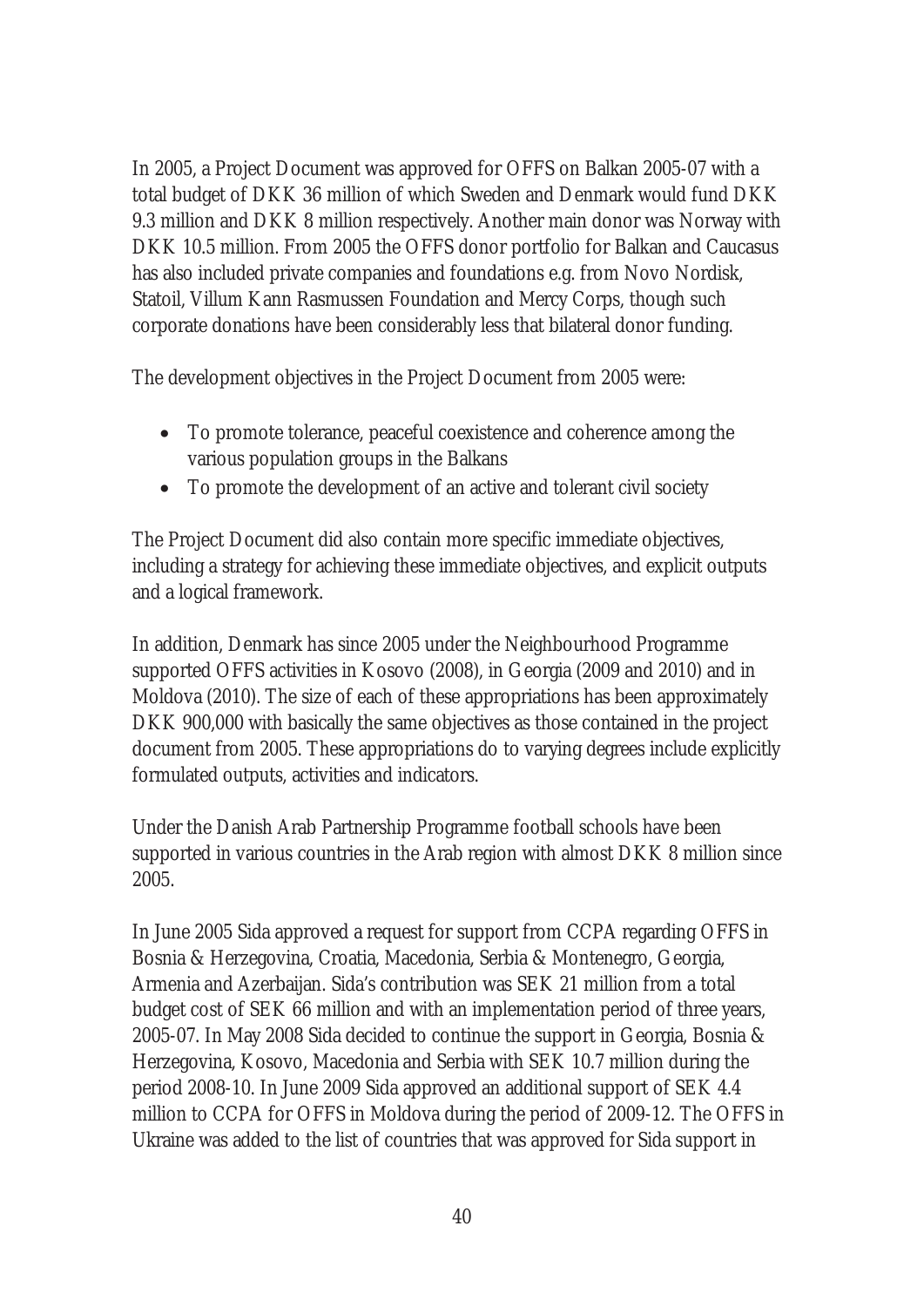June 2010, with a sum of SEK 6 million and a project period that will last until June 2013.

According to CCPA each football school is based on the involvement of two municipalities and four football clubs. Municipal partners must be drawn from different sides of an ethnic divide or other dividing lines. The schools are conducted as games for children in mixed teams of approximately 16 children, each team including children from both municipalities and all football clubs.

It is the aim of CCPA to establish basic regional structures for the training of instructors and trainers in order to ensure that the involved persons act on the basis of a common programme of training and experience across ethnic and other dividing lines.

Additionally, national organisational structures should be developed for organising the football schools. Each structure is to be maintained through an implementation office responsible for logistics and practical matters related to the football schools. Local offices are involved in all phases of the implementation and are envisaged gradually to assume responsibility for national activities, thus ensuring sustainability of national structures.

OFFS objectives have continued to evolve during the existence of the programme.

The CCPA Open Fun Football Schools were evaluated by Denmark and Norway in 2004. The evaluation covered 10 countries and contained a very positive assessment of OFFS61. Sida commissioned a Financial and Management Audit of CCPA in 2006. The Audit did not lead to any critical remarks by the auditor<sup>62</sup>. The support to OFFS in Macedonia was also covered by a Sida Review in 201063.

## **Evaluation purpose**

Provide Sida and the Danish Ministry of Foreign Affairs with an input to upcoming discussions whether support to the intervention shall continue or not and with lessons that can be used in policy work or when designing similar programmes and projects elsewhere.

 $\overline{a}$ 61 CCPA Open Fun Football Schools. An Evaluation for Danida, The Ministry of Foreign Affairs of Norway and the CCPA-OFFS project. Final Report November 8, 2004.

<sup>62</sup> Ernst & Young. Report on Financial and Management Audit of CCPA, November 2006.

<sup>&</sup>lt;sup>63</sup> Sida Review. Learning Study on the Achievements and Experiences of Projects on Inter-Ethnic Education and Youth Work in Macedonia. Sida Review 2010:14. April 2010.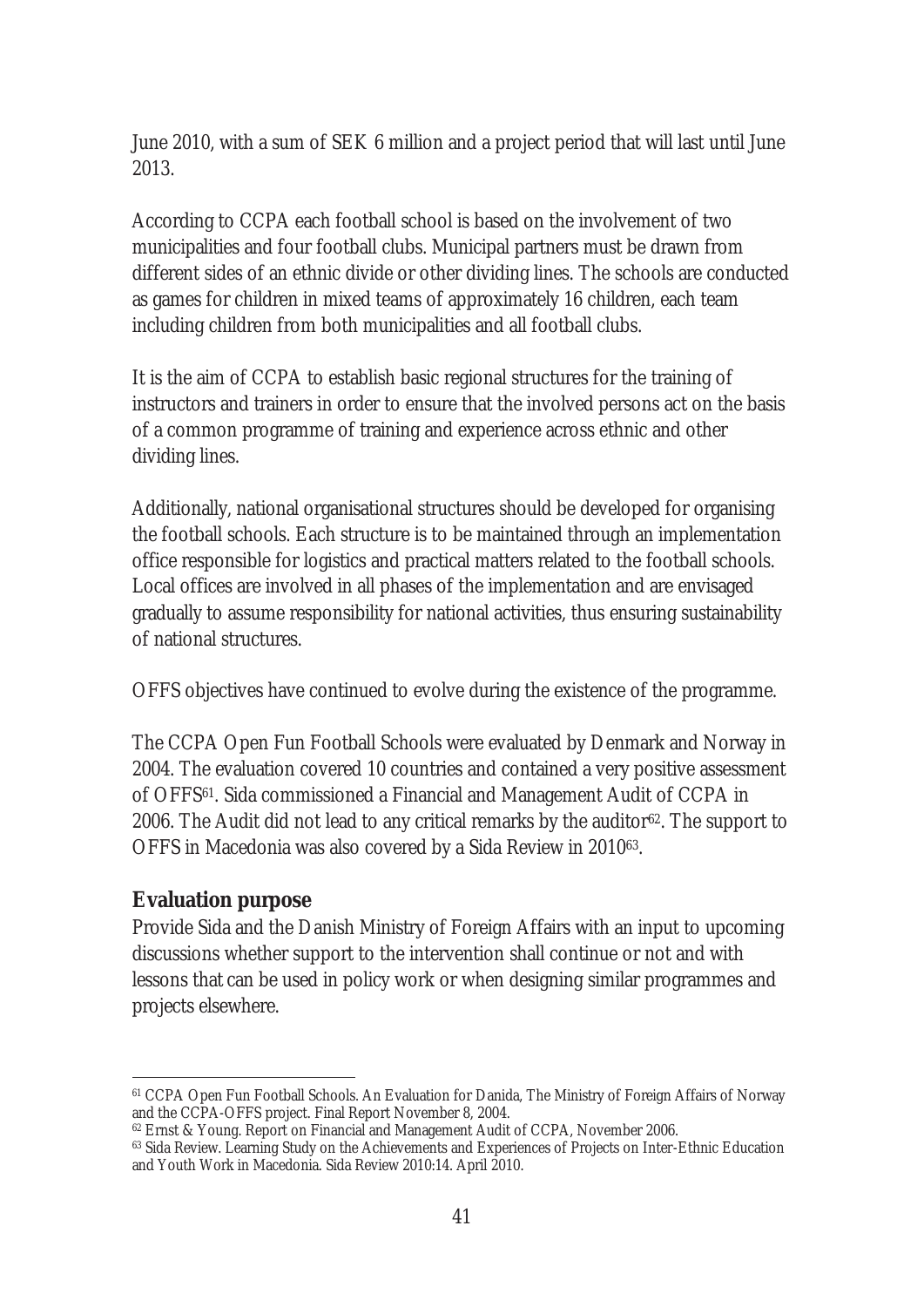## **Evaluation objectives**

A main objective of the evaluation is to identify lessons learnt and good practice. The evaluation shall assess the implementation of the football schools since 2005, i.e. after the evaluation of CCPA in 2004.

The evaluation will use the DAC evaluation criteria of relevance, effectiveness, efficiency and sustainability as a basis for the assessment. In particular, the evaluation will have a focus on the relevance of OFFS for the promotion of the stated development and immediate objectives, and the sustainability of the interventions supported with funding from Sweden and Denmark. The evaluation will not address the broader issue of OFFS impact as this is considered difficult to substantiate given the relatively small interventions carried out by CCPA and its partners, and in light of the fact that few baseline data and impact indicators are available.

The evaluation shall document the extent to which CCPA has achieved objectives and applied methods and approaches as presented in proposals which have received funding from Denmark and Sweden. Furthermore, the evaluation shall present important learning to the funding agencies regarding how financial contributions to series of project based interventions have served to develop organisational capacities and sustainability.

## **Output**

The outputs will comprise:

- A short inception note outlining the specific methodology. A detailed evaluation matrix should be included. The inception note will be discussed with Sida and the Danish Ministry of Foreign Affairs before the field work is initiated.
- An Evaluation Study not exceeding 40 pages (excluding annexes) covering the project activities from 2005. The Evaluation Study should comply with Danida's Evaluation Guidelines (2006), Sida's Evaluation Manual (2007 edition) and DAC's Quality Standards for Development Evaluation (2010) and include i.a. a short executive summary, methodology, lessons learned, conclusions and recommendations. The report is to be delivered in drafts and final versions and in the format for Danida's Evaluation Studies. The final report should be submitted not later than two weeks after comments to the draft version has been received from Sida and the Danish Ministry of Foreign Affairs.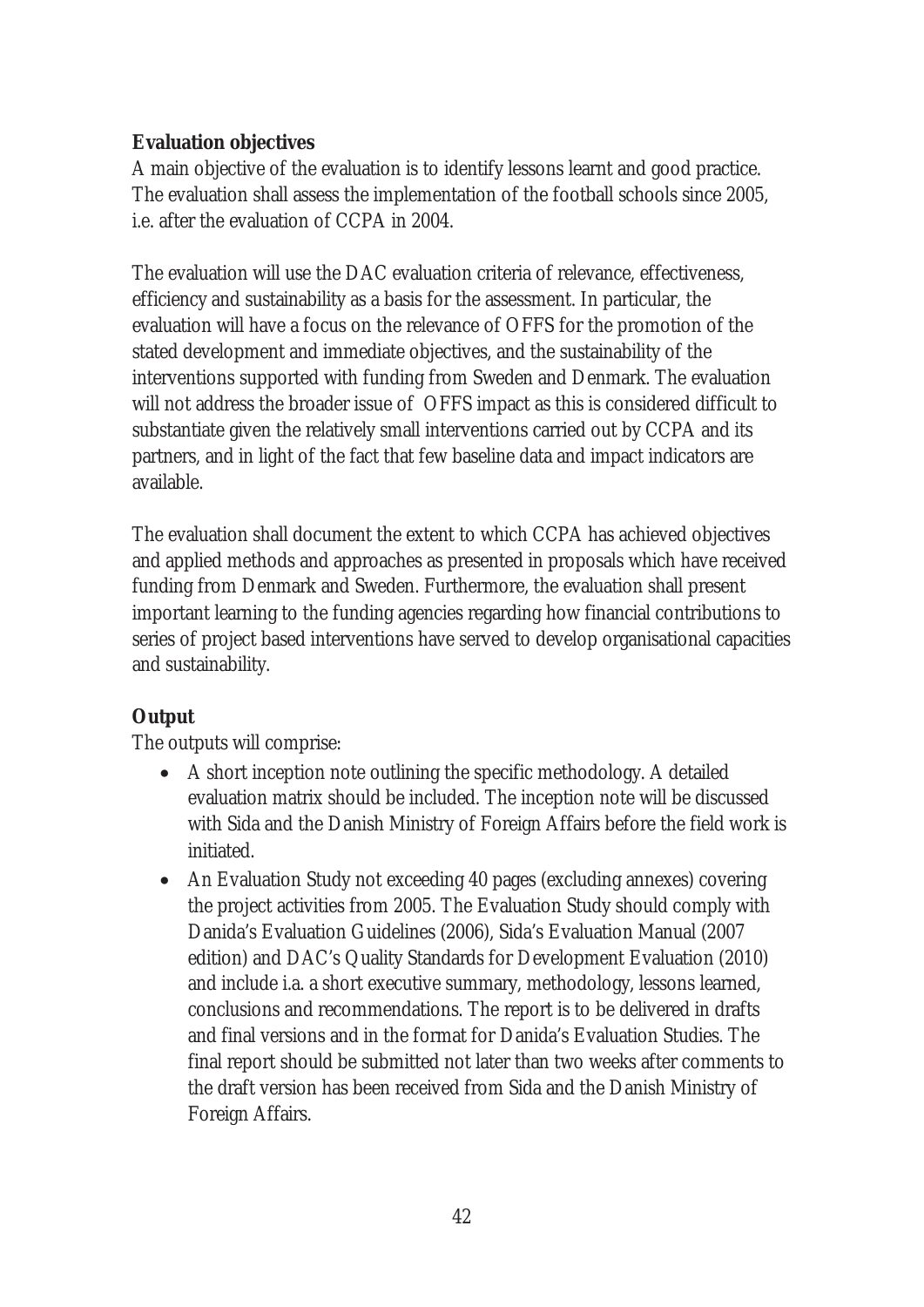#### **Scope of work**

The evaluation will cover the period 2005-10 and only focus on support provided to OFFS-activities in the Balkans, Moldova and Caucasus.

The evaluation will be based on a desk study of relevant documentation, interviews and field visits to Georgia, Bosnia & Herzegovina and Serbia.

Relevant background documentation will be provided by Sida, Danish Ministry of Foreign Affairs and CCPA. Background documents from Sida and Danish Ministry of Foreign Affairs will include strategies, policies, programme documents/appropriation notes and available progress reports. In addition, the Evaluation Team should study strategies, annual reports and other relevant documentation prepared by CCPA.

Interviews should be conducted with staff of Sida and Danish Ministry of Foreign Affairs; staff of Swedish and Danish embassies/representations where relevant in the countries covered by the evaluation; CCPA staff and Board in Denmark as well as CCPA managers and staff in the field in the visited countries; and key stakeholders (school authorities, football associations, relevant ministries and municipalities, CSOs). In addition, the Evaluation Team should explore the feasibility of conducting focus group discussions with smaller groups of beneficiaries (children and parents). Interviews (and focus group discussions if carried out) will be based on questionnaires prepared before the visits.

Fieldwork should be carried out in Bosnia & Herzegovina, Serbia and in Georgia. This will enable evaluators to meet CCPA partners for in-depth discussions regarding the relevance and sustainability of the supported interventions, including getting feed-back on the findings from the conducted desk studies.

Before the departure to the selected geographic areas, the Evaluation Team shall in cooperation with CCPA establish a meeting schedule with key stakeholders, ensuring that relevant persons at relevant levels are available during the field visit.

It is a part of the inception phase of the evaluation to develop a more detailed set of evaluation questions to be organised in an evaluation matrix. The table below provides a preliminary set of evaluation questions.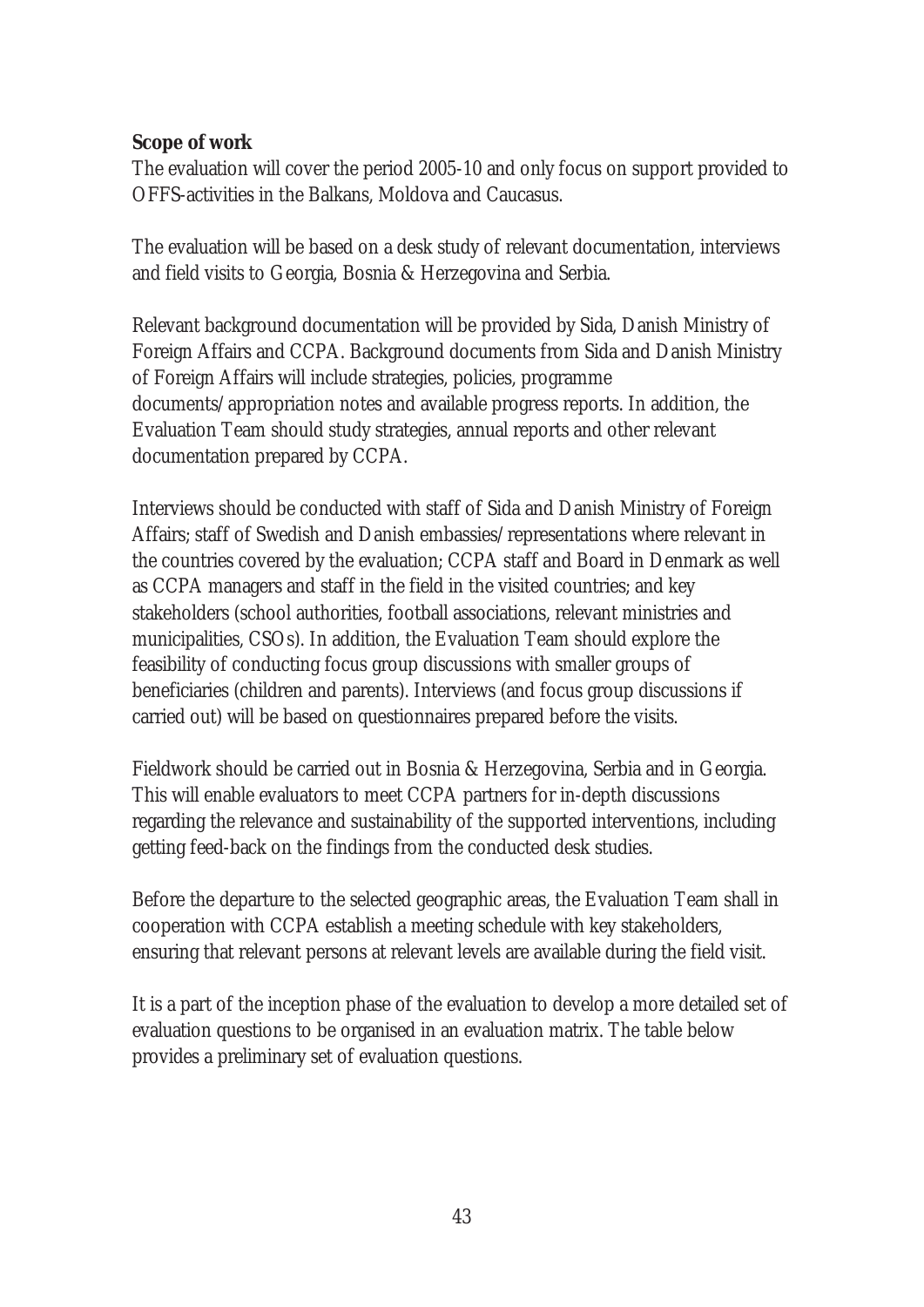| Evaluation     | Preliminary evaluation questions                                                                                                                                                                                                                                                                                                                                                                                                                                                                                                                                                                                                                                                                                                                                                                                                                                                                                                                                         |
|----------------|--------------------------------------------------------------------------------------------------------------------------------------------------------------------------------------------------------------------------------------------------------------------------------------------------------------------------------------------------------------------------------------------------------------------------------------------------------------------------------------------------------------------------------------------------------------------------------------------------------------------------------------------------------------------------------------------------------------------------------------------------------------------------------------------------------------------------------------------------------------------------------------------------------------------------------------------------------------------------|
| Criteria       |                                                                                                                                                                                                                                                                                                                                                                                                                                                                                                                                                                                                                                                                                                                                                                                                                                                                                                                                                                          |
| Relevance      | Are the activities relevant in light of local and national priorities,<br>needs and possibilities - and what are emerging trends in the<br>region affecting future relevance of the CCPA approach?<br>To what extent have DK/SE funding supported piloting of<br>innovative approaches?<br>Has CCPA selected the most relevant local partners in the<br>countries covered by their operations?<br>To which extent has internal learning within CCPA taken place -<br>over time and between the countries and regions?<br>To which extent has CCPA been able to react to changing<br>realities in the communities, countries and regions?<br>To which extent has it been possible to utilise the fact that<br>CCPA has been present in number of very different countries for<br>a number of years? How dynamic has the development of the<br>OFFS concept been?<br>To which extent are the evolving objectives of the OFFS<br>consistent and clear to CCPA stakeholders? |
| Effectiveness  | Have activities carried out with Danish and Sida financing led to<br>the intended outputs and outcomes including the gender<br>dimension?<br>To what extent have grant holders engaged with other relevant<br>institutions, e.g. local and national organisations, national<br>authorities, other civil society associations to enhance the<br>outreach of activities?<br>How do activities undertaken with support from Denmark and<br>Sweden link to other on-going activities (complementarity,<br>synergy, added value)?                                                                                                                                                                                                                                                                                                                                                                                                                                             |
| Efficiency     | Have the activities been implemented as planned (e.g. timeliness),<br>and have allocated resources been put to good use?<br>Have activities supported been based on a clear division of<br>labour among the involved partners?<br>To which extent has CCPA and its Danish and international<br>contacts contributed with added value to the local, national and<br>regional activities in OFFS?                                                                                                                                                                                                                                                                                                                                                                                                                                                                                                                                                                          |
| Sustainability | Have CCPA and partner organisations demonstrated the<br>required capacity to design and implement activities in line with                                                                                                                                                                                                                                                                                                                                                                                                                                                                                                                                                                                                                                                                                                                                                                                                                                                |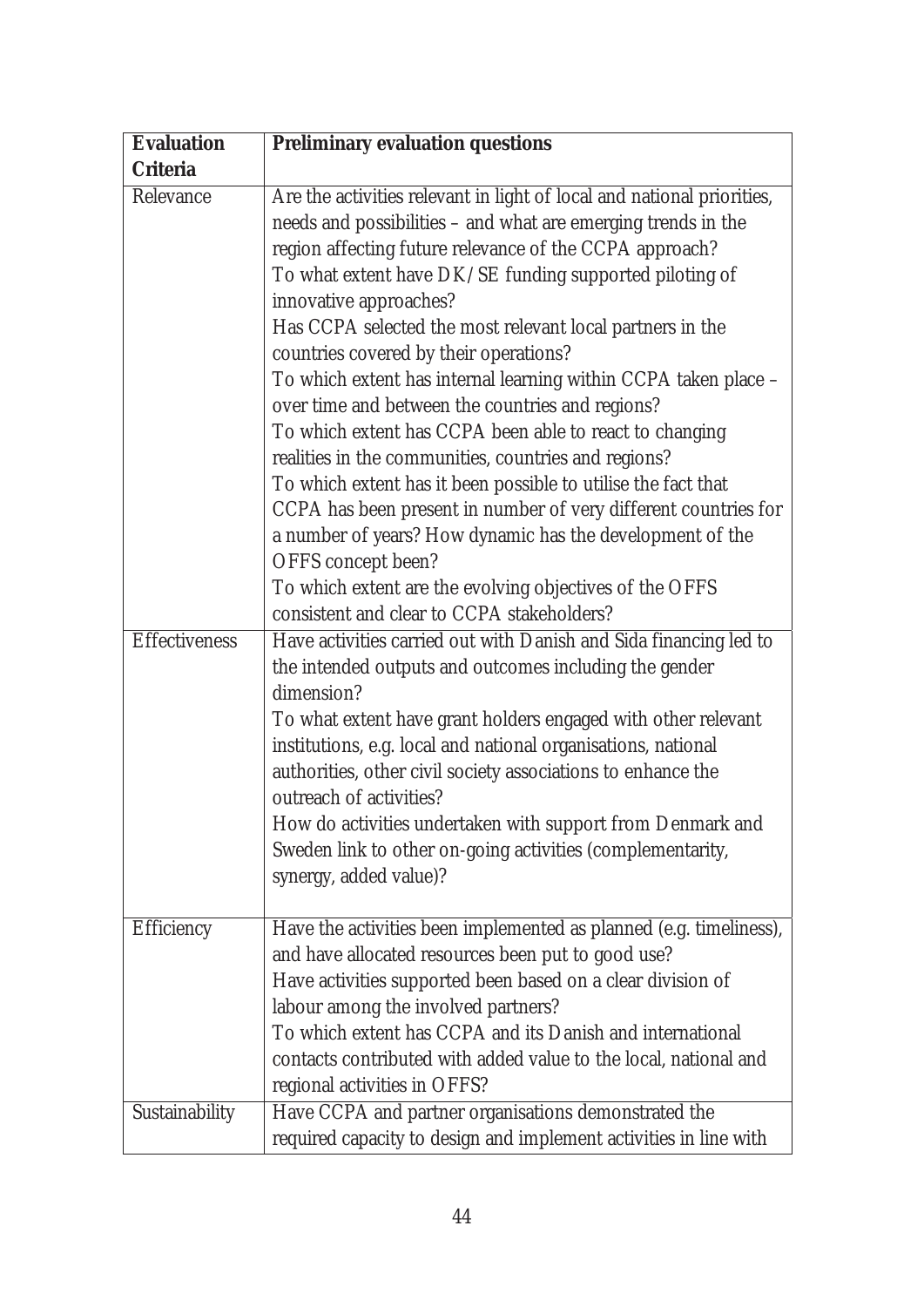| their mandate, prior experience and scope of the respective<br>activities?<br>What efforts have been undertaken to assess and address<br>capacity gaps? Has CCPA contributed to developing the<br>required capacities of partner organisations and how has this<br>affected organisational sustainability?                                                                                                                |
|---------------------------------------------------------------------------------------------------------------------------------------------------------------------------------------------------------------------------------------------------------------------------------------------------------------------------------------------------------------------------------------------------------------------------|
| Has the support led to increased local ownership of the<br>initiatives, or is it track to do so (considering time frames)?<br>What progress has been made with regard to financial<br>sustainability? To what extent is it likely that key stakeholders will<br>prioritize the OFFS and their role as promoters of peace and<br>reconciliation in the future when funding from Denmark and<br>Sweden is coming to an end? |

#### **Management of the evaluation**

The evaluation will be managed by the Evaluation Department of the Danish Ministry of Foreign Affairs. A reference group will be established with participation of Sida's Evaluation Secretariat and relevant departments in Sida and in the Ministry of Foreign Affairs, Denmark.

The Evaluation Team will be responsible for the findings, conclusions and recommendations of the evaluation.

A process consultant will be contracted by the Evaluation Department of Danish Ministry of Foreign Affairs. The process consultant will act as a resource person for the evaluation and assist the Danish Ministry of Foreign Affairs in conducting quality assurance of the evaluation.

The process consultant will participate in the field visits.

#### **Evaluation team**

The Evaluation Team will consist of Mr. Lars Udsholt (team leader) and Mr. Bent Nicolajsen, capacitate.

#### **Time schedule**

The evaluation will be carried out October 2010-February 2011. A draft inception note shall be submitted to Danida's Evaluation Department by 15 November 2010. A draft Evaluation Study shall be submitted to Danida's Evaluation Department by 7 January, 2011. It is envisaged that comments from Sida and Danish Ministry of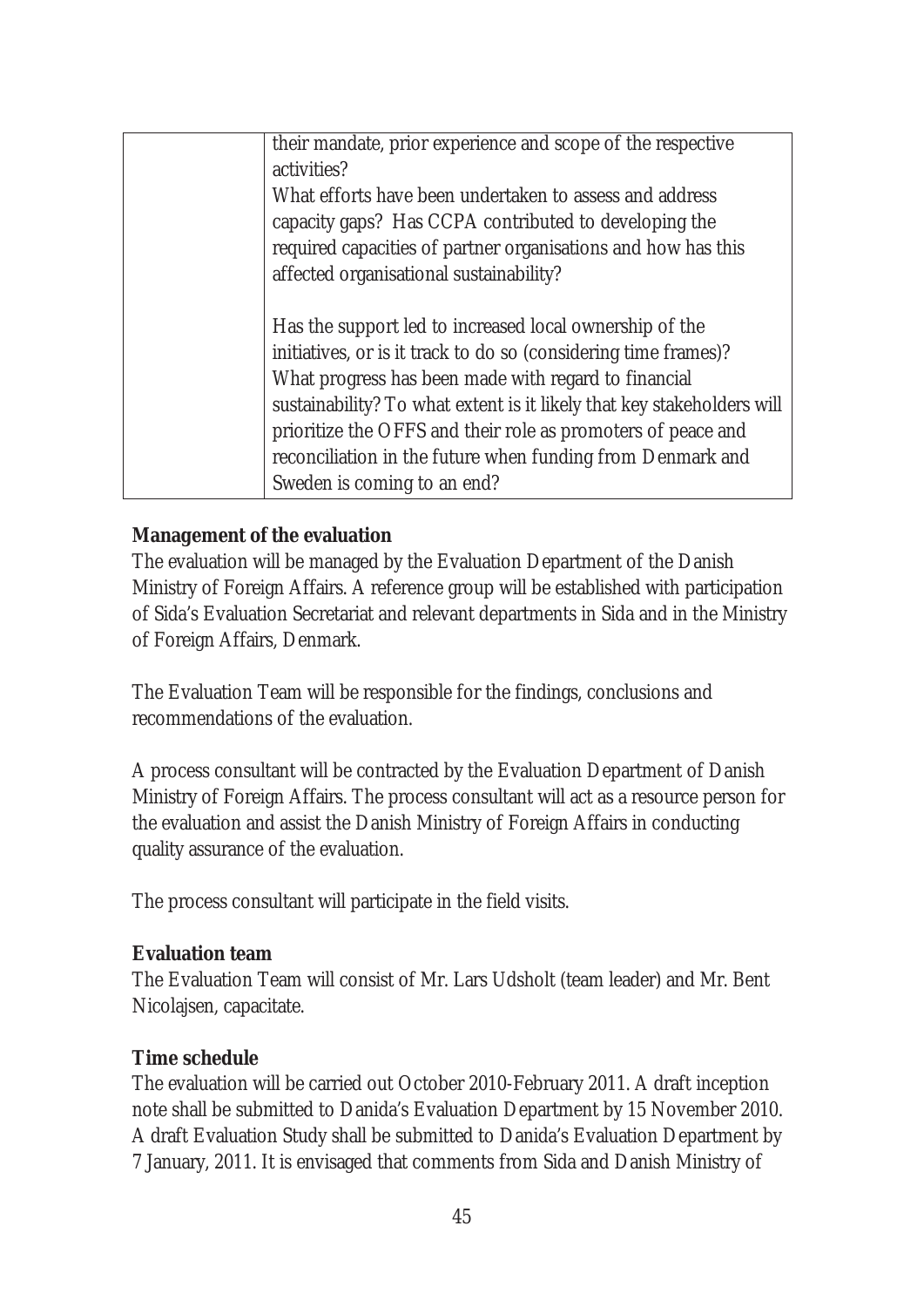Foreign Affairs can be provided at the latest by January 21, 2011, implying that a final Evaluation Study report shall be submitted to Danida's Evaluation Department at the latest February 7, 2011.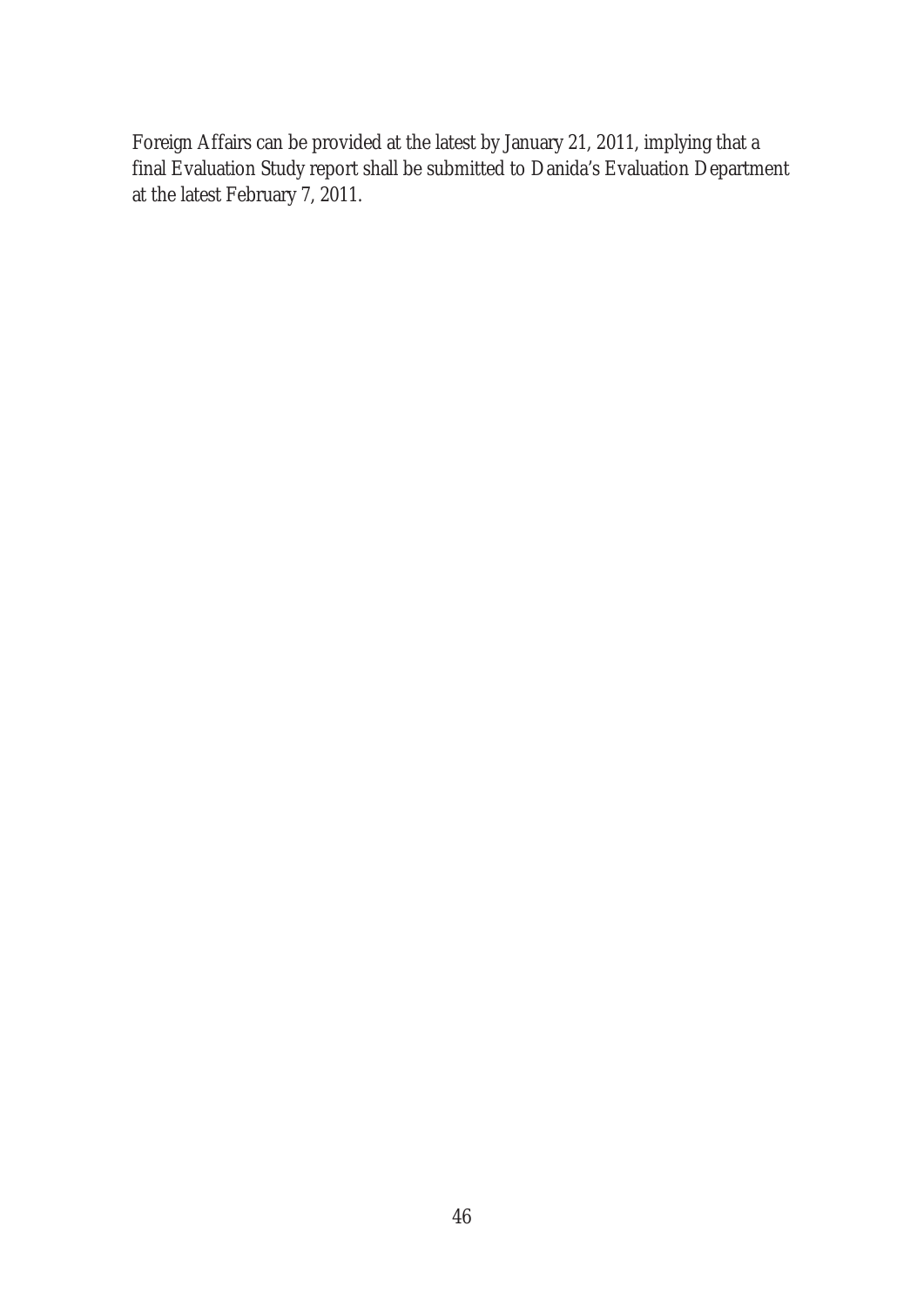| Annex 2: Recommendations 2004 evaluation report |  |
|-------------------------------------------------|--|
|                                                 |  |

|     | Recommendations 2004 Evaluation report                                                                                                                                                                                                                                                                                                                                          |
|-----|---------------------------------------------------------------------------------------------------------------------------------------------------------------------------------------------------------------------------------------------------------------------------------------------------------------------------------------------------------------------------------|
|     | (drawn from List of Summary Recommendations, pp. 7-9 - wording shortened in some cases)                                                                                                                                                                                                                                                                                         |
| 1.  | All levels to "protect the core concept of the OFFS by, for example, reinforcing training methods,<br>materials and approaches, especially around the principles of reconciliation and sport-for-all                                                                                                                                                                            |
| 2.  | Continued and significantly increased decentralization of decision-making to national offices. Each<br>should produce a strategic plan, including steps towards nationally self-raised funding                                                                                                                                                                                  |
| 3.  | Copenhagen to provide guidance and support on strategic planning and fundraising, reiterating<br>core values, and spell-out what roles, authority and responsibilities will be de-centralized to the<br>regional and national levels and what will be retained at Copenhagen                                                                                                    |
| 4.  | As part of national strategic plans combine local fundraising with cost-cutting (e.g. analysis of<br>funding from national institutions and international donors locally, combined with consideration<br>of seasonal staffing systems, less or cheaper procurement, etc.)                                                                                                       |
| 5.  | Copenhagen to take practical steps to differentiate the OFFS project from the CCPA organization:<br>appoint OFFS Project Manager<br>a)<br>organize CCPA as a multi-project, multi-region INGO, not just a single-project organization<br>b)<br>seek other projects as a complement to the OFFS<br>$\mathsf{C})$<br>differentiate CCPA logos and "image from those of OFFS<br>d) |
| 6.  | A management review to be conducted in all offices to look at required skills and knowledge in<br>each office                                                                                                                                                                                                                                                                   |
| 7.  | CCPA to consolidate the Copenhagen operation into a single location                                                                                                                                                                                                                                                                                                             |
| 8.  | All offices to improve the ratio of females in senior positions, including in the CCPA central<br>organization                                                                                                                                                                                                                                                                  |
| 9.  | De facto regional coordination to be formalized into two regional groups                                                                                                                                                                                                                                                                                                        |
| 10. | Though CCPA should seek new projects, expansion of OFFS project should be approached with<br>caution during this consolidation phase                                                                                                                                                                                                                                            |
| 11. | Consider adding a non-Danish, Nordic representative to the CCPA board, preferably a female                                                                                                                                                                                                                                                                                      |
| 12. | Donors to continue their crucial support by:<br>Funding in line with strategic plans and gradual phase-over emerging from this sustainability<br>a)<br>process                                                                                                                                                                                                                  |
|     | Exploring increased "multi-year" funding, to provide greater stability for the phase-over<br>b)<br>process<br>Gradually decentralizing their funding, to encompass individual, national office contracts<br>C)                                                                                                                                                                  |
|     | d)<br>Promoting OFFS to donors or sources of funding (both internal to their own organizations<br>and externally, e.g. EU and UN bodies)                                                                                                                                                                                                                                        |
|     | Funding directly to CCPA/OFFS, rather than through intermediaries (so as to consolidate the<br>e)<br>organization)                                                                                                                                                                                                                                                              |
|     | Pacing their encouragement towards sustainability and regional coordination in line with the<br>f)<br>pace of the national offices                                                                                                                                                                                                                                              |
|     | Recognizing their diversity of interests and resources, and being willing to fund in an eclectic<br>g)<br>manner                                                                                                                                                                                                                                                                |
|     | Continuing to meet about and engage in the sustainability phase of the project<br>h)                                                                                                                                                                                                                                                                                            |